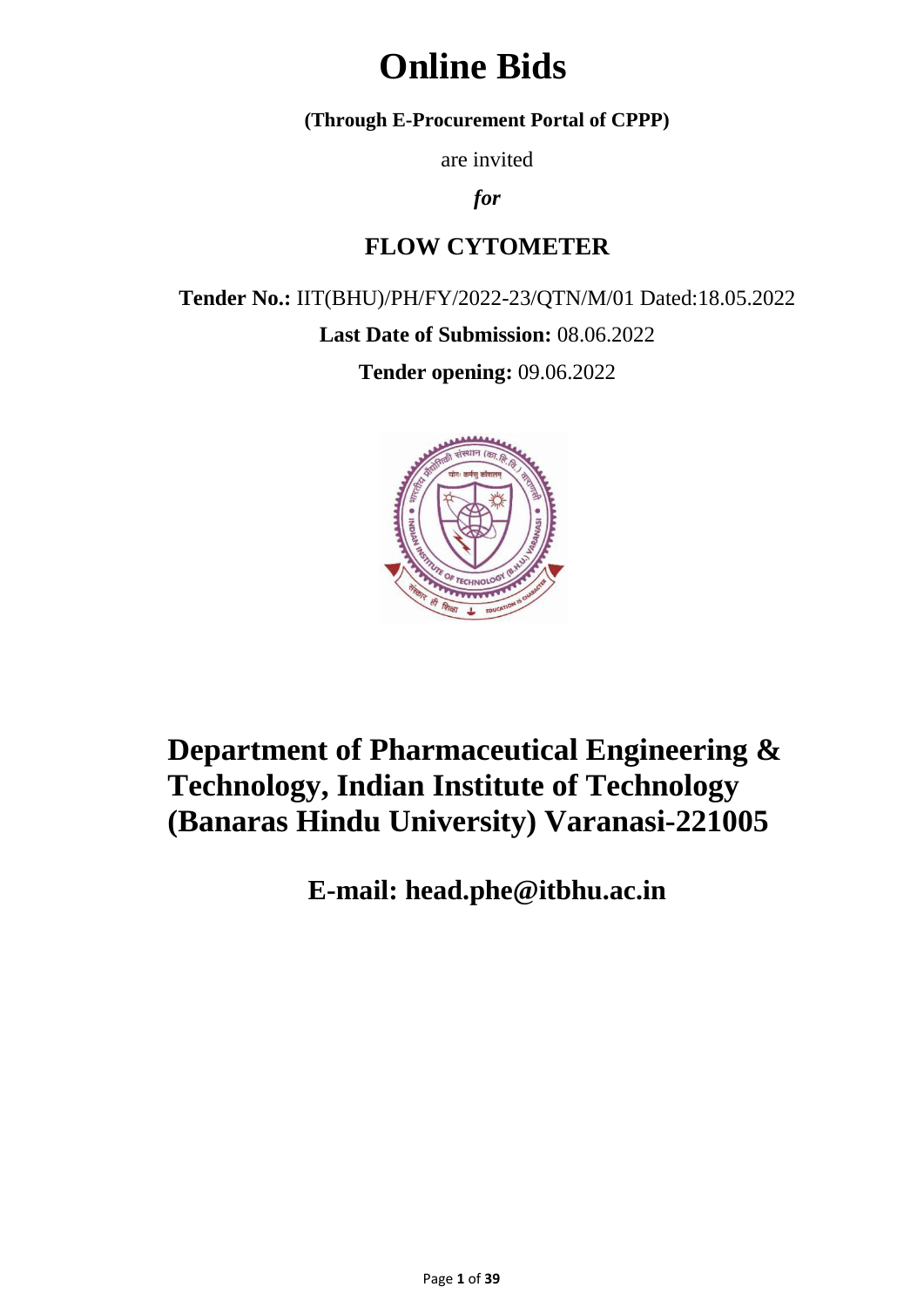# **INDIAN INSTITUTE OF TECHNOLOGY (BANARAS HINDU UNIVERSITY) VARANASI – 221005**

#### **DEPARTMENT: PHARMACEUTICAL ENGG. & TECH., IIT(BHU), VARANASI 221 005**

#### **Advertised Tender Enquiry Documents**

#### **(NOTICE INVITING TENDER)**

IIT (BHU) Varanasi invites online tender from manufacturers (or their "authorized" dealers that they have been authorized to quote in response to this NIT) of the following items are invited:

| Sl.<br>No. | <b>Tender No. and Last Date</b>                                                                         | <b>Specifications &amp; Quantity</b><br>of the item           | <b>Earnest Money</b><br>Deposit to<br>be<br>submitted           |
|------------|---------------------------------------------------------------------------------------------------------|---------------------------------------------------------------|-----------------------------------------------------------------|
|            | Tender No.: IIT(BHU)/PH/FY/2022-<br>23/QTN/M/01 Dated:18.05.2022<br>Last Date of Submission: 08.06.2022 | <b>FLOW CYTOMETER: 01</b><br>Specifications as per Annexure I | <b>BID SECURITY</b><br><b>DECLARATION</b><br><b>Annexure IV</b> |

Tender Documents may be downloaded from Central Public Procurement Portal <http://eprocure.gov.in/eprocure/app.> Tenderers can access tender documents

on the CPP Portal. Select the appropriate tender and fill them with all relevant information and submit the completed tender document online on the website [http://eprocure.gov.in/eprocure/app as](http://eprocure.gov.in/eprocure/app) per the schedule given in the next page.

Aspiring Bidders who have not enrolled / registered in e-procurement should enroll / register before participating through the website [http://eprocure.gov.in/eprocure/app .](http://eprocure.gov.in/eprocure/app) The portal enrolment is free of cost. Bidders are advised to go through instructions provided at "Instructions for online Bid Submission'.

**No manual bids will be accepted. All quotation (both Technical and Financial should be submitted in the E- procurement portal).**

The Tender should be addressed to **Head of the Department, Pharmaceutical Engg. & Tech., Indian Institute of Technology (Banaras Hindu University), Varanasi – 221005, U.P.**, and should be submitted online on or before the date and time of Bid opening date as mentioned in critical date sheet.

*The Institute shall not be responsible for any delay in submitting online Bids. The Institute reserves the right to accept or reject any bid, cancel the Tender without assigning any reason thereof. No correspondence in this regard will be entertained.*

> **Head of the Department, Pharmaceutical Engg. & Tech., Indian Institute of Technology (Banaras Hindu University), Varanasi – 221005**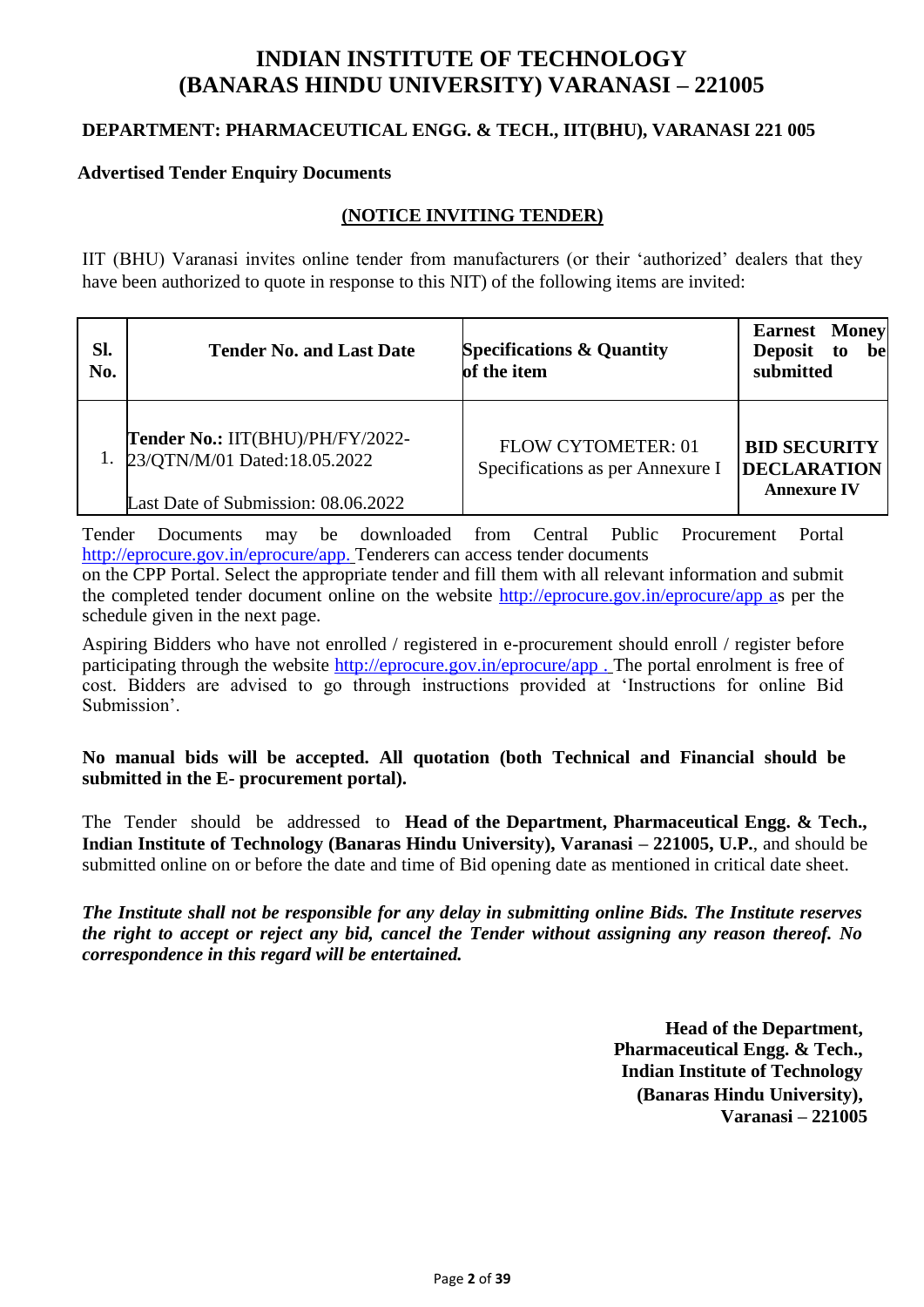## **INDIAN INSTITUTE OF TECHNOLOGY (BANARAS HINDU UNIVERSITY) VARANASI – 221005**

# **DEPARTMENT: PHARMACEUTICAL ENGG. & TECH., IIT (BHU), VARANASI 221 005**

#### **TENDER DOCUMENT FOR:** FLOW CYTOMETER

#### **CRITICAL DATA SHEET**

| Name of Organization                                                                                                                                                     | <b>Indian Institute of Technology (Banaras Hindu)</b><br>University), Varanasi -221005                                                                                                                                                                                                                                                                            |
|--------------------------------------------------------------------------------------------------------------------------------------------------------------------------|-------------------------------------------------------------------------------------------------------------------------------------------------------------------------------------------------------------------------------------------------------------------------------------------------------------------------------------------------------------------|
| Tender                                                                                                                                                                   | Open                                                                                                                                                                                                                                                                                                                                                              |
| Type/Form of Contract (Work/Supply/<br>Auction/ Service/ Buy/ Empanelment/ Sell)                                                                                         | <b>SUPPLY</b>                                                                                                                                                                                                                                                                                                                                                     |
| Date of Issue/Publishing Original Tender                                                                                                                                 | $18-05-2022$ (05:00 PM)                                                                                                                                                                                                                                                                                                                                           |
| Document Download Start Date                                                                                                                                             | 18-05-2022 (05:00 PM)                                                                                                                                                                                                                                                                                                                                             |
| Document Download End Date                                                                                                                                               | $08-06-2022$ $(03:00 \text{ PM})$                                                                                                                                                                                                                                                                                                                                 |
| Pre Bid Meeting Date*<br>*Queries, if any, to be discussed, MUST be<br>emailed to <b>head.phe@itbhu.ac.in</b> , before the<br>date of Pre Bid meeting for consideration. | 27-05-2022 (11:00 AM)<br><b>VENUE:</b><br>Chamber<br>of Head<br>of<br>the<br>Department,<br>Pharmaceutical Engg. & Tech., Indian<br>Institute<br>- of<br>Technology (Banaras Hindu University), Varanasi - 221005,<br>U.P.                                                                                                                                        |
| Corrigendum, if any                                                                                                                                                      | $-$                                                                                                                                                                                                                                                                                                                                                               |
| Last Date and Time for Uploading of Bids                                                                                                                                 | 08-06-2022 (03:00 PM)                                                                                                                                                                                                                                                                                                                                             |
| Date and Time of Opening of Technical Bids                                                                                                                               | 09-06-2022 (03:00 PM)                                                                                                                                                                                                                                                                                                                                             |
| Tender Processing Fee (including GST as<br>applicable)                                                                                                                   | Rs. 3540/- (For Tender Processing Fee)<br>(To be paid through RTGS/NEFT) as per the following<br>details:<br>Name of Account - Registrar, IIT(BHU)<br>Name of the Bank - State Bank of India<br>Name of Branch - IT, BHU, Varanasi<br>Account No. - 32778803937<br>IFSC Code - SBIN0011445<br>The proof of payment must be enclosed with<br><b>Technical Bid.</b> |
| <b>EMD</b> (Earnest Money Deposit)                                                                                                                                       | Rs. Nil/- (For EMD submit Bid Security Declaration)                                                                                                                                                                                                                                                                                                               |
| No. of Covers $(1/2/3/4)$                                                                                                                                                | 02                                                                                                                                                                                                                                                                                                                                                                |
| <b>Bid Validity days</b>                                                                                                                                                 | 180 days (From last date of opening of tender)                                                                                                                                                                                                                                                                                                                    |
| <b>Address for Communication</b>                                                                                                                                         | Head of the Department, Pharmaceutical Engg. & Tech.,<br>of Technology<br>Indian<br><b>Institute</b><br>(Banaras<br><b>Hindu</b><br>University), Varanasi - 221005, U.P.                                                                                                                                                                                          |
| E-mail Address                                                                                                                                                           | head.phe@itbhu.ac.in                                                                                                                                                                                                                                                                                                                                              |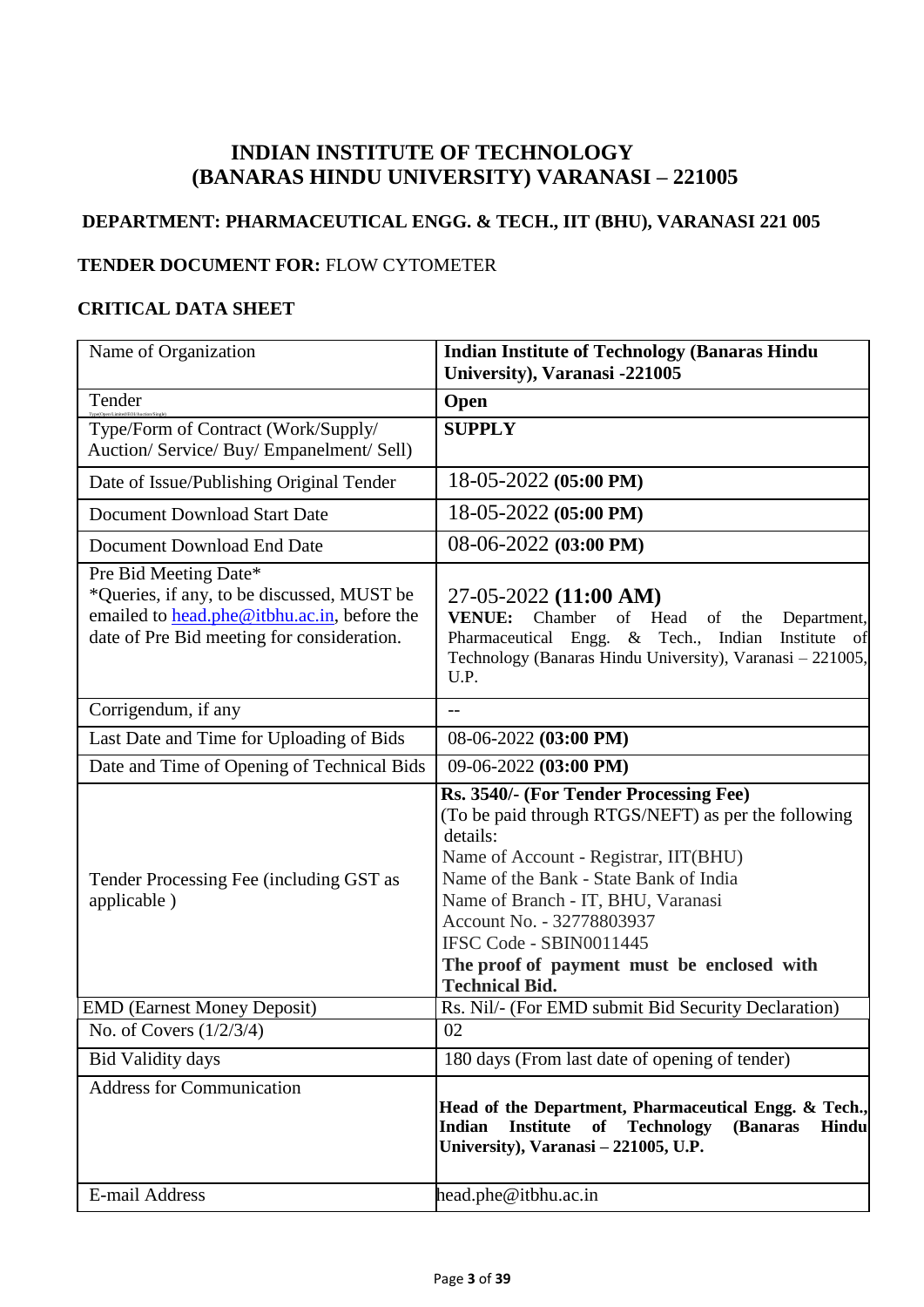# **INDIAN INSTITUTE OF TECHNOLOGY (BANARAS HINDU UNIVERSITY) VARANASI – 221005**

#### **DEPARTMENT: PHARMACEUTICAL ENGG. & TECH., IIT(BHU), VARANASI 221 005**

### **TENDER DOCUMENT FOR:** FLOW CYTOMETER **INVITATION FOR BIDS**

1. Online bids are invited from eligible bidders for the following:

| SI. | Tender no.                                                                                              | Specifications $\&$ quantity                           | <b>Earnest Money</b>                                            |
|-----|---------------------------------------------------------------------------------------------------------|--------------------------------------------------------|-----------------------------------------------------------------|
| No. |                                                                                                         | of the item                                            | <b>Deposit (EMD)</b>                                            |
| 1.  | Tender No.: IIT(BHU)/PH/FY/2022-<br>23/QTN/M/01 Dated:18.05.2022<br>Last Date of Submission: 08.06.2022 | FLOW CYTOMETER: 01<br>Specifications as per Annexure I | <b>BID SECURITY</b><br><b>DECLARATION</b><br><b>Annexure IV</b> |

- 1. Interested eligible Bidders may obtain further information from IIT (BHU) website: [www.iitbhu.ac.in/iitnotifications/purchase\\_enquiries/](http://www.iitbhu.ac.in/iitnotifications/purchase_enquiries/) or from Central Public Procurement Portal (CPPP) [https://eprocure.gov.in/eprocure/app.](https://eprocure.gov.in/eprocure/app)
- 2. Intending bidders are advised to visit IIT(BHU)website [www.iitbhu.ac.in/iitnotifications/purchase\\_enquiries/](http://www.iitbhu.ac.in/iitnotifications/purchase_enquiries/) and CPPP website <https://eprocure.gov.in/eprocure/app> regularly till closing date of BID submission of tender for any corrigendum / addendum/ amendment.
- 3. Tender Processing Fee is to be deposited electronically by RTGS/NEFT in the account of Registrar, IIT (BHU) in the Bank details mentioned above. Bidders are required to submit the scan copy of payment receipt details of Tender processing fees payment at the time of Bid Preparation.
- 4. This Tender Document contains the following:
	- **1.** Instructions for Online Bid Submission
	- **2.** Instruction to Bidders
	- **3.** General conditions of contract (GCC)
	- **4.** Special Condition of Contracts
	- **5.** Checklist for Bid/Tender submission
	- **6.** Declaration Certificate
	- **7.** Technical specifications for the complete project (Annexure 1)
	- **8.** Compliance Sheet

### **SECTION 1: INSTRUCTION FOR ONLINE BID SUBMISSION**

As per the directives of Department of Expenditure, this tender document has been published on the Central Public Procurement Portal [\(URL:http://eprocure.gov.in/eprocure/app\). T](http://eprocure.gov.in/eprocure/app)he bidders are required to submit soft copies of their bids electronically on the CPP Portal, using valid Digital Signature Certificates. The instructions given below are meant to assist the bidders in registering on the CPP Portal, prepare their bids in accordance with the requirements and submitting their bids online on the CPP Portal.

More information useful for submitting online bids on the CPP Portal may be obtained at: [http://eprocure.gov.in/eprocure/app.](http://eprocure.gov.in/eprocure/app)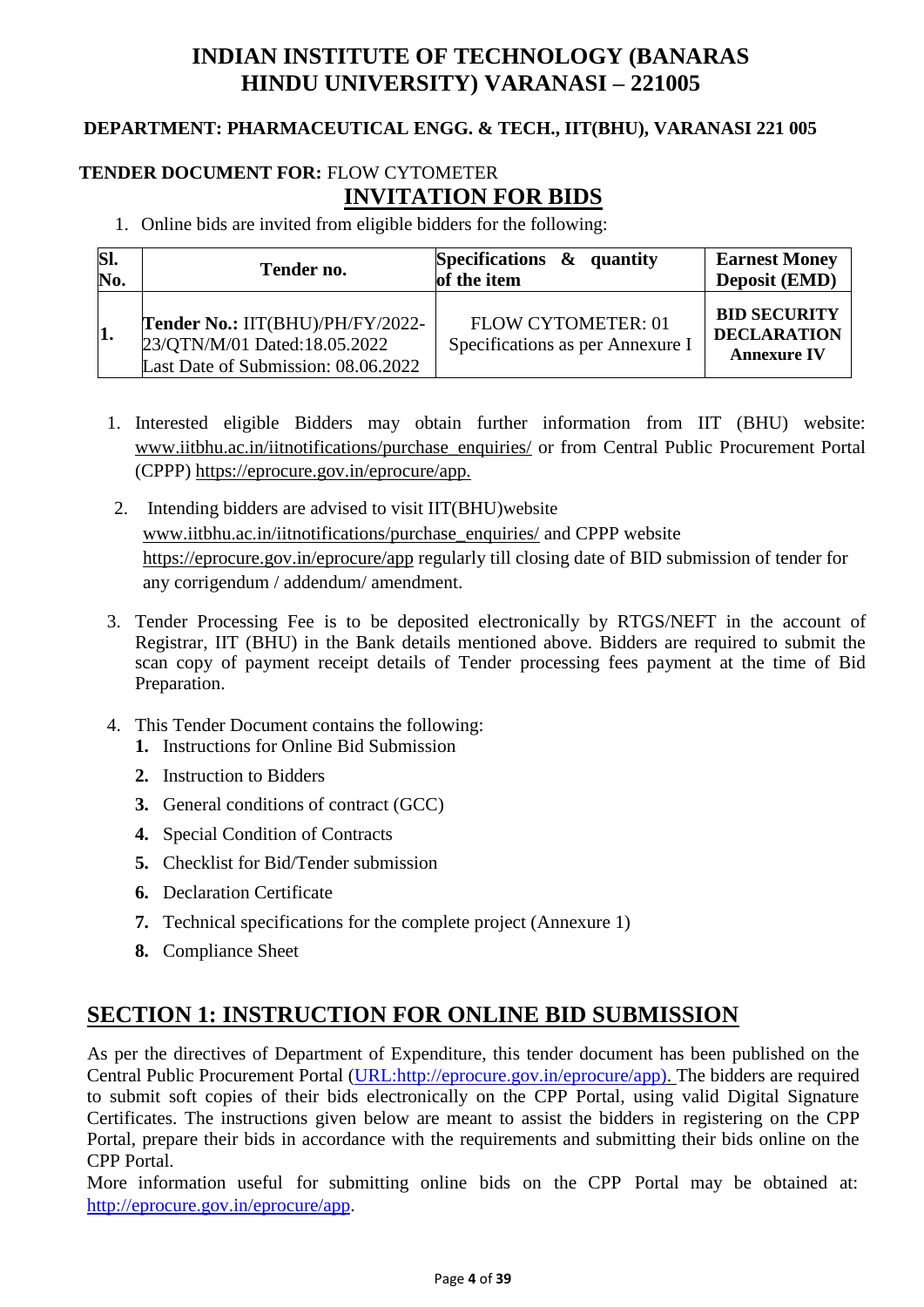### **1. Registration**

- 1. Bidders are required to enroll on the e-Procurement module of the Central Public Procurement Portal (URL[:http://eprocure.gov.in/eprocure/app\)](http://eprocure.gov.in/eprocure/app) by clicking on the link "Click here to Enroll". Enrolment on the CPP Portal is free of charge.
- 2. As part of the enrolment process, the bidders will be required to choose a unique username and assign a password for their accounts.
- 3. Bidders are advised to register their valid email address and mobile numbers as part of the registration process. These would be used for any communication from the CPP Portal.
- 4. Upon enrolment, the bidders will be required to register their valid Digital Signature Certificate (Class II or Class III Certificates with signing key usage) issued by any Certifying Authority recognized by CCA India (e.g. Sify / TCS / nCode / eMudhra etc.), with their profile.
- 5. Only one valid DSC should be registered by a bidder. Please note that the bidders are responsible to ensure that they do not lend their DSCs to others which may lead to misuse.
- 6. Bidder then logs in to the site through the secured log-in by entering their user ID / password and the password of the DSC / eToken.

### **2. Searching for Tender Documents**

- 1. There are various search options built in the CPP Portal, to facilitate bidders to search active tenders by several parameters. These parameters could include Tender ID, organization name, location, date, value, etc. There is also an option of advanced search for tenders, wherein the bidders may combine a number of search parameters such as organization name, form of contract, location, date, other keywords etc. to search for a tender published on the CPP Portal.
- 2. Once the bidders have selected the tenders they are interested in, they may download the required documents / tender schedules. These tenders can be moved to the respective 'My Tenders' folder. This would enable the CPP Portal to intimate the bidders through SMS / e-mail in case there is any corrigendum issued to the tender document.
- 3. The bidder should make a note of the unique Tender ID assigned to each tender, in case they want to obtain any clarification / help from the Helpdesk.

#### **3. Preparation of Bids**

- 1. Bidder should take into account any corrigendum published on the tender document before submitting their bids.
- 2. Please go through the tender advertisement and the tender document carefully to understand the documents required to be submitted as part of the bid. Please note the number of covers in which the bid documents have to be submitted, the number of documents - including the names and content of each of the document that need to be submitted. Any deviations from these may lead to rejection of the bid.
- 3. Bidder, in advance, should get ready the bid documents to be submitted as indicated in the tender document / schedule and generally, they can be in PDF / XLS / RAR / DWF formats. Bid documents may be scanned with 100 dpi with black and white option.
- 4. To avoid the time and effort required in uploading the same set of standard documents which are required to be submitted as a part of every bid, a provision of uploading such standard documents (e.g. PAN card copy, annual reports, auditor certificates etc.) has been provided to the bidders. Bidders can use "My Space" area available to them to upload such documents. These documents may be directly submitted from the "My Space" area while submitting a bid, and need not be uploaded again and again. This will lead to a reduction in the time required for bid submission process.

#### **5. Submission of Bids**

- 1. Bidder should log into the site well in advance for bid submission so that he/she upload the bid in time i.e. on or before the bid submission time. Bidder will be responsible for any delay due to other issues.
- 2. The bidder has to digitally sign and upload the required bid documents one by one as indicated in the tender document.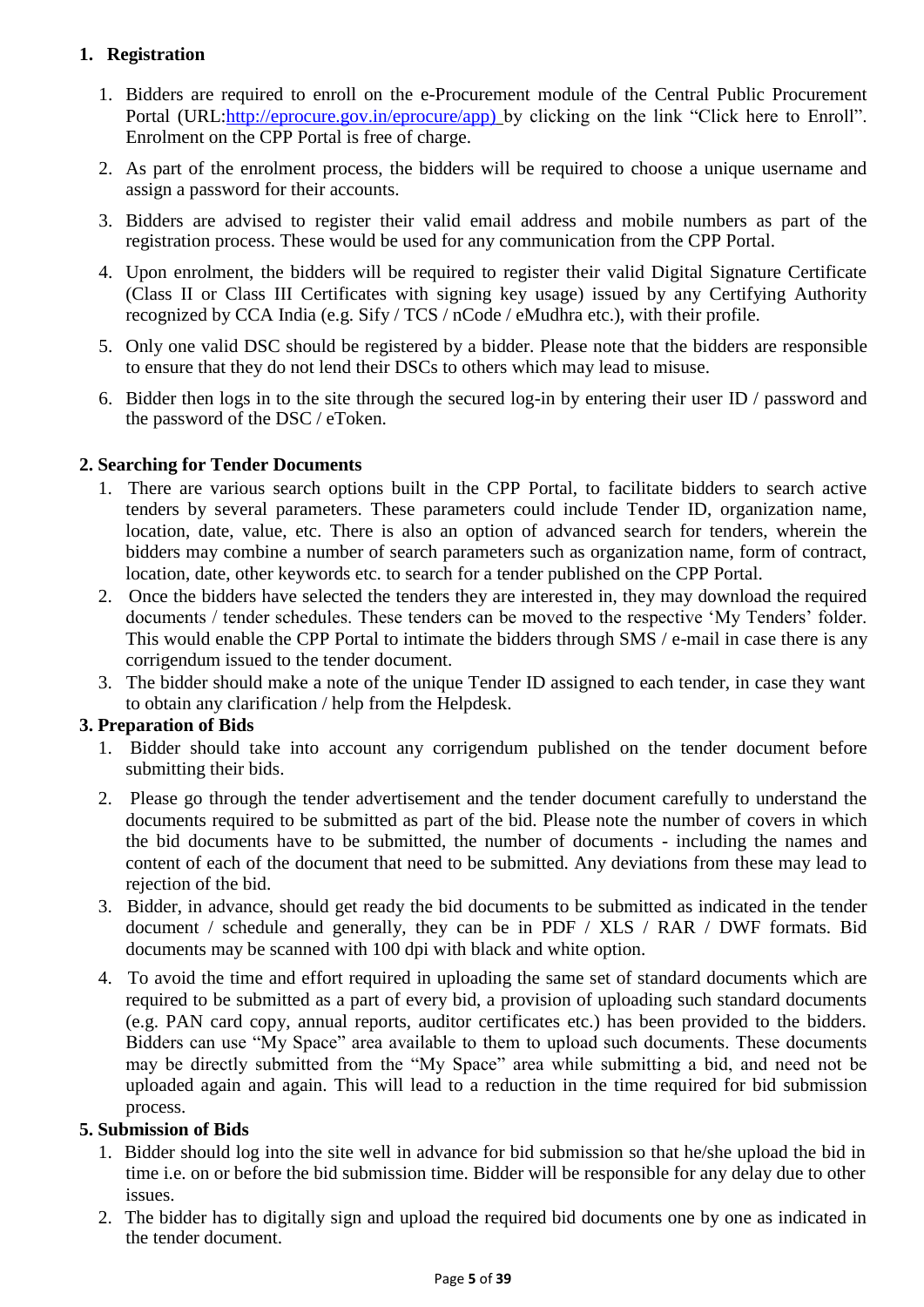- 3. Bidder has to select the payment option as "on-line" to pay the tender processing fee as applicable and enter details of the instrument. Whenever, Tender processing fees is sought, bidders need to pay the tender processing fee on-line through RTGS.
- 4. A standard BoQ format has been provided with the tender document to be filled by all the bidders. Bidders are requested to note that they should necessarily submit their financial bids in the format provided and no other format is acceptable. Bidders are required to download the BoQ file, open it and complete the white coloured (unprotected) cells with their respective financial quotes and other details (such as name of the bidder). No other cells should be changed. Once the details have been completed, the bidder should save it and submit it online, without changing the filename. If the BoQ file is found to be modified by the bidder, the bid will be rejected.
- 5. The server time (which is displayed on the bidders" dashboard) will be considered as the standard time for referencing the deadlines for submission of the bids by the bidders, opening of bids etc. The bidders should follow this time during bid submission.
- 6. All the documents being submitted by the bidders would be encrypted using PKI encryption techniques to ensure the secrecy of the data. The data entered cannot be viewed by unauthorized persons until the time of bid opening. The confidentiality of the bids is maintained using the secured Socket Layer 128 bit encryption technology. Data storage encryption of sensitive fields is done.
- 7. The uploaded tender documents become readable only after the tender opening by the authorized bid openers.
- 8. Upon the successful and timely submission of bids, the portal will give a successful bid submission message  $\&$  a bid summary will be displayed with the bid no. and the date  $\&$  time of submission of the bid with all other relevant details.
- 9. Kindly add scanned PDF of all relevant documents in a single PDF file of compliance sheet.

#### **5. Assistance to Bidders**

- 1. Any queries relating to the tender document and the terms and conditions contained therein should be addressed to the Tender Inviting Authority for a tender or the relevant contact person indicated in the tender.
- 2. Any queries relating to the process of online bid submission or queries relating to CPP Portal in general may be directed to the 24x7 CPP Portal Helpdesk.

#### **6. General Instructions to the Bidders**

- 1. The tenders will be received online through portal [http://eprocure.gov.in/eprocure/app .](http://eprocure.gov.in/eprocure/app) In the Technical Bids, the bidders are required to upload all the documents in **.pdf format**.
- 2. Possession of a Valid Class II/III Digital Signature Certificate (DSC) in the form of smart card/etoken in the company's name is a prerequisite for registration and participating in the bid submission activities through https://eprocure.gov.in/eprocure/app. Digital Signature Certificates can be obtained from the authorized certifying agencies, details of which are available in the web site https://eprocure.gov.in/eprocure/app under the link "Information about DSC".
- 3. Tenderer are advised to follow the instructions provided in the "Instructions to the Tenderer for the e-submission of the bids online through the Central Public Procurement Portal for e Procurement [at](https://eprocure.gov.in/eprocure/app)  [https://eprocure.gov.in/eprocure/app.](https://eprocure.gov.in/eprocure/app)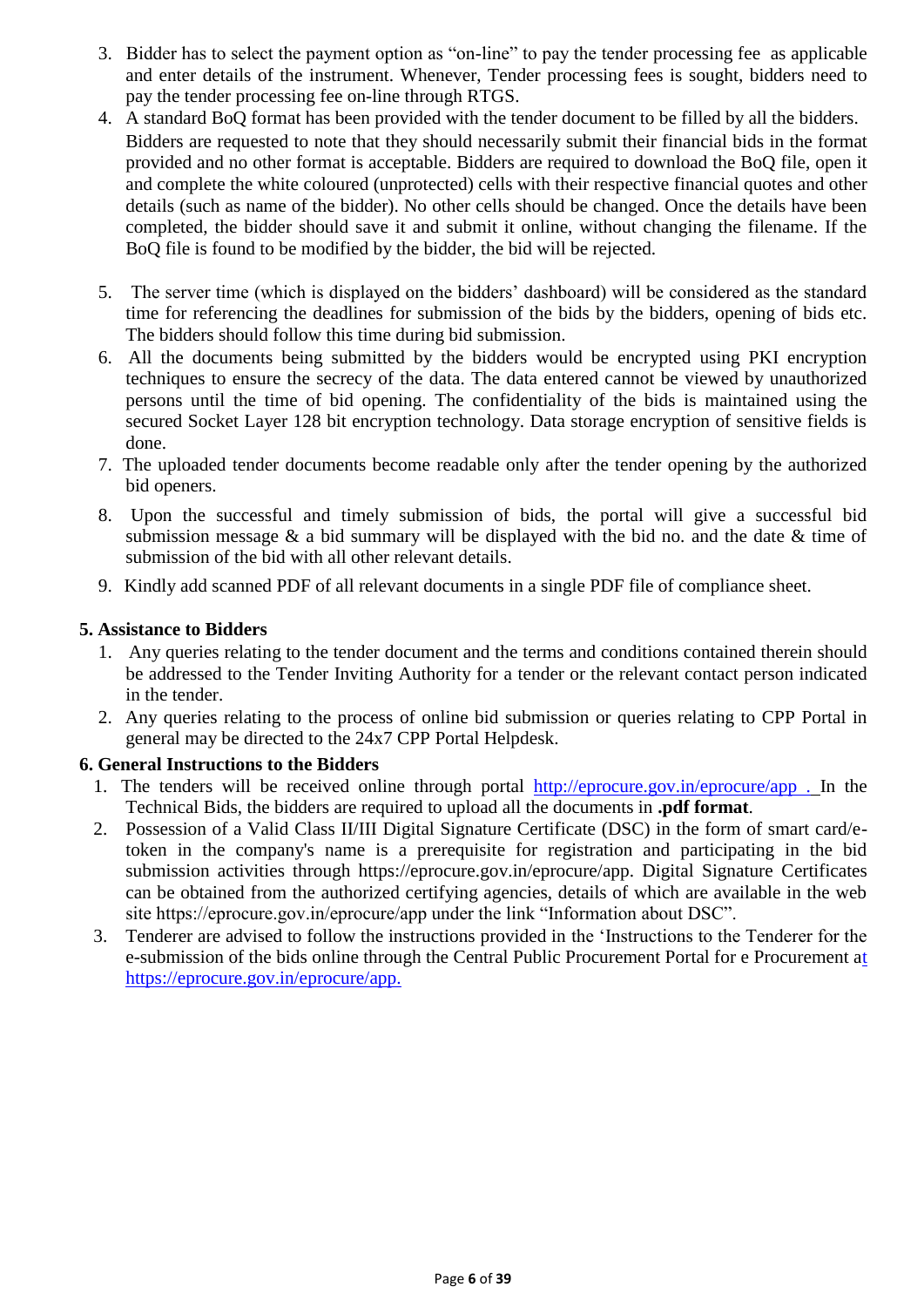# **SECTION 2: INSTRUCTIONS TO BIDDERS**

#### **A. Introduction**

#### **1. Scope of Work**

IIT-BHU invites online bids from the manufacturers/suppliers on behalf of The Director, IIT-BHU for supply of Equipment as per the technical specifications given in Annexure- III and as per terms and conditions of this tender document. Supplier should assure complete commissioning of the system including installation and application training for efficient utilization of **FLOW CYTOMETER**

#### **2. Cost of Bidding**

The Bidder shall bear all costs associated with the preparation and submission of its bid, and "the Purchaser", will in no case be responsible or liable for these costs, regardless of the conduct or outcome of the bidding process.

#### **B. The Bidding Documents**

#### **3. Tender Processing Fees**

The Tender Processing fees (**Rs. 3540/-)** should be submitted ONLINE as per the details mentioned above. Further, the proof of payment must be uploaded with Technical Bid. The exemption will be applicable as per Govt. of India norms.

#### **4. Content of Bidding Documents**

- **4.1** The goods required, bidding procedures and contract terms are prescribed in the bidding documents. In addition to Invitation of Bids, the bidding documents include:
	- (a) Instructions for Online Bid Submission
	- (b) Instruction to Bidders (ITB);
	- (c) General Conditions of Contract (GCC);
	- (d) Special Conditions of Contract (SCC)
	- (d) Schedule of requirements;
	- (e) Tender form (technical bid).
	- (f) Tender form (financial bid)
- **4.2** The Bidder is expected to examine all instructions, forms, terms, and specifications in the bidding documents. Failure to furnish all information required by the bidding documents or submission of a bid not substantially responsive to the bidding documents in every respect will be at the Bidder's risk and may result in rejection of its bid.

#### **5. Amendment of Bidding Documents**

- **5.1** At any time prior to the deadline for submission of bids, the Purchaser may, for any reason, whether at its own initiative or in response to a clarification requested by a prospective bidder, modify the bidding documents by amendment.
- **5.2** All prospective bidders who have received the bidding documents will be notified of the amendment in writing, which will be binding on them.
- **5.3** In order to allow prospective bidders reasonable time within which to take the amendment into account in preparing their bids, the Purchaser, at its discretion, may extend the deadline for the submission of bids.

#### **C. Preparation of Bids**

#### **6. Language of Bid**

The bid prepared by the Bidder, as well as all correspondence and documents relating to the bid exchanged by the Bidder and the Purchaser shall be written in English language.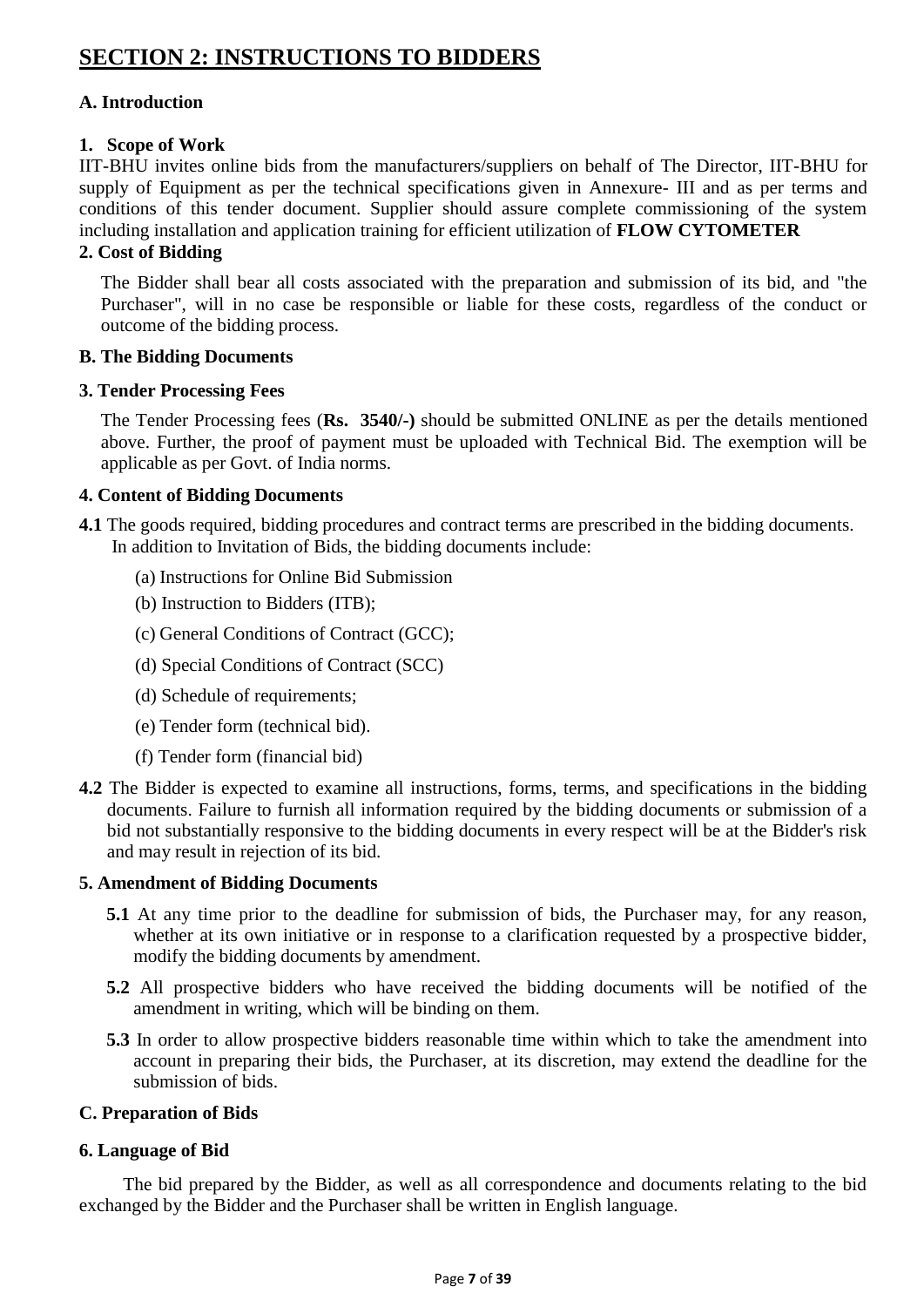#### **7. Documents Comprising the Bid**

- **7.1 Techno commercial un-priced bid and priced Bids:** The bids are to be submitted in two parts i.e. Techno commercial un-priced bid and priced Bids.
	- **(a)** Techno commercial un-priced bid along with Bid Securing Declaration Form (EMD) as shown in invitation to bids shall be submitted through CPP Portal. If the proof of Bid Securing Declaration Form as EMD is not received along with the technical bid, such bid will not be considered. The samples (if required) of all the items shown in the schedule of requirements of each tender should also accompany the techno commercial un-priced bid in a separate sealed envelope.
	- **(b)** Priced bid.
- **7.2 Techno commercial un-priced bid:** The Techno commercial un-priced bid prepared by the bidder shall be provided in the following Model Response format:

#### **Model Response format**

- **(a)** Standing of each Bidder Manufacturer/Dealer and past experience in supply of the material (certificates to be enclosed), proof of manufacturing Unit/Dealership alongwith all the documents required for proving the credentials regarding the fulfilment of essential pre-bid criteria.
- **(b)** List of other Govt. Departments, Public Sector units and Central Autonomous Bodies for which the bidder is supplying material or having the similar type of contracts and a certificate regarding the satisfactory performance of the contract (In the Annexure III format).
- **(c)** Copy of the audited balance sheet of the vendor for the previous financial year indicating the turnover in supply of the relevant materials/service.
- **(d)** Details of Permanent Account Number and latest income tax clearance certificate.
- **(e)** Details of GST No. along with a copy of certificate to be attached.
- **(f)** Submission of samples if required, for all items indicated in the schedule of requirements. The make of items proposed to be supplied should be indicated in the format of the schedule of requirements and submitted along with the techno commercial un-priced bid without indicating the pricing components.
- **(g)** Willingness to execute all orders which are placed to meet emergency requirement on priority basis. The Bidder shall note that standards for workmanship, material and equipment, and references to brand names designated by the Purchaser in the schedule of requirements are intended to be descriptive only and not restrictive. The Bidder may substitute alternative standards, brand names and/or catalogue numbers in his bid, provided that it demonstrates to the Purchaser's satisfaction that the substitutions ensure substantial equivalence to those designated in the Technical Specifications.

#### **7.3 Price Bid**

The price bid shall comprise the techno commercial bid along with the price component indicating the Unit prices for each and every item indicated in the schedule of requirements (Annexure 1).

- **(a)** The prices quoted must be net per unit as shown in the Schedule and must include all charges for delivery at the designated stores i.e. F.O.R. IIT (BHU), Varanasi and should be mentioned clearly.
- **(b)** The rate must be stated for each item separately both in words and figures. If there is a discrepancy between the price quoted in word and figures the higher price quoted will be treated as final.
- **(c)** Quoted prices should be firm and inclusive of taxes/duties, freight and forwarding charges, handling charges, loading and unloading charges, and insurance charges etc. However, the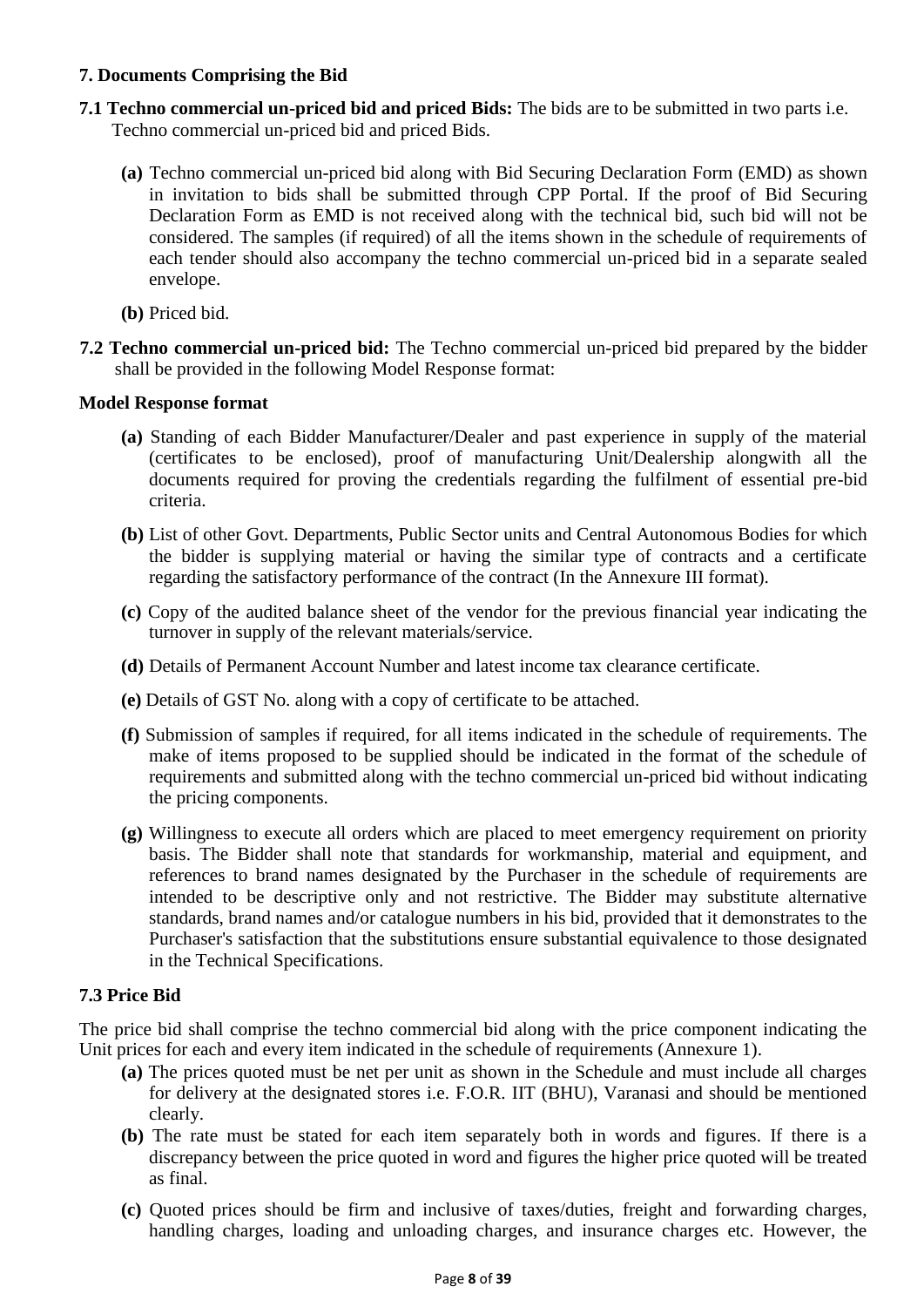prices must be reflected clearly in BoQ format by mentioning basic rate, GST, Freight charges, Any other Taxes/Duties/Levies and exemptions thereon as applicable to IITs.

**(d)** The prices once accepted by the Institute shall remain valid till the successful execution of the order and till supplies is fully effected and accepted or **12 months** from the date of acceptance of tender whichever is later. The Institute shall not entertain any increase in the rates during the period. However, in the event there is a reduction or increase in Government levy/duties/taxes during the period of execution of the order, the rates shall be suitably adjusted with effect from the date notifying the said reduction or increase in the Government levy/taxes/duty, if any.

#### **8. Bid Prices**

- **8.1** The Bidder shall indicate on the Schedule of requirements (BoQ), the unit prices of the goods it proposes to supply under the Contract and enclose it with the priced bid.
- **8.2** Prices indicated on the Price Schedule shall be entered separately in the following manner:
	- (i) The prices quoted must be net per unit as shown in the schedule of requirements and must include all charges for delivery at the designated stores.
	- (ii) Any Indian duties, GST and other taxes which will be payable on the goods, if this Contract is awarded;
	- **8.3** Prices quoted by the Bidder shall be fixed during the Bidder's performance of the Contract and not subject to variation on any account.

#### **9. Bid Currencies**

Prices shall be quoted in Indian Rupees only.

#### **10. Period of Validity of Bids**

**10.1** Bids shall remain valid for **180** days after the date of bid opening prescribed by the Purchaser. A bid valid for a shorter period shall be rejected by the Purchaser as non-responsive.

- **10.2** In exceptional circumstances, the Purchaser may solicit the Bidder's consent to an extension of the period of validity. The request and the responses thereto shall be made in writing. A Bidder granting the request will not be required nor permitted to modify the bid.
- **10.3** Bid evaluation will be based on the bid prices without taking into consideration the above modifications.

#### **D. Submission of Bids**

**11.** The tender has to be submitted ONLINE before the due date. The offers received after the due date and time will not be considered. **No manual bids will be considered**.

#### **12. Deadline for Submission of Bids**

- **12.1** Bids must be received by the Purchaser ONLINE not later than the time and date specified in the Invitation for Bids.
- **12.2** The Purchaser may, at his discretion, extend this deadline for submission of bids by amending the bid documents in which case all rights and obligations of the Purchaser and Bidders previously subject to the deadline will thereafter be subject to the deadline as extended.

#### **13. Late/Delayed Bids**

The offers received after the due date and time will not be considered.

#### **14. Modifications and Withdrawal of Bids**

- **14.1** The Bidder may modify or withdraw its bid after the ONLINE bid's submission, as per the provision of CPP Portal.
- **14.2**No bid may be modified subsequent to the deadline for submission of bids. No documents will be accepted in support of essential pre-bid criteria after the last date of submission of bids.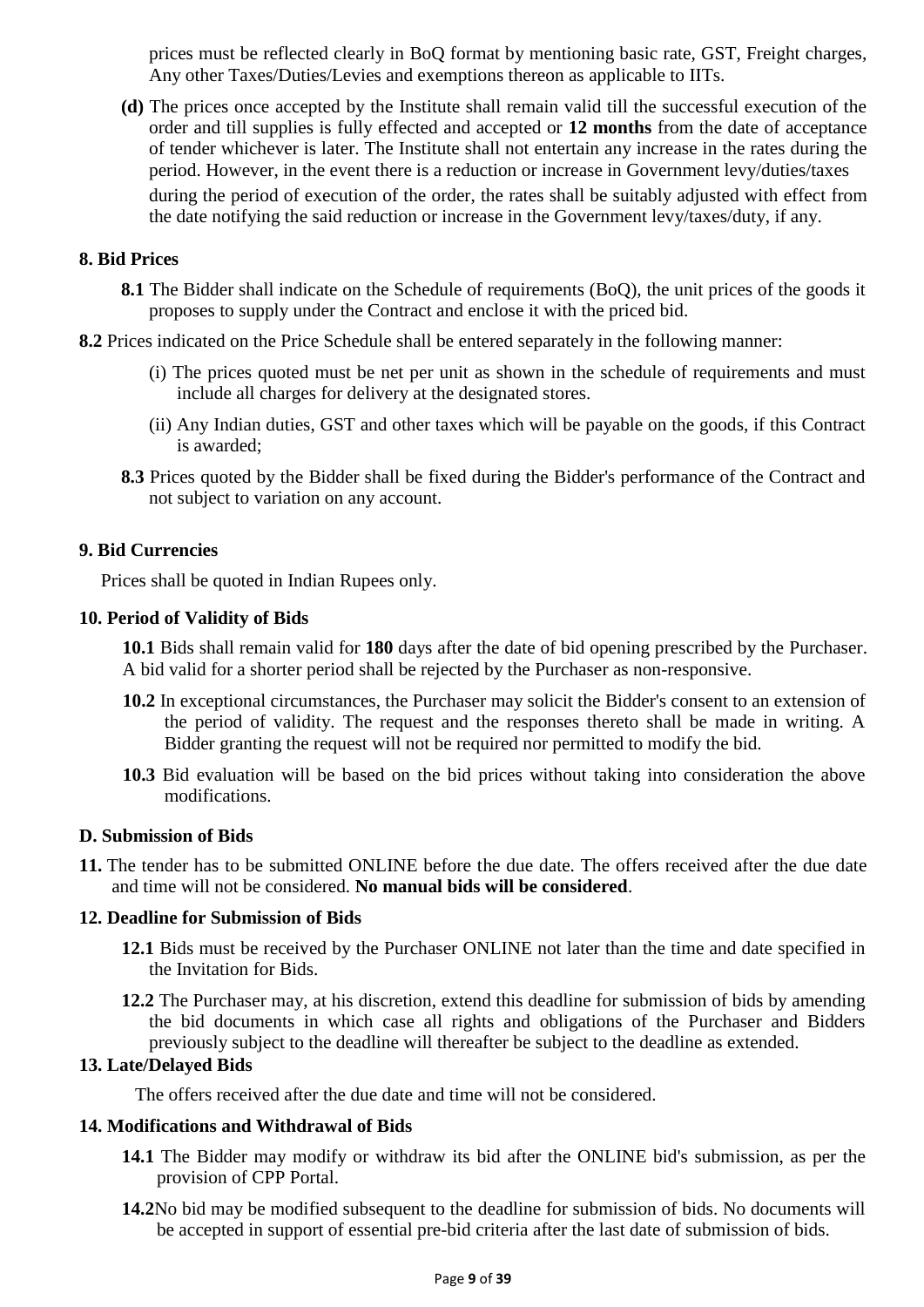**14.3** No bid may be withdrawn in the interval between the deadline for submission of bids and the expiry of the period of bid validity specified by the Bidder on the bid form.

#### **E. Bid Opening and Evaluation of Bids**

#### **15. Opening of Techno commercial un-priced Bids**

The purchaser will open all techno commercial un-priced bids in the first instance.

#### **16. Clarification of Bids**

- **16.1** During evaluation of the bids, the purchaser may, at its discretion, ask the Bidder for clarification of its bid. The request for clarification and the response shall be in writing and no change in price or substance of the bid shall be sought, offered or permitted.
- **16.2** No Bidder shall contact the purchaser on any matter relating to its bid from the time of the bid opening to the time the contract is awarded. If the Bidder wishes to bring additional information to the notice of the Institute, it should be done in writing.
- **16.3** Any effort by a Bidder to influence the purchaser in its decisions on bid evaluation, bid comparison or contract award decisions may result in rejection of the Bidder"s bid.

#### **17. Evaluation of Techno commercial un-priced Bid**

- **17.1** Prior to the detailed technical evaluation, the purchaser will determine the substantial responsiveness of each bid. A substantially responsive bid is one, which conforms to all the terms and conditions of the Bidding Documents without material deviations and meets all the essential pre-bid criteria. If any bidder does not meet the essential pre-bid criteria as laid down in the Instruction to Bidders, then his bid will be summarily rejected. No documents will be accepted in support of essential pre-bid criteria after the last date of submission of bids.
- **17.2** The purchaser will reject a bid determined as not substantially responsive.
- **17.3** The bidders may be called for discussion and may be allowed to modify their technical bids to suit the organization's requirement. The idea is to arrive at a threshold level of acceptability above which all the bidders shall be treated on par. Those whose technical specifications do not reach the threshold level of acceptability shall be rejected as technically unsuitable. The price bids of the bidders who finally emerge as technically acceptable shall be opened, evaluated and the contract awarded to the lowest evaluated bidder.
- **17.4** The bidders short-listed by the purchaser based on meeting the essential pre-bid criteria and detailed evaluation regarding satisfying the technical criteria laid down in this tender document may be called for detailed discussions with a team selected for the purpose, at a specified date, time and venue, if needed.

#### **18. Opening of Priced Bids**

- **18.1** The Purchaser will open the Priced Bids of only those bidders who meet the essential pre-bid criteria and whose techno commercial un-priced bids have been found to be substantially responsive.
- **18.2** The priced Bids of the technically qualified bidders shall be opened by the tender committee.

#### **19. Evaluation and Comparison of priced Bids**

- **19.1** Arithmetical errors will be rectified on the following basis: If there is a discrepancy between words and figures, whichever is the higher of the two shall be taken as bid price. If the Vendor does not accept the correction of errors, its bid will be rejected
- **19.2** Bidders shall state their bid price for the payment schedule outlined in the Clause 14 of General Conditions of Contract. Bids will be evaluated on the basis of this base price**.** Bidders are, however, permitted to state an alternative payment schedule and indicate the reduction in bid price they wish to offer for such alternative payment schedule. The purchaser may consider the alternative payment schedule offered by the selected Bidder but it may not be binding on the purchaser**.**
- **19.3** The purchaser, at its option may ask some more bidders to match the rates of the lowest bidder for creating parallel suppliers.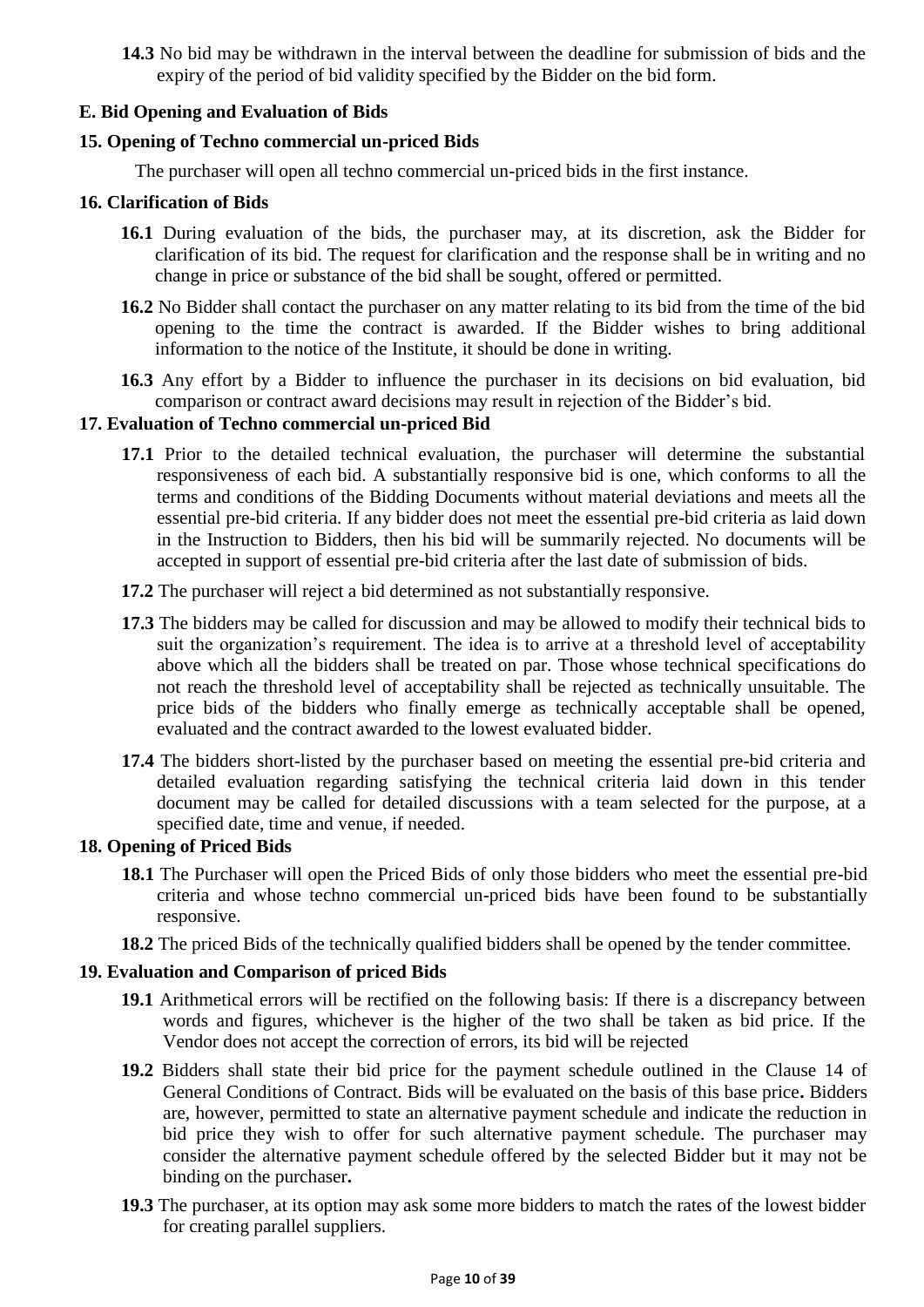- **19.4** The currency that shall be used for bid evaluation and comparison purposes to convert all bid prices expressed in various currencies into a single currency is: **Indian Rupees**
- **19.5** The source of exchange rate shall be: **Reserve Bank of India/Any other authentic source.**

**19.6** The date for the exchange rate shall be: **Last day for submission of Bids**.

#### **20. Purchasers right to accept any bid and to reject any bid or all bids**

The Purchaser reserves the right to accept or reject any bid, and to annul the bidding process and reject all bids at any time prior to award of Contract, without thereby incurring any liability to the affected Bidder or bidders or any obligation to inform the affected Bidder or bidders of the grounds for the Purchaser's action.

#### **21. Award Criteria**

- i. IIT (BHU) shall award the contract to the technically qualified eligible BIDDER whose bid has been determined as the lowest evaluated commercial bid.
- ii. If more than one BIDDER happens to quote the same lowest price, IIT(BHU) Varanasi reserves the right to award the contract to more than one BIDDER or any BIDDER.

#### **22. Notification of Award**

Prior to the expiration of the period validity, the purchaser will notify the successful Bidder in writing by letter or by fax, to be confirmed in writing by speed post or hand delivered letter, that its bid has been accepted.

#### **23. Factors Affecting the Award of Supply**

- 23.1 The bidder should have its own Contract support facilities. The support facilities should be fully owned and managed by the bidder.
- **23.2** Conformity with the Request for Bid/Tender required and conditions.
- **23.3** The assessment based on the response to Model Response Outline.
- **23.4** The assessment of the capability of the bidder to meet the terms and conditions.
- **23.5** The bidders must have executed similar orders, for which the bidder is quoting, as indicated in clause 1 for Govt./Semi-Govt./Autonomous Organizations.
- **23.6** The cost and the discount offered, if any.

#### **24. Fall clause**

- **24.1** The price quoted by the supplier should not be higher than the maximum retail price, if any, for the stores and the same shall not be higher than the price usually charged by the supplier for stores of the same nature, class or description to any other purchaser.
- **24.2** The price charged for the stores supplied under the contract by the supplier shall in no event exceed the lowest price at which the supplier sells the stores of identical description to any other person during the period till performance of all supply orders placed during the currency of the contract is completed. If at any time during the period the supplier reduces the sale price of such stores or sells such stores to any other person including his dealers at a price lower than the price chargeable under the contract, he shall forthwith notify such reduction or sale to the purchaser and the price payable under the contract for these items of stores supplied after the date of coming into force of such reduction or sale shall stand correspondingly reduced.
- **24.3** If it is discovered that the supplier has contravened the above conditions, then without prejudice to any other action which might be taken against him, it shall be lawful for the purchaser to (a) revise the price at any stage so as to bring it in conformity with sub-clause(i) above, or (b) to terminate the contract and purchase the items of stores at the risk and cost of the supplier and in that event the provisions of Clause 28 of General Conditions of Contract shall, as far as possible, be applicable or recover the loss.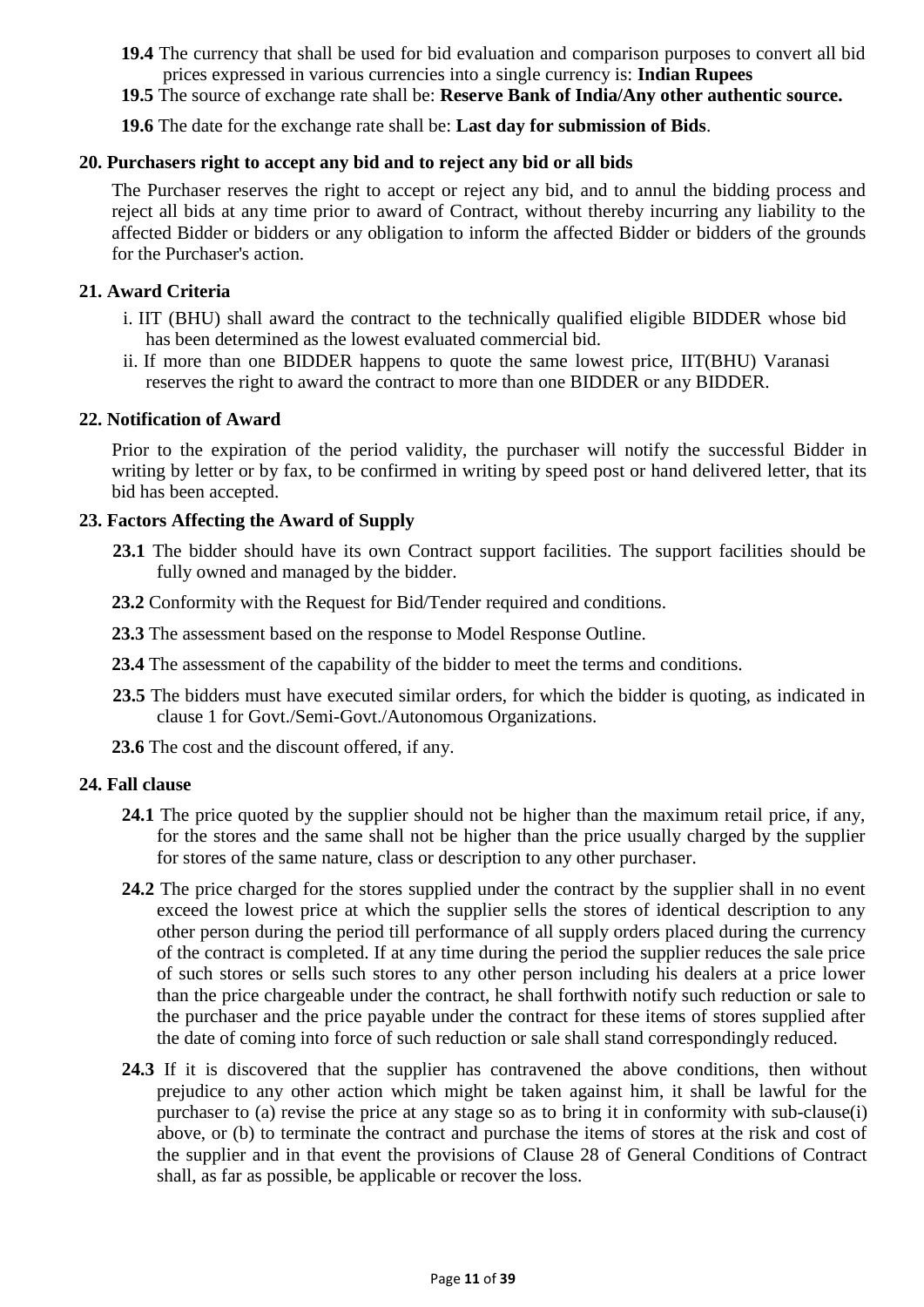# **SECTION 3 : GENERAL CONDITION OF CONTRACTS**

#### **1. Definitions**

In this Contract, the following terms shall be interpreted as indicated:

- (a) "The order" means the agreement entered into between the Purchaser and the Supplier including all the attachments and appendices and all documents incorporated as per notification of award.
- (b) "The Contract Price" means the price payable to the Supplier under the Contract for the full and proper performance of its contractual obligations;
- (c) "The Goods" means all the items, which the Supplier is required to supply to the Purchaser under the Contract;
- (d) "Services" means services ancillary to the supply of the Goods, such as transportation and insurance, and any other incidental services training and other obligations of the Supplier covered under the Contract;
- (e) "GCC" means the General Conditions of Contract contained in this section.
- (f) "The Purchaser" means the organization purchasing the Goods i.e. IIT (BHU), VARANASI.
- (g) "The Purchaser"s country" is India.
- (h) "The Supplier" means the individual or firm supplying the Goods and Services under this **Contract**
- (i) "Day" means calendar day.

#### **2. Application**

These General Conditions shall apply to the extent that they are not superseded by provisions in other parts of the Contract.

#### **3. Standards**

The Goods supplied under this Contract shall conform to the standards mentioned in the Technical Specifications, and, when no applicable standard is mentioned, to the authoritative standard appropriate to the Goods' country of origin and such standards shall be the latest issued by the concerned Institution.

#### **4. Use of Contract Documents and Information**

- **4.1** The Supplier shall not, without the Purchaser's prior written consent, disclose the Contract, or any provision thereof, or any specification, plan, drawing, pattern, sample or information furnished by or on behalf of the Purchaser in connection therewith, to any person other than a person employed by the Supplier in performance of the Contract. Disclosure to any such employed person shall be made in confidence and shall extend only so far as may be necessary for purposes of such performance.
- **4.2** The Supplier shall not, without the Purchaser's prior written consent, make use of any document or information except for purposes of performing the Contract.
- **4.3** Any document, other than the Contract itself, shall remain the property of the Purchaser and shall be returned (in all copies) to the Purchaser on completion of the Supplier's performance under the Contract if so required by the Purchaser.

#### **5. Patent Rights**

The Supplier shall indemnify the Purchaser against all third-party claims of infringement of patent, trademark or industrial design rights arising from use of the Goods or any part thereof in India.

#### **6. Submission of the bids.**

**6.1** All bids complete in all respect must be submitted online on or before the Bid Closing date and time as mentioned on Critical Data Sheet. Tenders received without Bid Securing Declaration Form as EMD etc. shall be rejected.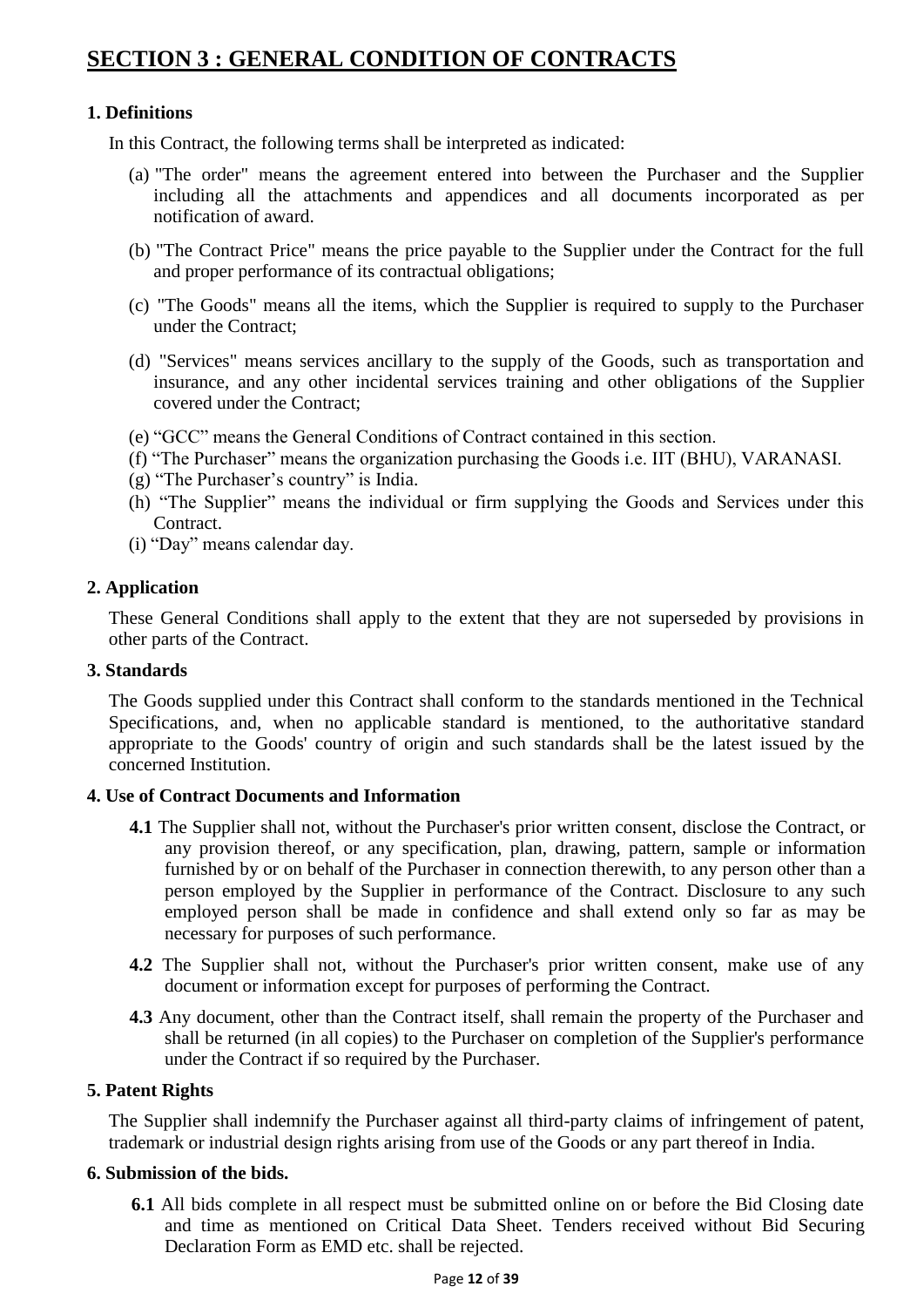- **6.2** Tender documents are available on IIT (BHU) website: [www.iitbhu.ac.in/iitnotifications/purchase\\_enquiries/](http://www.iitbhu.ac.in/iitnotifications/purchase_enquiries/) or from Central Public Procurement Portal (CPPP) [https://eprocure.gov.in/eprocure/app.](https://eprocure.gov.in/eprocure/app)
- **6.3** Interested bidders may submit their bid through Central Public Procurement Portal (CPPP) [https://eprocure.gov.in/eprocure/app.](https://eprocure.gov.in/eprocure/app)

#### **7. Inspections and Tests**

- **7.1** The Purchaser or its representative shall have the right to inspect and/or to test the Goods to confirm their conformity to the Contract specifications at no extra cost to the Purchaser.
- **7.2** The inspections and tests may be conducted on the premises of the Supplier or its subcontractor(s), at point of delivery and/or at the Goods final destination. If conducted on the premises of the Supplier or its subcontractor(s), all reasonable facilities and assistance, including access to drawings and production data shall be furnished to the inspectors at no charge to the Purchaser.
- **7.3** Should any inspected or tested Goods fail to conform to the specifications, the Purchaser may reject the goods and the Supplier shall either replace the rejected Goods or make alterations necessary to meet specification requirements free of cost to the Purchaser.
- **7.4** The Purchaser's right to inspect, test and, where necessary, reject the Goods after the Goods' arrival at Project Site shall in no way be limited or waived by reason of the Goods having previously been inspected, tested and passed by the Purchaser or its representative prior to the Goods shipment.
- **7.5** Nothing in GCC Clause 7 shall in any way release the Supplier from any warranty or other obligations under this Contract.

#### **8. Consequences of rejection**

If in the event the stores are rejected by the purchaser at the destination and the supplier fails to make satisfactory supplies within the stipulated period of delivery, the purchaser will be at liberty to:

- **(a)** Allow the supplier to resubmit the stores in replacement of those rejected, within a specified time without any extra cost to the purchaser or
- **(b)** Reject the material, which shall be final and binding on the contractor.
- **(c)** Procure the rejected materials of comparable quality from the open market/Govt. stores and the supplier shall be liable to pay the difference in price over the RC prices or get the amount adjusted from the outstanding bills of the supplier, if any.

#### **9. Packing**

- **9.1** The Supplier shall provide such packing of the Goods as is required to prevent their damage or deterioration during transit to their final destination as indicated in the Contract. The packing shall be sufficient to withstand, without limitation, rough handling during transit and exposure to extreme temperatures, salt and precipitation during transit and open storage. Packing case size and weights shall take into consideration, where appropriate, the remoteness of the Goods' final destination and the absence of heavy handling facilities at all points in transit.
- **9.2** The packing, marking and documentation within and outside the packages shall comply strictly with such special requirements as shall be provided for in the Contract including additional requirements, in any subsequent instructions ordered by the Purchaser.

#### **10. Delivery and Documents**

**10.1** The Supplier shall make delivery of the Goods within **45 days** from the placement of purchase order in pursuance of the notification of award. The purchase order would be placed after assessing the requirements on quarterly basis. However, the supplier shall also arrange to execute all orders on priority basis which would be placed to meet any emergent requirements.

**10.2** In case the purchaser decides to conclude parallel rate contracts, then the requirements would be split on different firms on equitable basis as per the discretion of the purchaser.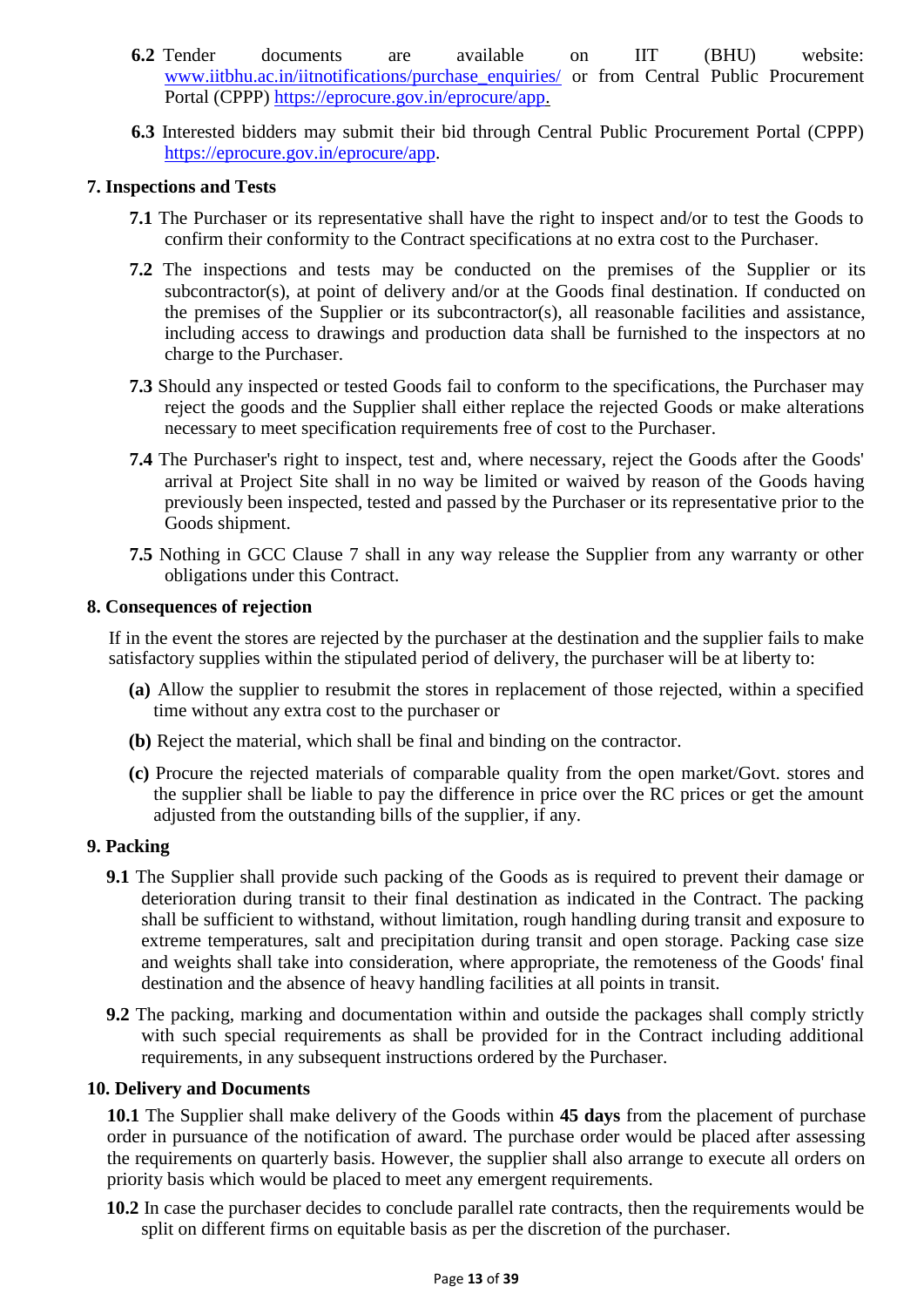**10.3** The delivery of Stores shall be affected at the premises of the Institute free of all delivery charges and within the stipulated time and as may be elucidated in the confirmed order, accompanied by a delivery challan. No extension of time for delivery of Stores shall normally be accorded.

The supplier shall mail the following documents to the purchaser with a copy to the insurance company:

- 1. 3 Copies of the Supplier invoice showing contract number, goods' description, quantity unit price, total amount;
- 2. Installation Certificate
- 3. Insurance Certificate if applicable;
- 4. Manufacturer's/Supplier's warranty certificate;
- 5. Inspection Certificate issued by the nominated inspection agency, if any
- 6. Supplier"s factory inspection report; and
- 7. Certificate of Origin (if possible by the beneficiary);
- 8. The above documents should be received by the Purchaser before arrival of the Goods (except where the Goods have been delivered directly to the Consignee with all documents) and, if not received, the Supplier will be responsible for any consequent expenses.

**Time and date of delivery – the essence of the contract:** The time for and the date of delivery of the stores stipulated shall be deemed to be of the essence of the contract and delivery must be completed not later than the date(s) specified.

#### **11. Insurance**

The Goods supplied under the Contract shall be fully insured in Indian Rupees against loss or damage incidental to manufacture or acquisition, transportation, storage and delivery. The insurance shall be obtained by the suppliers in an amount equal to 110% of the value of the goods from "warehouse to warehouse" (final destinations) on "all risks" basis including war risks and strikes.

#### **12. Transportation**

Where the Supplier is required under the Contract to transport the Goods within India defined as Project site, transport to such place of destination in India including insurance, as shall be specified in the Contract, shall be arranged by the Supplier, and the related cost shall be included in the contract Price.

#### **13. Warranty**

**13.1** The Supplier warrants that the Goods supplied under this Contract are new, unused, of the most recent or current models and that they incorporate all recent improvements in design and materials unless provided otherwise in the Contract. The Supplier further warrants that all Goods supplied under this Contract shall have no defect arising from design, materials or workmanship or from any act or omission of the Supplier that may develop under normal use of the supplied Goods in the conditions prevailing in India.

**13.2** This warranty shall remain valid for at least **60 months** (or as specified) after the Goods or any portion thereof as the case may be, have been delivered to and accepted at the final destination indicated in the Contract, unless specified otherwise.

- **13.3** The Purchaser shall promptly notify the Supplier in writing of any claims arising under this warranty.
- **13.4** Upon receipt of such notice, the Supplier shall with all reasonable speed, repair or replace the defective Goods or parts thereof, without any extra cost to the Purchaser.
- **13.5** If the Supplier, having been notified, fails to remedy the defect(s) within a reasonable period, the Purchaser may proceed to take such remedial action as may be necessary, at the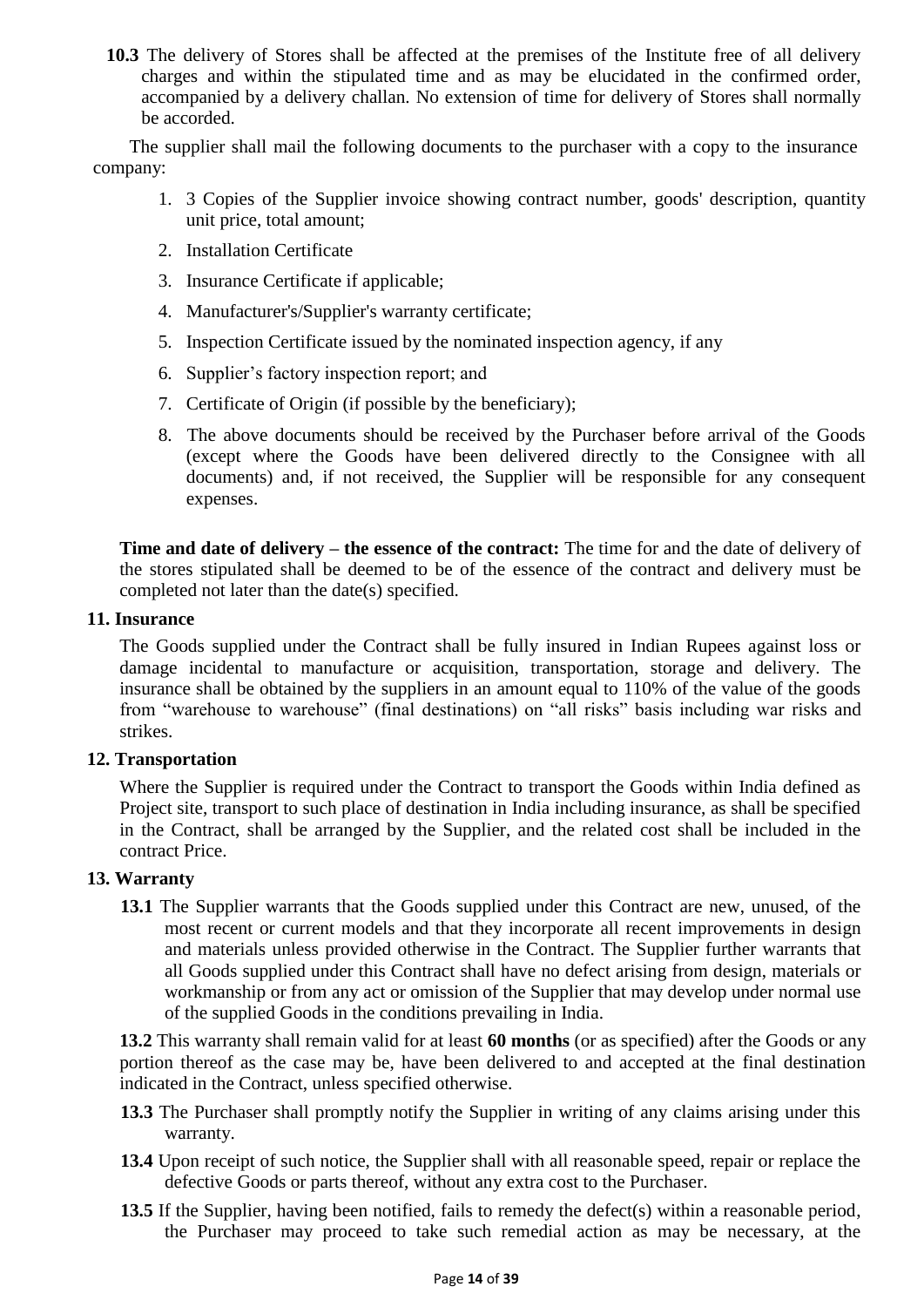Supplier's risk and expense and without prejudice to any other rights which the Purchaser may have against the Supplier under the Contract.

#### **14. Payment**

- **14.1** The payment shall be made **100% payment against Supply, Installation and Commissioning and submission of satisfactory PBG@03%.**
- **14.2** The Supplier's request(s) for payment shall be made to the Purchaser in writing, accompanied by an invoice describing, as appropriate, the Goods delivered and the Services performed, and by documents, submitted pursuant to GCC Clause 10, and upon fulfilment of other obligations stipulated in the contract.

#### **15. Prices**

Prices charged by the Supplier for Goods delivered and Services performed under the Contract shall not vary from the prices quoted by the Supplier in his bid. The bidder must mention the applicable taxes/duty and exemptions thereon, if any, as per the Government of India norms. The Institute will provide requisite certificate, if any, required by the bidder as per the applicable Govt. of India norms.

#### **16. Change Orders**

- **16.1** The Purchaser may at any time, by written order given to the Supplier, make changes within the general scope of the Contract in any one or more of the following:
	- (a) Drawings, designs, or specifications, where Goods to be furnished under the Contract are to be specifically manufactured for the Purchaser;
	- (b) The method of shipping or packing;
	- (c) The place of delivery; and/or
	- (d) The services to be provided by the Supplier.
- **16.2** If any such change causes an increase or decrease in the cost of, or the time required for, the Supplier's performance of any provisions under the Contract, an equitable adjustment shall be made in the Contract Price or delivery schedule, or both, and the Contract shall accordingly be amended. Any claims by the Supplier for adjustment under this clause must be asserted within thirty (30) days from the date of the Supplier's receipt of the Purchaser's change order.

#### **17. Contract Amendments**

Subject to GCC Clause 16, no variation in or modification of the terms of the Contract shall be made except by written amendment signed by the parties.

#### **18. Assignment**

The Supplier shall not assign, in whole or in part, its obligations to perform under the Contract, except with the Purchaser's prior written consent.

#### **19. Subcontracts**

The Supplier shall notify the Purchaser in writing of all subcontracts awarded under this Contract if not already specified in the bid. Such notification, in his original bid or later, shall not relieve the Supplier from any liability or obligation under the Contract.

#### **20. Delays in the Supplier's Performance**

- 20.1 Delivery of the Goods and performance of the Services shall be made by the Supplier in accordance with the time schedule specified by the Purchaser as per GCC clause 10.
- **20.2** If at any time during performance of the Contract, the Supplier or its sub-contractor(s) should encounter conditions impeding timely delivery of the Goods and performance of Services, the Supplier shall promptly notify the Purchaser in writing of the fact of the delay, its likely duration and its cause(s). As soon as practicable after receipt of the Supplier's notice, the Purchaser shall evaluate the situation and may, at its discretion, extend the Supplier's time for performance with or without liquidated damages, in which case the extension shall be ratified by the parties by amendment of the Contract.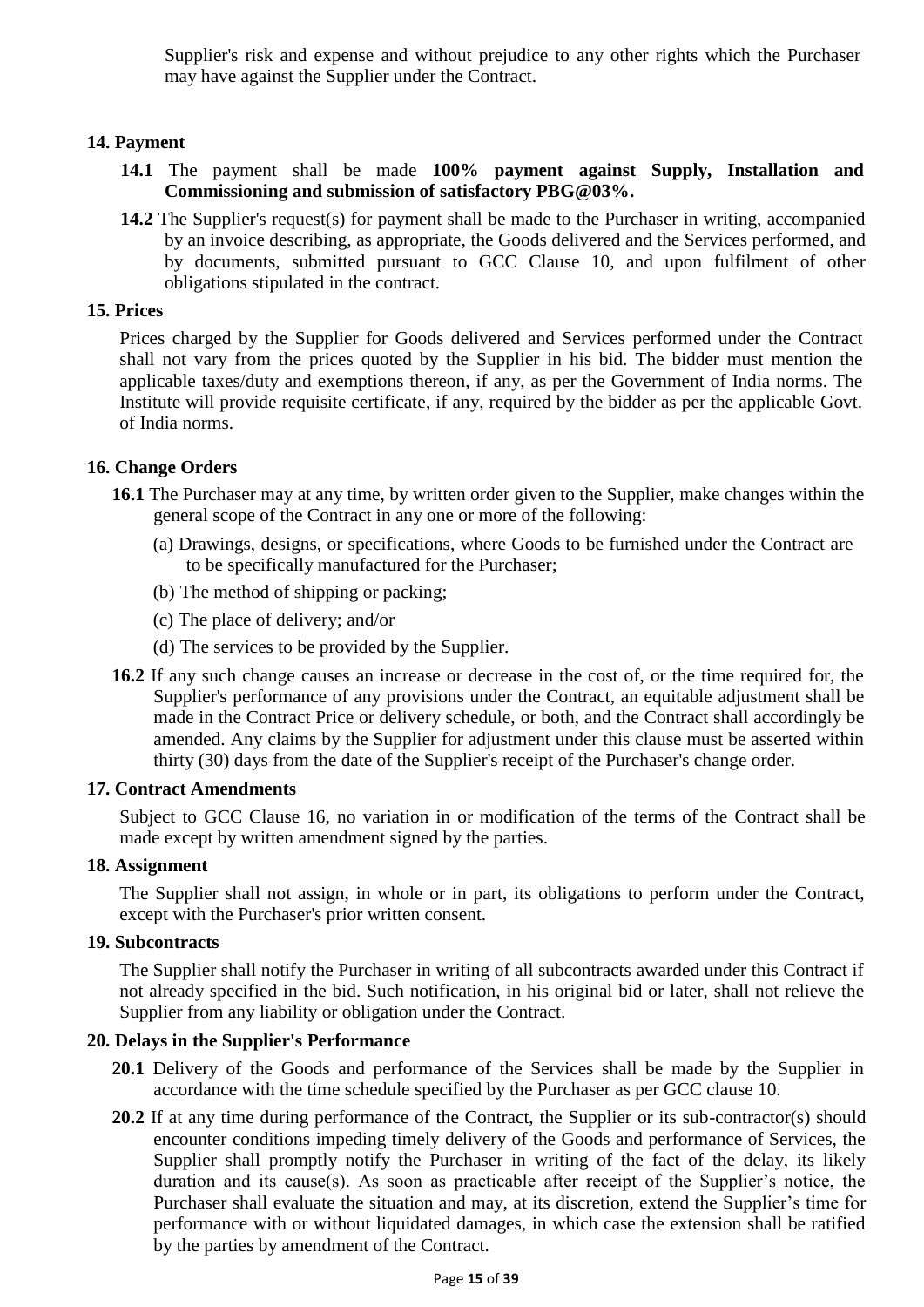**20.3** Except as provided under GCC Clause 23, a delay by the Supplier in the performance of its delivery obligations shall render the Supplier liable to the imposition of penalty pursuant to GCC Clause 21, unless an extension of time is agreed upon pursuant to GCC Clause 20.2 without the application of liquidated damages.

#### **21. Penalty**

Subject to GCC Clause 23, if the Supplier fails to deliver any or all of the Goods or to perform the Services within the period(s) specified in the Contract, the Purchaser shall, without prejudice to its other remedies under the Contract, deduct from the Contract Price, as penalty, a sum equivalent to1% per week and the maximum deduction is 10% of the contract price of the delivered price of the delayed Goods or unperformed Services for each week or part thereof of delay until actual delivery or performance. Once the maximum is reached, the Purchaser may consider termination of the Contract pursuant to GCC Clause 22.

#### **22. Termination for Default**

- **22.1** The Purchaser may, without prejudice to any other remedy for breach of contract, by written notice of default sent to the Supplier, terminate the Contract in whole or part:
	- (a) If the Supplier fails to deliver any or all of the Goods within the period(s) specified in the purchase order, or within any extension thereof granted by the Purchaser pursuant to GCC Clause 20; or
	- (b) If the Supplier fails to perform any other obligation(s) under the Contract.
	- (c) If the Supplier, in the judgment of the Purchaser has engaged in corrupt or fraudulent practices in competing for or in executing the Contract.

"For the purpose of this Clause:

"Corrupt practice" means the offering, giving, receiving or soliciting of anything of value to influence the action of a public official in the procurement process or in contract execution.

"Fraudulent practice: a misrepresentation of facts in order to influence a procurement process or the execution of a contract to the detriment of the Borrower, and includes collusive practice among Bidders (prior to or after bid submission) designed to establish bid prices at artificial noncompetitive levels and to deprive the Borrower of the benefits of free and open competition;"

**22.2** In the event the Purchaser terminates the Contract in whole or in part, pursuant to GCC Clause 22.1, the Purchaser may procure, upon such terms and in such manner as it deems appropriate, Goods or Services similar to those undelivered, and the Supplier shall be liable to the Purchaser for any excess costs for such similar Goods or Services. However, the Supplier shall continue the performance of the Contract to the extent not terminated.

#### **23. Force Majeure**

- **23.1** Notwithstanding the provisions of GCC Clauses 20 & 21, the Supplier shall not be liable for imposition of liquidated damages or termination for default, if and to the extent that, its delay in performance or other failure to perform its obligations under the Contract is the result of an event of Force Majeure.
- **23.2** For purposes of this Clause, "Force Majeure" means an event beyond the control of the Supplier and not involving the Supplier's fault or negligence and not foreseeable. Such events may include, but are not limited to, acts of the Purchaser either in its sovereign or contractual capacity, wars or revolutions, fires, floods, epidemics, quarantine restrictions and freight embargoes.
- **23.3** If a Force Majeure situation arises, the Supplier shall promptly notify the Purchaser in writing of such conditions and the cause thereof. Unless otherwise directed by the Purchaser in writing, the Supplier shall continue to perform its obligations under the Contract as far as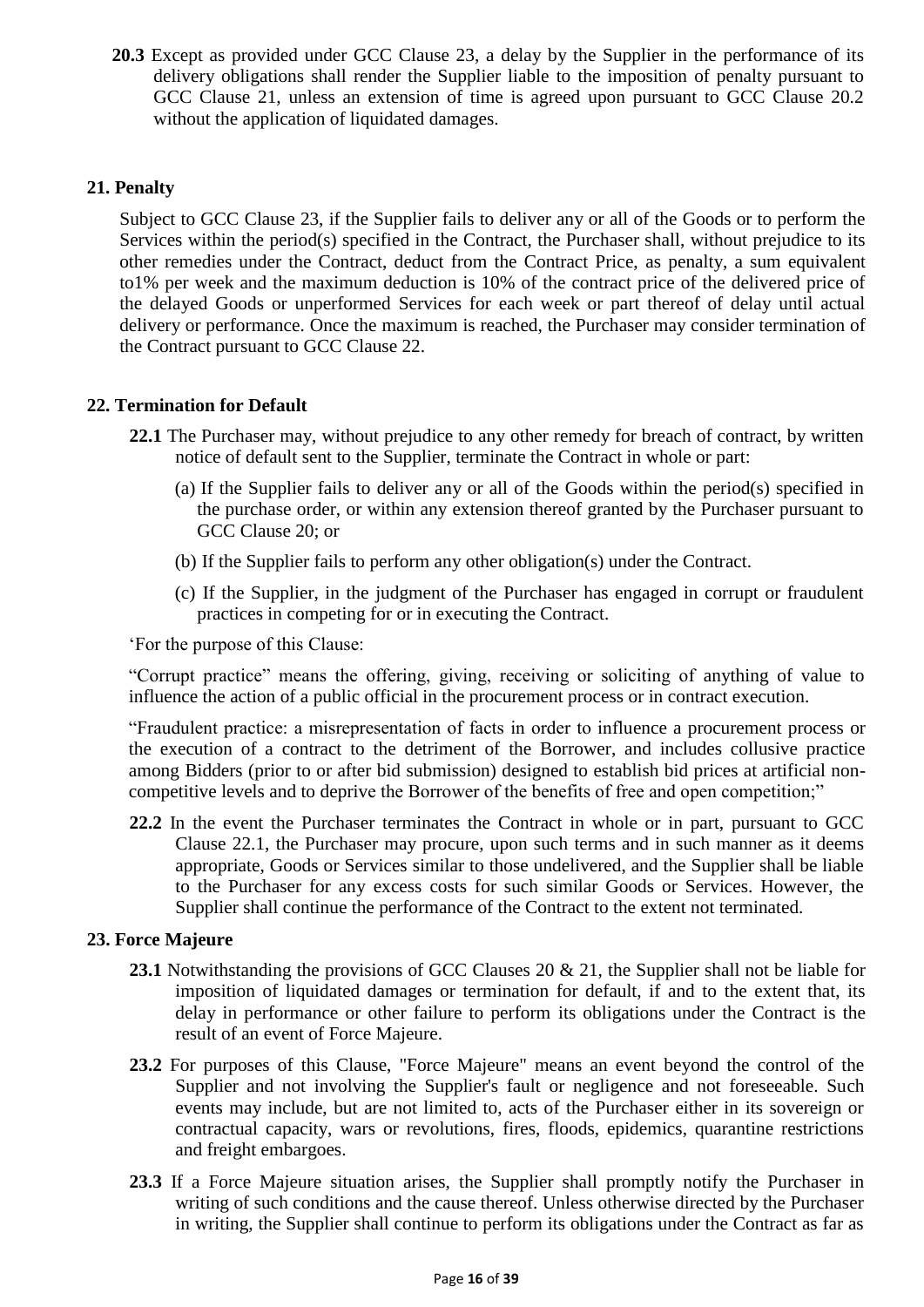is reasonably practical, and shall seek all reasonable alternative means for performance not prevented by the Force Majeure event.

#### **24. Termination for Insolvency**

The Purchaser may at any time terminate the Contract by giving written notice to the Supplier, if the Supplier becomes bankrupt or otherwise insolvent. In this event, termination will be without compensation to the Supplier provided that such termination will not prejudice or affect any right of action or remedy, which has accrued or will accrue thereafter to the Purchaser.

#### **25. Termination for Convenience**

- **25.1** The Purchaser, by written notice sent to the Supplier, may terminate the Contract, in whole or in part, at any time for its convenience. The notice of termination shall specify that termination is for the Purchaser's convenience, the extent to which performance of the Supplier under the Contract is terminated, and the date upon which such termination becomes effective.
- **25.2** The Goods that are complete and ready for shipment within 30 days after the Supplier's receipt of notice of termination shall be accepted by the Purchaser at the Contract terms and prices.

#### **26. Resolution of Disputes**

- **26.1** The Purchaser and the supplier shall make every effort to resolve amicably by direct informal negotiation any disagreement or dispute arising between them under or in connection with the Contract.
- **26.2** If, after thirty (30) days from the commencement of such informal negotiations, the Purchaser and the Supplier have been unable to resolve amicably a Contract dispute, either party may require that the dispute be referred for resolution to the formal mechanisms as specified below. These mechanisms may include, but are not limited to, conciliation mediated by a third party, adjudication in an agreed national or international forum, and national or international arbitration.
- **26.3** In case of Dispute or difference arising between the Purchaser and a supplier relating to any matter arising out of or connected with this agreement, such disputes or difference shall be settled in accordance with the Arbitration and Conciliation Act, 1996 as amended from time to time.

#### **27. Governing Language**

The contract shall be written in English language. Subject to GCC Clause 28, English language version of the Contract shall govern its interpretation. All correspondence and other documents pertaining to the Contract which are exchanged by the parties shall be written in the same language.

#### **28. Applicable Law**

- **28.1** The contract shall be governed by the Law of Contract for the time being in force.
- **28.2** Irrespective of the place of delivery, the place of performance or place of payment under the contract, the contract shall be deemed to have been made at the place from which the acceptance of tender has been issued.
- **28.3** Jurisdiction of Courts: The courts of the place from where the acceptance of tender has been issued shall alone have jurisdiction to decide any dispute arising out of or in respect of this contract.
- **28.4** One-month notice will be given by either party for termination of Contract during the tenure of Contract for breach of Clause or otherwise.

#### **29. Taxes and Duties**

Suppliers shall be entirely responsible for all taxes, duties, license fees, road permits, etc., incurred until delivery of the contracted Goods to the Purchaser.

#### **30. Performance Security:**

Page **17** of **39** Successful bidder has to furnish **03%** of the order value as a performance security in the shape of Fixed Deposit Receipt / Bank Guarantee in favour of the Registrar, Indian Institute of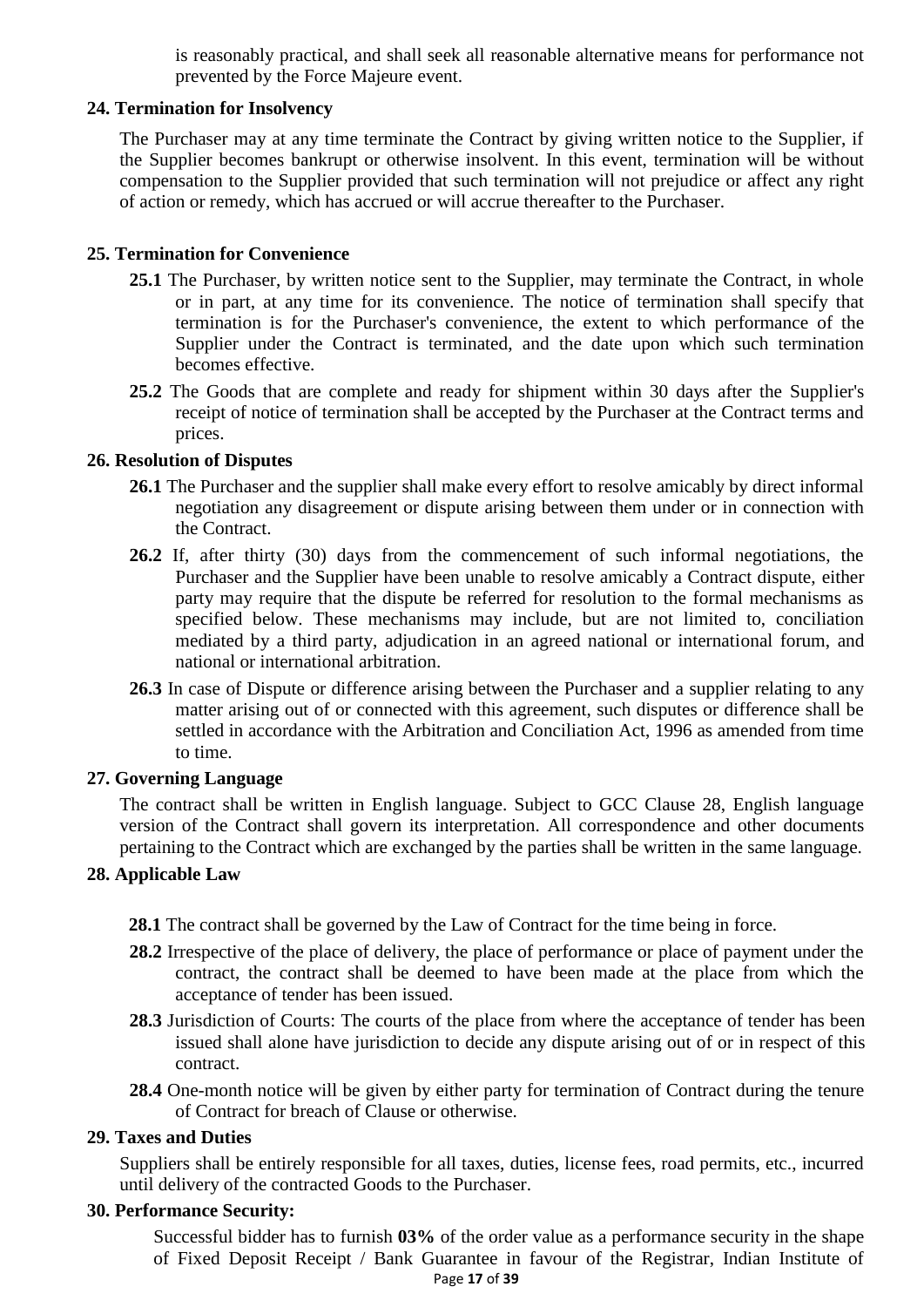Technology (BHU) valid for a period of 60 days beyond the end of all warranty period / obligations (i.e. **must valid for 62 months**). Fixed Deposit Receipt / Bank Guarantee should be issued from a schedule bank in India.

#### **31. Supplier Integrity**

The Supplier is responsible for and obliged to conduct all contracted activities in accordance with the Contract using state of the art methods and economic principles and exercising all means available to achieve the performance specified in the contract.

#### **The Institute Reserves The Right To:**

- **14.** Increase or decrease the quantity of the item(s) as per requirement subject to variation of maximum of 50% only, however, provided within the ceiling of the category in which the original order was placed i.e., if it is within 2.5 Lakh category than should not exceed the 2.5 lakh limit and so on.
- **15.** Reject the quotation in absence of not furnishing the documentary evidence in respect of Trade Tax Registration (G.S.T), Income Tax and Trade Tax clearance certificates together with the performance of supplies in various branches/institutions.
- **16.** Reject the quotation in the event of non-furnishing the authentic documentary evidence in respect of Testing reports / Performance report of the concerned Govt. Organization / Institutions about the products being manufactured and marketed. The performance test of the product can be conducted at Institute level also for which charge will have to be borne by the suppliers.
- **17.** Reject the supplies already made, if not found up to the mark. Thorough checking may be adopted to test the correctness of the supply. In such an event further action may call to conform or discard the supply.
- **18.** To reject any addition/alteration in respect of local dealerships intimated by the Principals after consideration of the case by the committee appointed by the Institute for the purpose.
- **19.** Cancel this Tender at any point of time without assigning any reason thereof.
- **20.** The Institute also reserves the right to reject the bid of any participated bidder
- **21.** The Purchaser may, without prejudice to any other remedy for breach of contract, by written notice of default sent to the Supplier, terminate the Contract in whole or part:
	- (d) If the Supplier fails to deliver any or all of the Goods within the period(s) specified in the purchase order, or within any extension thereof granted by the Purchaser.
	- (e) If the Supplier fails to perform any other obligation(s) under the Contract.
	- (f) If the Supplier, in the judgment of the Purchaser has engaged in corrupt or fraudulent practices in competing for or in executing the Contract.
- **22.** To reject any or all the offers without assigning any reasons thereof.
- **23.** All disputes are subject to *"Varanasi Jurisdiction"* only.
- **24.** The decisions of the Institute in all respect shall be final and binding on all.
- **25.** The Institute reserves the right to ask the successful bidder to produce all the original documents submitted alongwith the bids for verification at any point of time. During the verification of the document, if it is found that the bidder has concealed/falsified/fabricated any information, the bid and/or purchase order will be cancelled and performance security will be forfeited and action including blacklisting will be taken against the bidder as per norms of the Institute.
- **26.** Please ensure that your offer is complete in all respect as no further clarifications shall be sought from you and reaches us within the last date mentioned above. **The Institute shall not be responsible for any delay etc.**

**Head of the Department Pharmaceutical Engg. & Tech., IIT(BHU), Varanasi – 221005**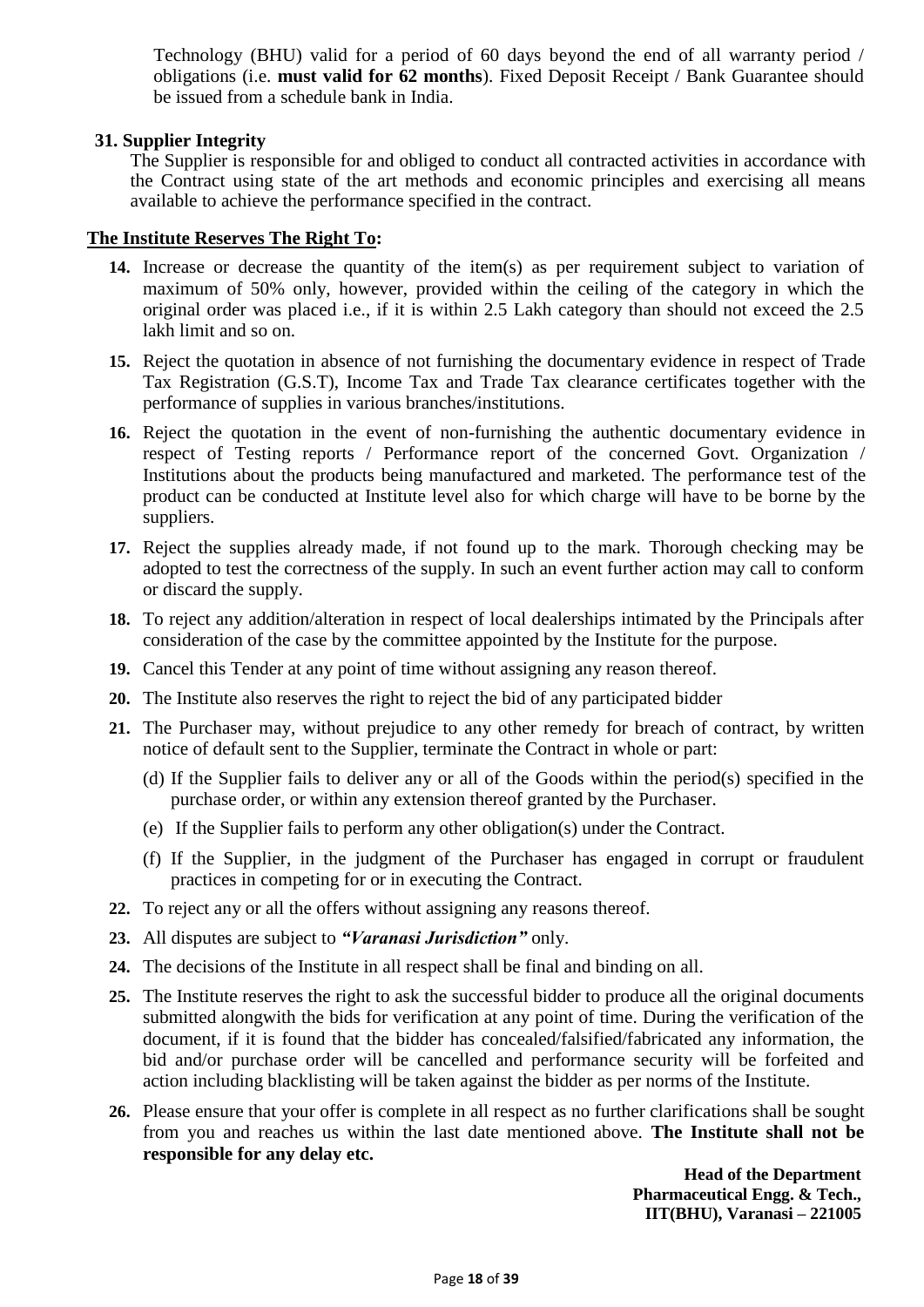# **SECTION 4 : SPECIAL CONDITIONS OF CONTRACT**

#### **Essential Pre Bid Criteria (Fill Annexure 4 for compliance)**

- 1. Bidders should be the manufacturer (OEM) / authorized dealer. Currently valid Letter of Authorization especially for this Tender from original equipment manufacturer (OEM) should be enclosed in case of authorized dealer participating in the Tender. The Letter of authorization shall remain valid during execution of supply and installation.
- 2. An undertaking from the OEM is required stating that they would facilitate the bidder on a regular basis with technology/product updates and extend all support for the warranty in confirmation with this bid for the quoted items. In case the OEM withdraws its authorization from bidder, the above service will be provide by the OEM
- 3. A notarized affidavit by the bidder that it has never been black-listed must be uploaded along with the technical Bid under cover 1, failing which the Bid shall be rejected. The original shall be submitted before the award of bid by the lowest evaluated successful bidder
- 4. Certified Financial Statement of Bidder from a CA such as Balance Sheet and Profit & Loss account of last three financial years clearly indicating the annual turnover regarding the supply and installation of similar type of items. The annual financial turnover of bidder must not be less than 50 Lakh during Last 3 financial years
- 5. The bidder must have executed at least five similar nature of supply and installation in any IITs/NITs/University/CFTIs/reputed Pharmaceutical Industries during the last 3 years. Copies of Purchase Orders showing order value along with satisfactory installation certificate to be uploaded under cover 1. Similar Nature work means execution of supply, installation, testing & commissioning of FLOW **CYTOMETER**

#### **NOTE: THE BID OF THOSE BIDDERS WHO FAILS TO COMPLY THE ABOVE ESSENTIAL CRITERIA WILL NOT BE CONSIDERED FOR TECHNICAL EVALUATION.**

#### **2. Documents Comprising the Bid**

The tender/Bid shall be submitted online in two part, viz., Technical Bid and Commercial Bid.

#### **I. Technical Bid**

The following documents are to be scanned and uploaded as part of the Technical Bid as per the tender document:

- (a) Scanned copy of Tender Forms (Techno Commercial Un-Priced Bid), Declaration, Bidder"s Information Form, and Tender Acceptance Letter.
- (b) Scanned copy of proof for submission of Tender Document Fee/ Earnest Money Deposit/Exemption Certificate, if any etc.;
- (c) Scanned copy of written confirmation authorizing the signatory of the Bid to commit the Bidder;
- (d) Scanned copy of quoted product brochure
- (e) Scanned copy of completely filled Annexure III with supporting documents
- (f) Scanned copy of Technical Bid and essential Pre-bid Details, if any.
	- i. Scanned copy of documentary evidence establishing the Bidder"s qualifications to perform the contract if its bid is accepted and the Bidder"s eligibility to bid;
	- ii. Scanned copy of documentary evidence, that the Goods and Related Services to be supplied by the Bidder are of eligible origin and conform to the Bidding Documents, and
- (g) Scanned copy of Checklist, compliance of Essential pre-bid criteria and Technical Compliance Sheet (Annexure II) and any other document required as per the tender;

#### **II. Commercial Bid**

The commercial bid comprises of :

(i) Scanned copy of Tender Form (Price Bid)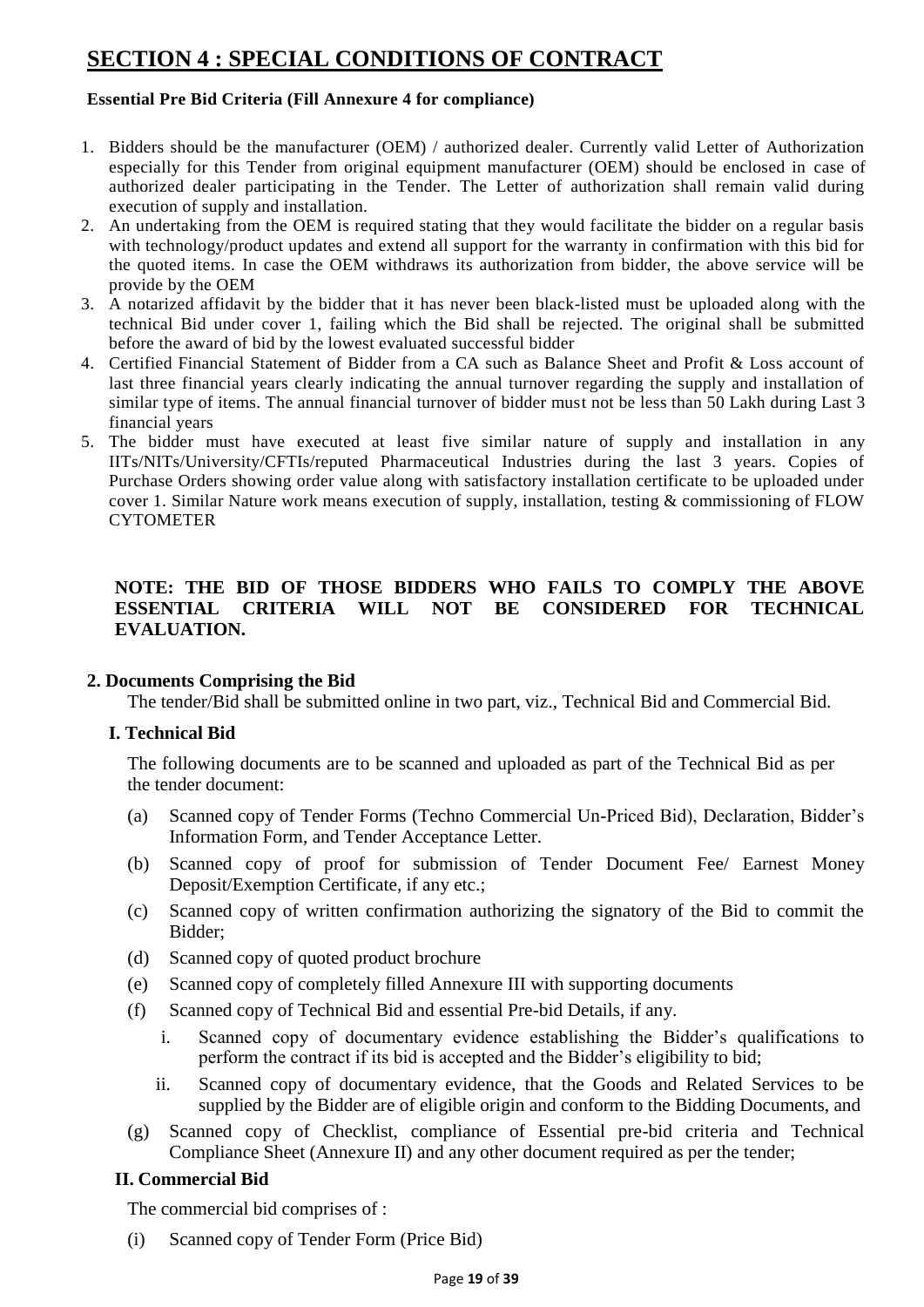(ii) Price bid in the form of **.xls format** and to be uploaded in .xls & signed .pdf format.

The Price bid format is provided as .xls format along with this Tender Document at [http://eprocure.gov.in/eprocure/app. B](http://eprocure.gov.in/eprocure/app)idders are advised to download this .xls format and quote their offer/rates in the prescribed column.

In addition to the above requirements, bids submitted by a Joint Venture, shall include a copy of the Joint Venture Agreement entered into by all members. Alternatively, a letter of intent to execute a Joint Venture Agreement in the event of a successful bid shall be signed by all members and submitted with the bid, together with a copy of the proposed Agreement, there to.

The Bidder shall furnish in the Tender Forms information on commissions and gratuities, if any, paid or to be paid to agents or any other party relating to this Bid.

#### **3. Installation & Demonstration**

The supplier is required to done the installation and demonstration of the equipment within one week of the arrival of materials at the IIT (BHU) site of installation, otherwise the penalty clause will be the same as per the supply of materials.

In case of any mis-happening/damage to equipment and supplies during the carriage of supplies from the origin of equipment to the installation site, the supplier has to replace it with new equipment/supplies immediately at his own risk. Supplier will settle his claim with the insurance company as per his convenience. IIT (BHU) will not be liable to any type of losses in any form.

#### **4. Application Specialist**

The Tenderer should mention in the Techno-Commercial bid the availability and names of Application Specialist and Service Engineers in the nearest regional office.

#### **5. Spares**

The Supplier is required to provide state availability of spares for ten years, if required.

#### **6. Training of Personnel**

The supplier shall be required to undertake to provide the technical training to the personnel involved in the use of the equipment at the Institute premises, immediately after completing the installation of the equipment for a minimum period of two week at the supplier's cost.

#### **7. User List**

The bidder must provide the list of users where they have deployed similar nature of equipment's in last 03 years in prescribed format of Annexure III.

#### **8. Manuals/Documents**

1 set of hard copy and 1 set of soft copy in English (preferred as following).

- i. Operating manual
- ii. Servicing & Maintenance manual
- iii. Spare parts list with source of supply and prices
- iv. Pre-installation requirements.

#### **10. Services**

Vendor must submit Factory Acceptance Test procedure supported with relevant printed literature and certificates.

- **11.** The Tender document should also indicate what kind of service/maintenance is required for the system. Whether this service has to be carried out by a company engineer or it can be carried by trained service personnel within India. The frequency of visit and the charges should be mentioned.
- **12.** The Tender should be enclosed with proper certifications like **Authorization Certificate** and **Proprietary Certificate (**in case of Proprietary items).
- **13.** Pre-installation site preparation/inspection requirements to be indicated and specified along with the bid.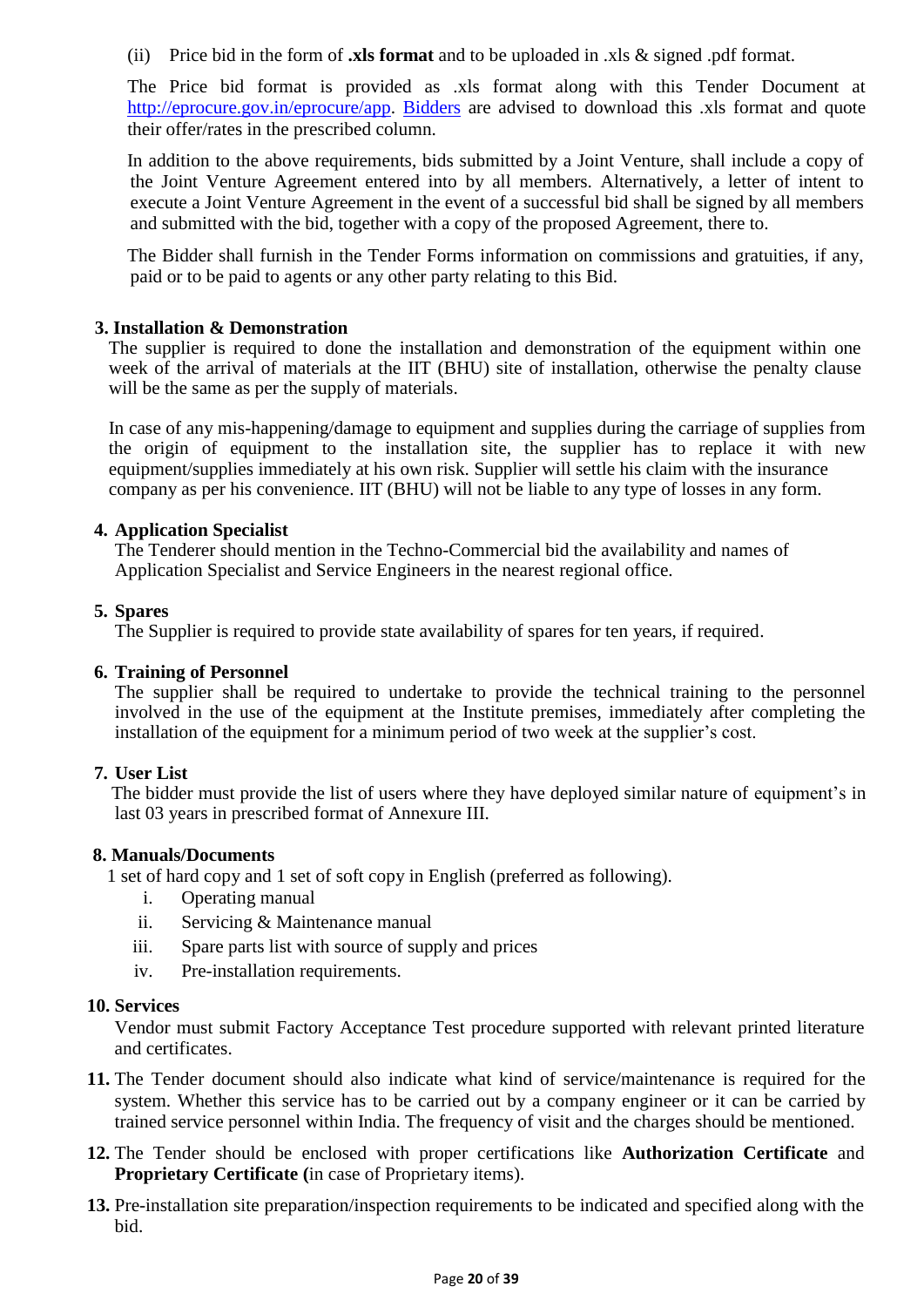- **14.** Bid should include FOR IIT(BHU), Varanasi prices. The Institute will provide requisite certificate, if any, required by the bidder as per the applicable Govt. of India norms.
- **15.** The vendor to provide compliance statement with respect to each technical specification in the tender document duly supported by the manufacturer's literature. Any other claim will not be accepted and may lead to rejection of the bid.
- **16.** Printed literature in support of compliance to the prescribed specifications is to be submitted.
- **17.** Compliance report needs to be submitted as a part of the technical bid.
- **18. Exemption is allowed from payment of Tender processing fees as per Government of India norms against submission of currently valid certificate specifically for the item(s) proposed to be procured through this Tender.**

#### **IMPORTANT NOTE:**

- 1. Non-compliance of tender terms, non-uploading of required documents, lack of clarity of the specifications, contradiction between bidder specifications and supporting literature etc. may lead to rejection of the bid.
- 2. In the tender, either the Indian agent on behalf of the Principal/OEM or Principal/OEM itself can bid but both cannot bid simultaneously for the same item/product in the same tender.
- 3. If an agent submits bid on behalf of the Principal/OEM, the same agent shall not submit a bid on behalf of another Principal/OEM in the same tender for the same item/product.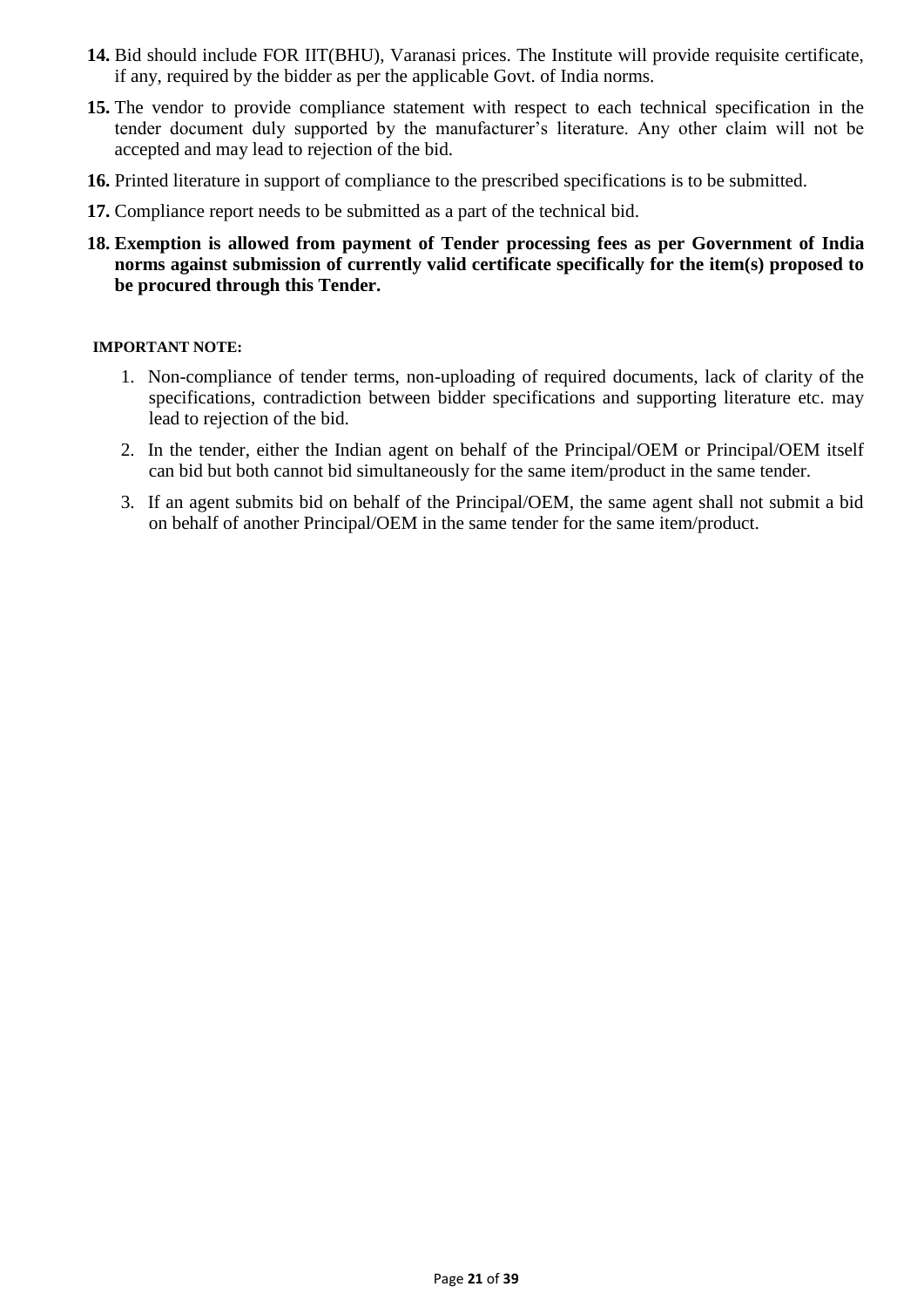# **SECTION 5 : CHECKLIST FOR BID/TENDER SUBMISSION**

#### **(The following check-list must be filled in and submitted with the bid documents)**

| SI.              |                                                                                                                                                                                                |        |
|------------------|------------------------------------------------------------------------------------------------------------------------------------------------------------------------------------------------|--------|
| No.              | <b>Particulars</b>                                                                                                                                                                             | Yes/No |
| $\mathbf{1}$     | Have you attached the techno commercial unpriced bid form duly filled<br>in appropriately?                                                                                                     |        |
| $\overline{2}$   | Have you attached a copy of the last audited balance sheet of your firm                                                                                                                        |        |
| 3                | Have you attached the details of the income tax clearance certificate, proof of<br>manufacturing unit/ dealership letter/ general order suppliers and copy of<br>GST registration certificate? |        |
| $\overline{4}$   | Have you executed the similar nature of work in last 5 year in IITs/NITs/Govt.<br>Office/PSU/University/Autonomous Body                                                                        |        |
| 5                | Have you attached the copies of relevant work orders from Govt. Depts. / PSUs<br>and Central Autonomous Bodies in prescribed Format?                                                           |        |
| 6                | EMD: Have you submitted Bid Security Declaration asked for in lieu of EMD.                                                                                                                     |        |
| $\overline{7}$   | Have you submitted samples of all items indicated in the respective schedule of<br>requirements at the address of tender inviting authority within due date.                                   |        |
| 8                | Have you enclosed the schedule of requirement indicating the make offered without<br>indicating the pricing components along with the techno commercial unpriced bid?                          |        |
| 9                | Have you submitted the bids both techno commercial unpriced and priced bid<br>separately for each tender?                                                                                      |        |
| 10               | Have you enclosed the statement of deviations from financial terms and conditions, if<br>any?                                                                                                  |        |
| 11               | Have you submitted the Technical Compliance Sheet?                                                                                                                                             |        |
| 12               | Have you attached Manufacturer's Authorization certificate for this Tender?                                                                                                                    |        |
| 13               | Have you attached the Declaration on the letter pad of Bidder?                                                                                                                                 |        |
| 14               | Have you attached the compliance of Pre-qualification criteria?                                                                                                                                |        |
| 15               | Have you attached the signed Tender acceptance letter?                                                                                                                                         |        |
| <b>Price Bid</b> |                                                                                                                                                                                                |        |
| $\mathbf{1}$     | Have you signed and attached the priced bid form?                                                                                                                                              |        |
| 2                | Have you attached the schedule of requirements duly priced i.e. BoQ?                                                                                                                           |        |

NOTE: 1- *While arranging the Tender Documents, check list should be placed on TOP.*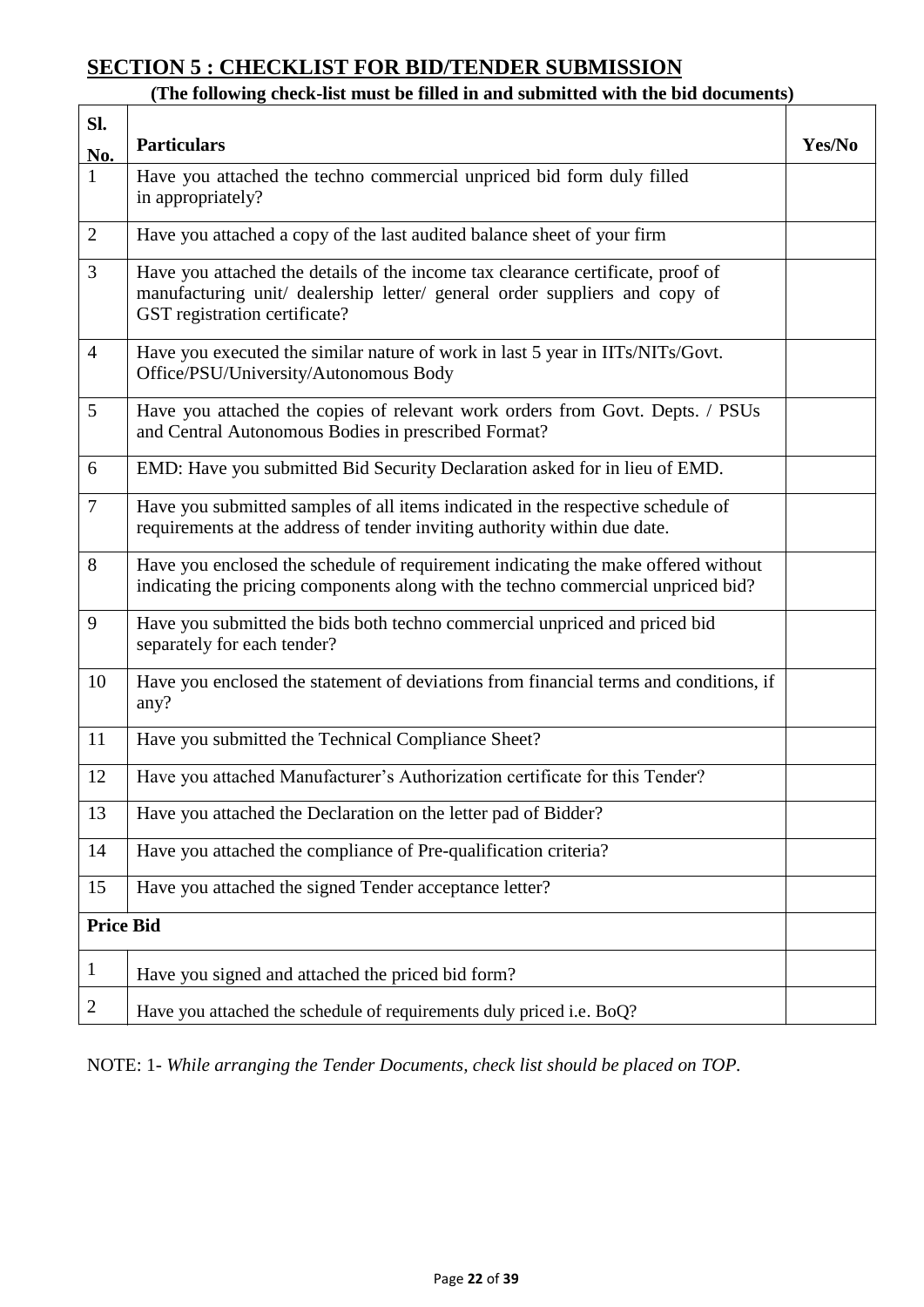# **Compliance Sheet of Essential Pre Bid Criteria**

| <b>Sl. No.</b>   | <b>Essential Pre Bid Criteria</b>                                                                                                                                                                                                                                                                                                                                                                                                               | Compliance |
|------------------|-------------------------------------------------------------------------------------------------------------------------------------------------------------------------------------------------------------------------------------------------------------------------------------------------------------------------------------------------------------------------------------------------------------------------------------------------|------------|
| 1.               | Bidders should be the manufacturer (OEM) / authorized dealer. Currently<br>valid Letter of Authorization especially for this Tender from original<br>equipment manufacturer (OEM) should be enclosed in case of authorized<br>dealer participating in the Tender. The Letter of authorization shall remain<br>valid during execution of supply and installation.                                                                                |            |
| $\overline{2}$ . | An undertaking from the OEM is required stating that they would facilitate<br>the bidder on a regular basis with technology/product updates and extend all<br>support for the warranty in confirmation with this bid for the quoted items.<br>In case the OEM withdraws its authorization from bidder, the above service<br>will be provide by the OEM                                                                                          |            |
| 3.               | A notarized affidavit by the bidder that it has never been black-listed must<br>be uploaded along with the technical Bid under cover 1, failing which the<br>Bid shall be rejected. The original shall be submitted before the award of<br>bid by the lowest evaluated successful bidder.                                                                                                                                                       |            |
| 4.               | Certified Financial Statement of Bidder from a CA such as Balance Sheet<br>and Profit & Loss account of last three financial years clearly indicating the<br>annual turnover regarding the supply and installation of similar type of<br>items. The annual financial turnover of bidder must not be less than 50 Lakh<br>during Last 3 financial years.                                                                                         |            |
| 5.               | The bidder must have executed at least five similar nature of supply and<br>installation in any IITs/NITs/University/CFTIs during the last 3 years of<br>order value at least Rs. 25.00 lakh each. Copies of Purchase Orders showing<br>order value along with satisfactory installation certificate to be uploaded<br>under cover 1. Similar Nature work means execution of supply, installation,<br>testing & commissioning of FLOW CYTOMETER |            |

#### **All documents in support of above essential pre-bid criteria shall be scanned and uploaded under cover 1**

--------------------------------------------- Signature of the Authorized Person

Date: -------------------------------

Full Name -------------------------

Place: ----------------------------

Company Address with Seal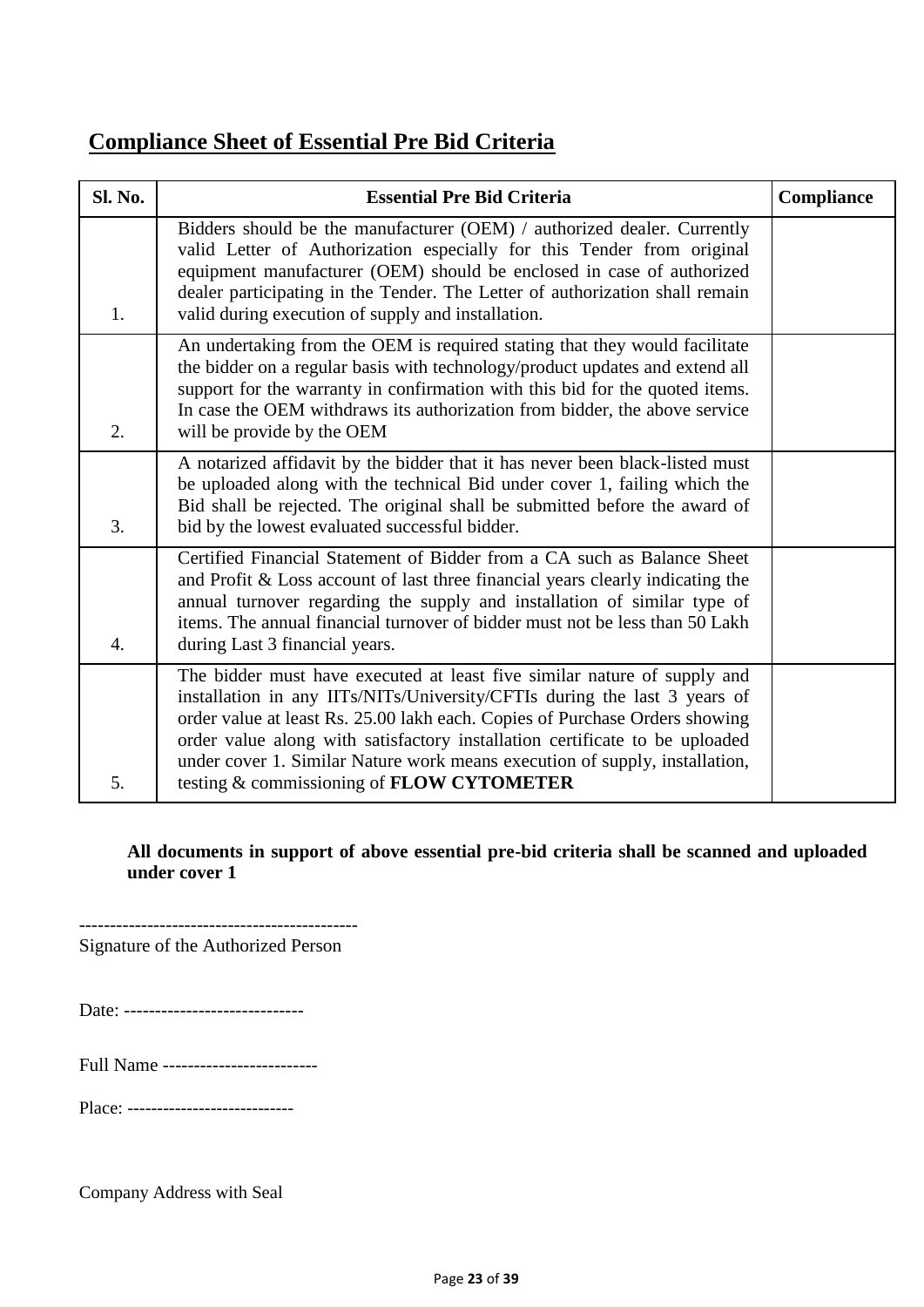#### **SECTION 6**

#### **DECLARATION**

*(On the letter head of the firm submitting the bid)*

- **1.** I, ------------------------------------------------- Son /Daughter of Shri----------------------------------------- ------------------------------------------------------------ Proprietor/ Partner/ CEO /MD/ Director/ Authorized Signatory of M/s. ------------------------------------------------------ am competent to sign this declaration and execute this tender document.
- **2.** I have carefully read and understood all the terms and conditions of the tender and hereby convey my acceptance of the same.
- **3.** The information/ documents furnished along with the above application are true and authentic to the best of my knowledge and belief.
- **4.** I/ we/ am are well aware of the fact that furnishing of any false information/ fabricated document would lead to rejection of my tender at any stage besides liabilities towards prosecution under appropriate law.
- **5.** Each page of the tender document and papers submitted by my Company is authenticated, sealed and signed, and I take full responsibility for the entire documents submitted.
- **6.** This is certified that our organization has been authorized (Copy attached) by the OEM to participate in Tender. We further certified that our organization meets all the conditions of eligibility criteria laid down in this tender document. Moreover, OEM has agreed to support on regular basis with technology / product updates and extend support for the warranty.
- **7.** The prices quoted in the price bids are subsidized due to academic discount given to IIT (BHU), Varanasi.
- **8.** We, further specifically certify that our organization has not been Black Listed/De Listed or put to any Holiday by any Institutional Agency/Govt. Department/Public Sector Undertaking in the last three years.

---------------------------------------------

Signature of the Authorized Person

Date: ----------------------------- Full Name -------------------------

Company Address with Seal

| ----------------<br>--<br>--------<br>- - |
|-------------------------------------------|
|                                           |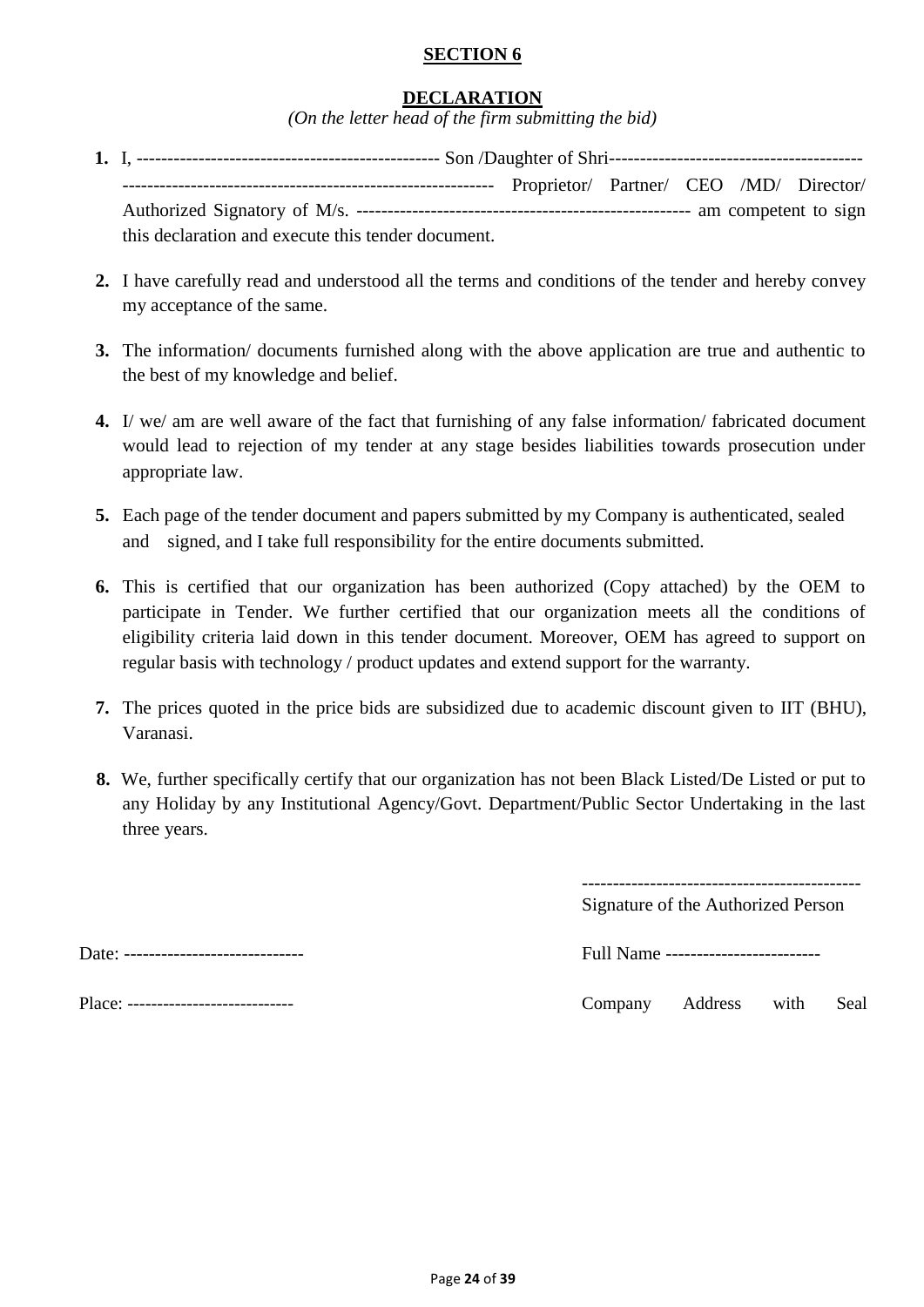# **SECTION 7**

### **TENDER FORM**

#### **(Techno commercial un-priced Bid)**

*(On the letter head of the firm submitting the bid)*

Tender No. …………………………….

To Head, Department of Pharmaceutical Engineering & Technology Indian Institute of Technology (Banaras Hindu University)

Varanasi – 221005, U.P Dear Sir,

- 1. I/We have examined and have no reservations to the Bidding Documents, including Addenda issued in accordance with Instructions to Bidders;
- 2. I/We meet the eligibility requirements and have no conflict of interest;
- 3. I/We have not been suspended nor declared ineligible in India;
- 4. I/We offer to supply in conformity with the Bidding Documents and in accordance with the Delivery Schedules specified in the Schedule of Requirements the following Goods: *[insert a brief description of the Goods and Related Services]*;
- 5. I/We offer to supply the items as listed in the schedule to this tender hereto/portion thereof as you may specify in the acceptance of Tender at the price given in the said Schedule and agree to hold this offer open for a period of …………………. days from the date of opening of the tender.
- 6. I/we shall be bound by a communication of acceptance issued by you.
- 7. I/We have understood the Instruction to bidders and Conditions of Contract in the form as enclosed with the invitation to the tender and have thoroughly examined the specifications quoted in the Schedule hereto and am/are fully aware of the nature of the goods required and my/our offer is to supply the goods strictly in accordance with the specifications and requirements.
- 8. A proof of payment of Rs……………….(Rupees…………………………………….…….only) as Earnest Money in the aforementioned account of Registrar, IIT (BHU).
- 9. The following have been added to form part of this tender.
	- (i) Schedule of requirements, quoting the make only duly signed and stamped.(without indicating price)
	- (j) Income Tax clearance certificate.
	- (k) Copy of last audited balance sheet.
	- (l) Copy of Valid GST registration certificate.
	- (m) Copy of similar relevant major purchase orders executed during last three years in IITs/NITs/Govt. Office/PSU/University/Autonomous Body.
	- (n) Proof of manufacturing Unit, dealership certificate/general order suppliers.
	- (o) Statement of deviations from financial terms & conditions, if any.
	- (p) Any other enclosure. (Please give details)
- 10. We undertake to execute all orders which have been placed to meet emergent requirements on priority basis.
- 11. Certified that the bidder is: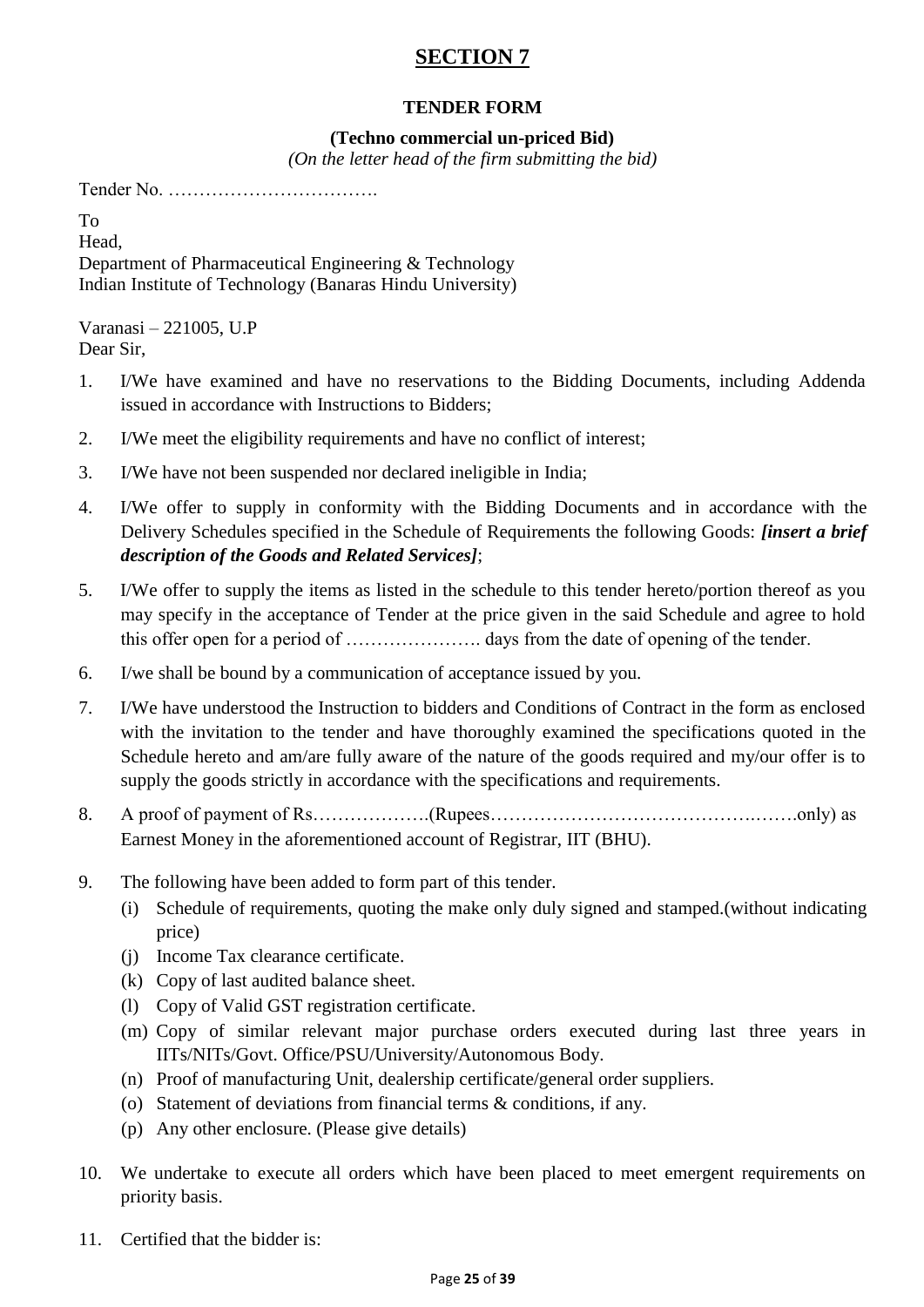(d) A sole proprietorship firm and the person signing the bid document is the sole proprietor/constituted attorney of the sole proprietor,

#### **Or**

(e) A partnership firm, and the person signing the bid document is a partner of the firm and he has authority to refer to arbitration disputes concerning the business of the partnership by virtue of the partnership agreement/by virtue of general power of attorney.

#### **Or**

(f) A company and the person signing the document is the constituted attorney.

#### *(NOTE: Delete whatever is not applicable. All corrections/deletions should invariable be duly attested by the person authorized to sign the bid document).*

- 27. We do hereby undertake that, until a formal notification of award, this bid, together with your written acceptance thereof shall constitute a binding contract between us.
- 28. If our bid is accepted, we commit to obtain a performance security in accordance with the Bidding Documents;
- 29. We are not participating, as a Bidder or as a subcontractor, in more than one bid in this bidding process, other than alternative bids submitted;
- 30. We hereby certify that we have taken steps to ensure that no person acting for us or on our behalf will engage in any type of fraud and corruption

Name of the Bidder\* **…………………………………………**

Name of the person duly authorized to sign the Bid on behalf of the Bidder\*\* **………………..**

Title of the person signing the Bid **……………………………….**

Signature of the person named above **………………………………..**

Date signed ……………. day of **…………………….**

\* In the case of the Bid submitted by joint venture specify the name of the Joint Venture as Bidder \*\* Person signing the Bid shall have the power of attorney given by the Bidder to be attached with the Bid Schedules.

Yours faithfully,

| (Signature of bidder)           |  |
|---------------------------------|--|
|                                 |  |
|                                 |  |
|                                 |  |
|                                 |  |
| E-mail <u>contract the mail</u> |  |

Company seal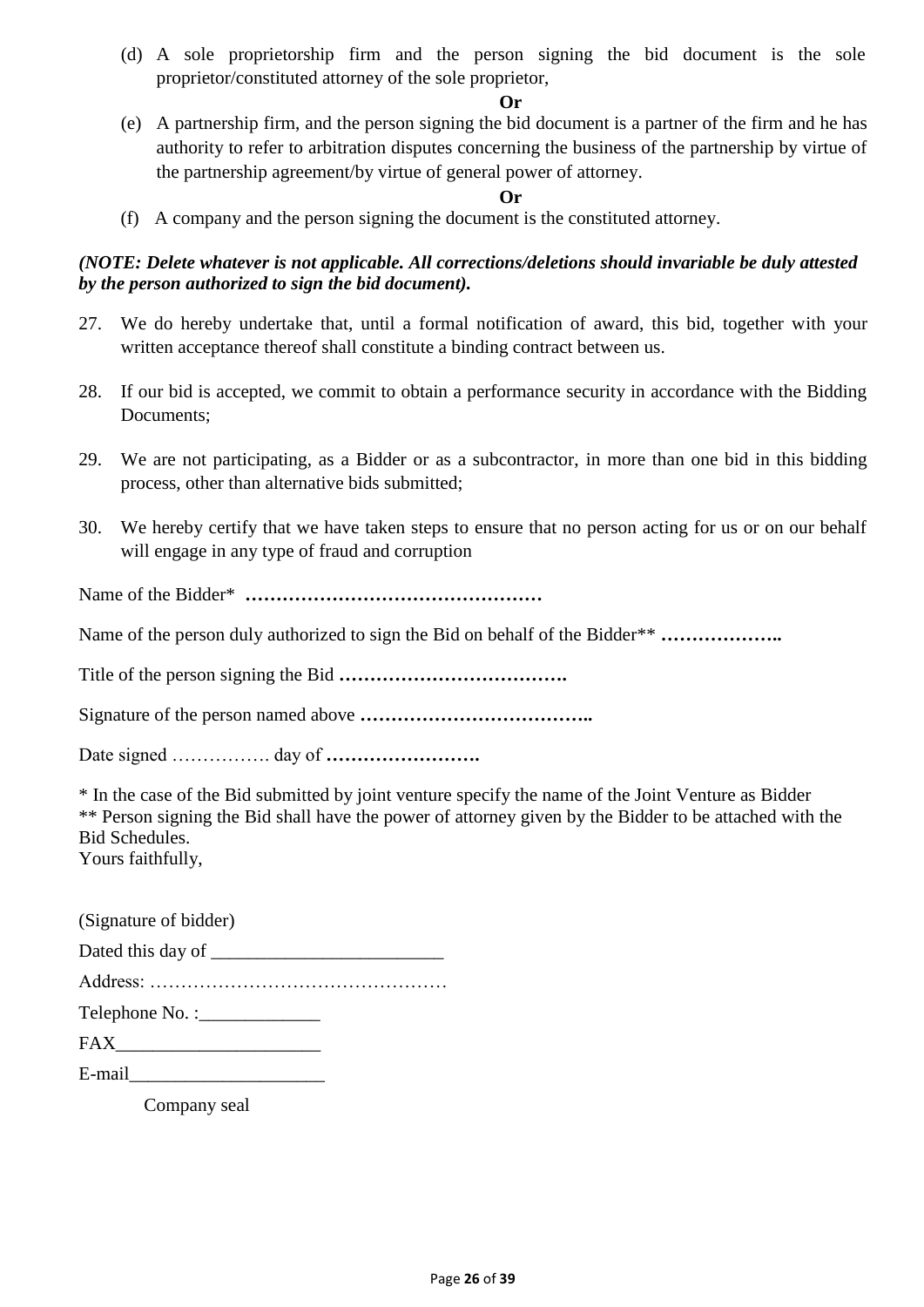#### **TENDER FORM**

#### **(Priced Bid)**

*(On the letter head of the firm submitting the bid document)*

| To. |                              |  |
|-----|------------------------------|--|
|     | The $\overline{\phantom{a}}$ |  |
|     |                              |  |
|     |                              |  |

Sir,

Having examined the bidding documents and having submitted the techno commercial unpriced bid for the same, we, the undersigned, hereby submit the priced bid for supply of goods and services as per the schedule of requirements and in conformity with the said bidding documents.

- 1. We hereby offer to supply the Goods/Services at the prices and rates mentioned in the enclosed schedule of requirement.
- 2. We do hereby undertake that, in the event of acceptance of our bid, the supply of Goods/Services shall be made as stipulated in the schedule of requirement and that we shall perform all the incidental services.
- 3. The prices quoted are inclusive of all charges net FOR IIT(BHU) Varanasi and should be mentioned clearly. We enclose herewith the complete Financial Bid as required by you. This includes:
	- a. Price Schedule (Bill of Quantity-BOQ).
	- b. Statement of deviations from financial terms and conditions.
- 4. We agree to abide by our offer for a period of 180 days from the date fixed for opening of the bid documents and that we shall remain bound by a communication of acceptance within that time.
- 5. We have carefully read and understood the terms and conditions of the bid document and we do hereby undertake to supply as per these terms and conditions. The Financial Deviations are only those mentioned in the statement of deviations from financial terms and conditions.
- 6. We have paid, or will pay the following commissions, gratuities, or fees with respect to the bidding process or execution of the Contract: **[insert complete name of each Recipient, its full address, the reason for which each commission or gratuity was paid and the amount and currency of each such commission or gratuity]**

| Name of Recipient | Address | Reason | Amount |
|-------------------|---------|--------|--------|
|                   |         |        |        |

(If none has been paid or is to be paid, indicate "none.")

7. We understand that this bid, together with your written acceptance thereof included in your notification of award, shall constitute a binding contract between us, until a formal contract is prepared and executed; and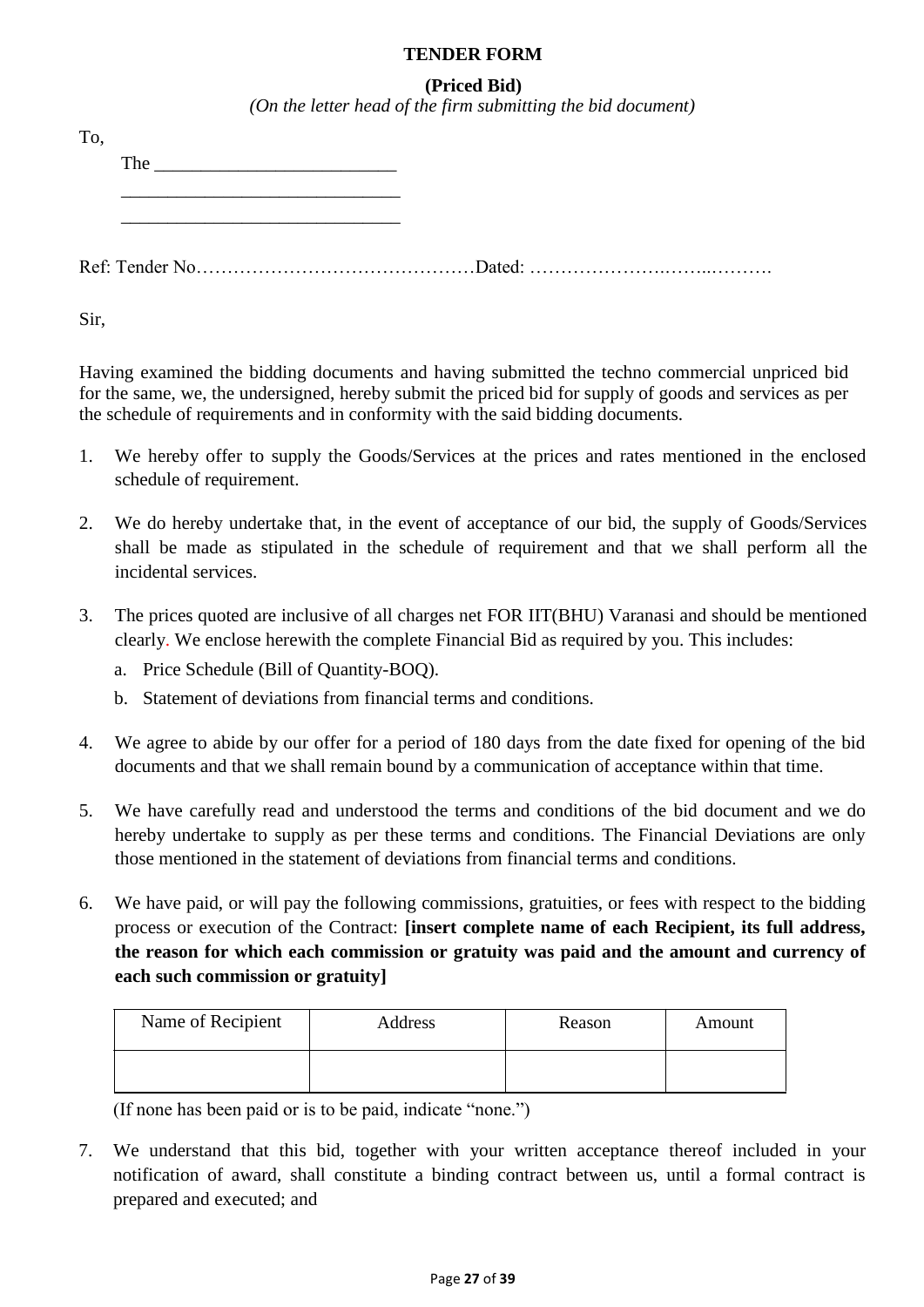8. We understand that you are not bound to accept the lowest evaluated bid or any other bid that you may receive.

Certified that the bidder is:

A sole proprietorship firm and the person signing the bid document is the sole proprietor/ constituted attorney of sole proprietor,

**Or**

A partnership firm, and the person signing the bid document is a partner of the firm and he has authority to refer to arbitration disputes concerning the business of the partnership by virtue of the partnership agreement/by virtue of general power of attorney,

**Or**

A company and the person signing the bid document is the constituted attorney. *(NOTE: Delete whatever is not applicable. All corrections/deletions should invariably be duly attested by the person authorized to sign the bid document.)*

We do hereby undertake that, until a formal notification of award, this bid, together with your written acceptance thereof, shall constitute a binding contract between us.

| Dated this day of ______ |
|--------------------------|
| Signature of Bidder      |
| Details of enclosures    |
| <b>Full Address:</b>     |
|                          |

| $\text{Fax No.}:$ |  |
|-------------------|--|
| E-mail:           |  |

Company Seal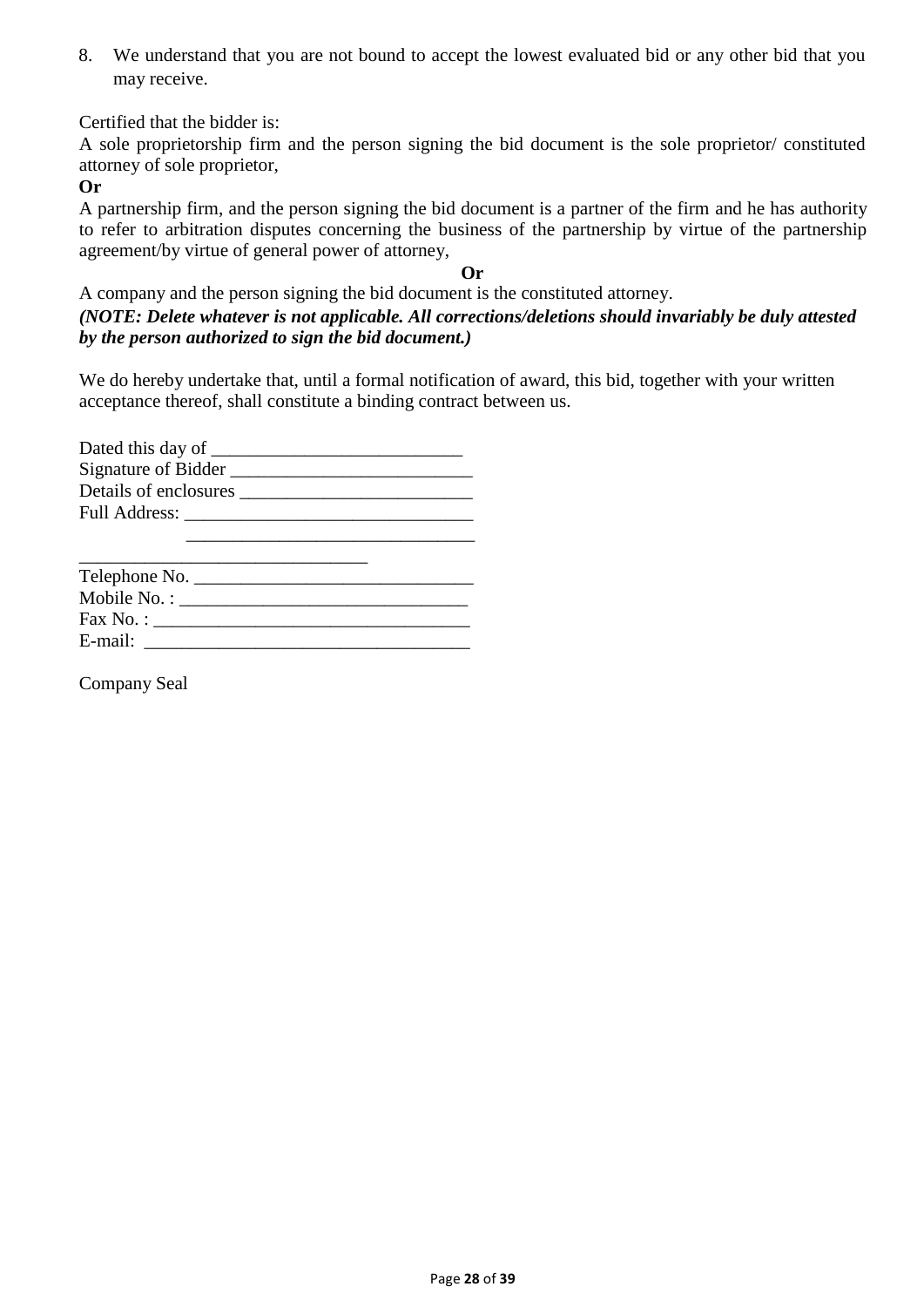#### **BIDDER INFORMATION FORM**

Date: ADVT. No.:

|  | 1. Bidder's Name: |
|--|-------------------|
|--|-------------------|

2. In case of JV, legal name of each member: *[insert legal name of each member in JV]*

3. Bidder"s actual or intended country of registration:

4. Bidder"s year of registration:

5. Bidder"s Address in country of registration:

6. Bidder"s Authorized Representative Information

Name:

 $\Box$ 

Address:

Telephone/Fax numbers:

Email Address:

7. Attached are copies of original documents of *[check the box(es) of the attached original documents]*

П Articles of Incorporation (or equivalent documents of constitution or association), and/or documents of registration of the legal entity named above.  $\Box$ 

In case of JV, letter of intent to form JV or JV agreement.

In case of Government-owned enterprise or institution, documents establishing:

- Legal and financial autonomy
- Operation under commercial law
- Establishing that the Bidder is not dependent agency of the Purchaser

2. Included are the organizational chart, a list of Board of Directors, and the beneficial ownership.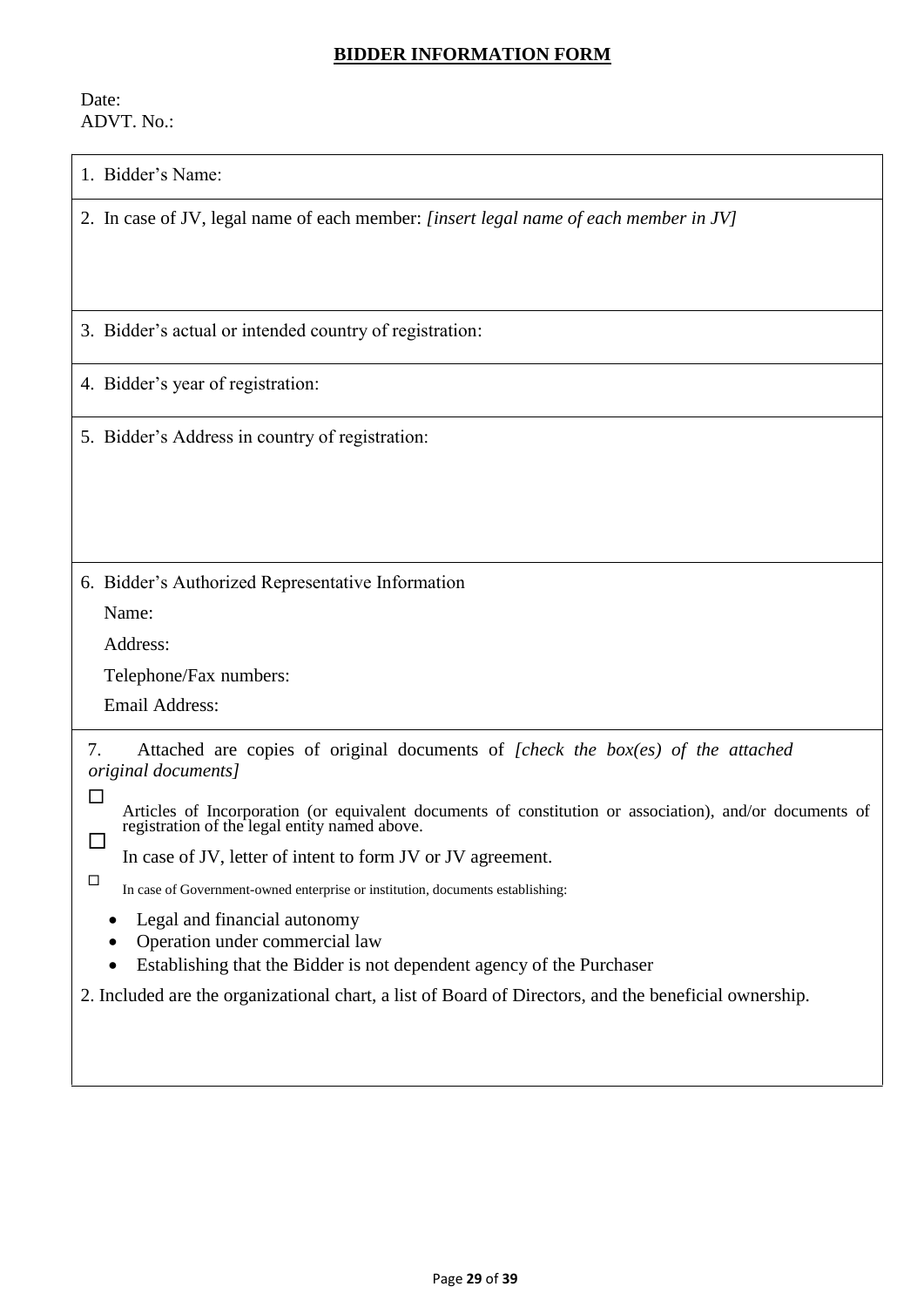#### **TENDER ACCEPTANCE LETTER**

#### (To be given on Company Letter Head)

To Head, Department of Pharmaceutical Engineering & Technology Indian Institute of Technology (Banaras Hindu University)

#### **Sub: Acceptance of Terms & Conditions of Tender. Tender Reference No.\_\_\_\_\_\_\_\_\_\_\_\_\_\_\_\_\_\_\_\_\_\_**

#### **Name of Tender/ Work: -** \_\_\_\_\_\_\_\_\_\_\_\_\_\_\_\_\_\_\_\_\_\_\_\_\_\_\_\_\_\_\_\_\_\_\_\_\_\_\_\_\_\_\_\_\_\_\_\_\_\_\_\_\_\_\_\_\_\_\_\_\_\_\_\_\_\_\_\_\_\_\_\_\_\_\_

Dear Sir,

1. I/We have downloaded/ obtained the tender document(s) for the above mentioned "Tender/Work" from the web site(s) namely:

\_\_\_\_\_\_\_\_\_\_\_\_\_\_\_\_\_\_\_\_\_\_\_\_\_\_\_\_\_\_\_\_\_\_\_\_\_\_\_\_\_\_\_\_\_\_\_\_\_\_\_\_\_\_\_\_\_\_\_\_\_\_\_\_\_\_\_\_\_\_\_\_\_\_\_

\_\_\_\_\_\_\_\_\_\_\_\_\_\_\_\_\_\_\_\_\_\_\_\_\_\_\_\_\_\_\_\_\_\_\_\_\_\_\_\_\_\_\_\_\_\_\_\_\_\_\_\_\_\_\_\_\_\_\_\_\_\_\_\_\_\_\_\_\_\_\_

\_\_\_\_\_\_\_\_\_\_\_\_\_\_\_\_\_\_\_\_\_\_\_\_\_\_\_\_\_\_\_\_\_\_\_\_\_\_\_\_\_\_\_\_\_\_\_\_\_\_\_\_\_\_\_\_\_\_\_\_\_\_\_\_\_\_\_\_\_\_\_ as per your advertisement, given in the above mentioned website(s).

- 6. I/We hereby certify that I/We have read the entire terms and conditions of the tender documents from Page No. \_\_\_\_\_\_\_\_\_\_\_\_\_\_\_ to \_\_\_\_\_\_\_\_\_\_\_\_\_\_ (including all documents like section(s), schedules(s) etc.), which form part of the contract agreement and I/we shall abide hereby by the terms/conditions/ clauses contained therein.
- 7. The corrigendum(s) issued from time to time by your department/ organisation too have also been taken into consideration, while submitting this acceptance letter.
- 8. I/We hereby unconditionally accept the tender conditions of above mentioned tender document(s)/ corrigendum(s) in its totality/entirety.
- 9. In case any provisions of this tender are found violated, then your department/organisation shall without prejudice to any other right or remedy be at liberty to reject this tender.

### **Yours faithfully,**

**(Signature of the Bidder, with Official Seal)**

**Date:**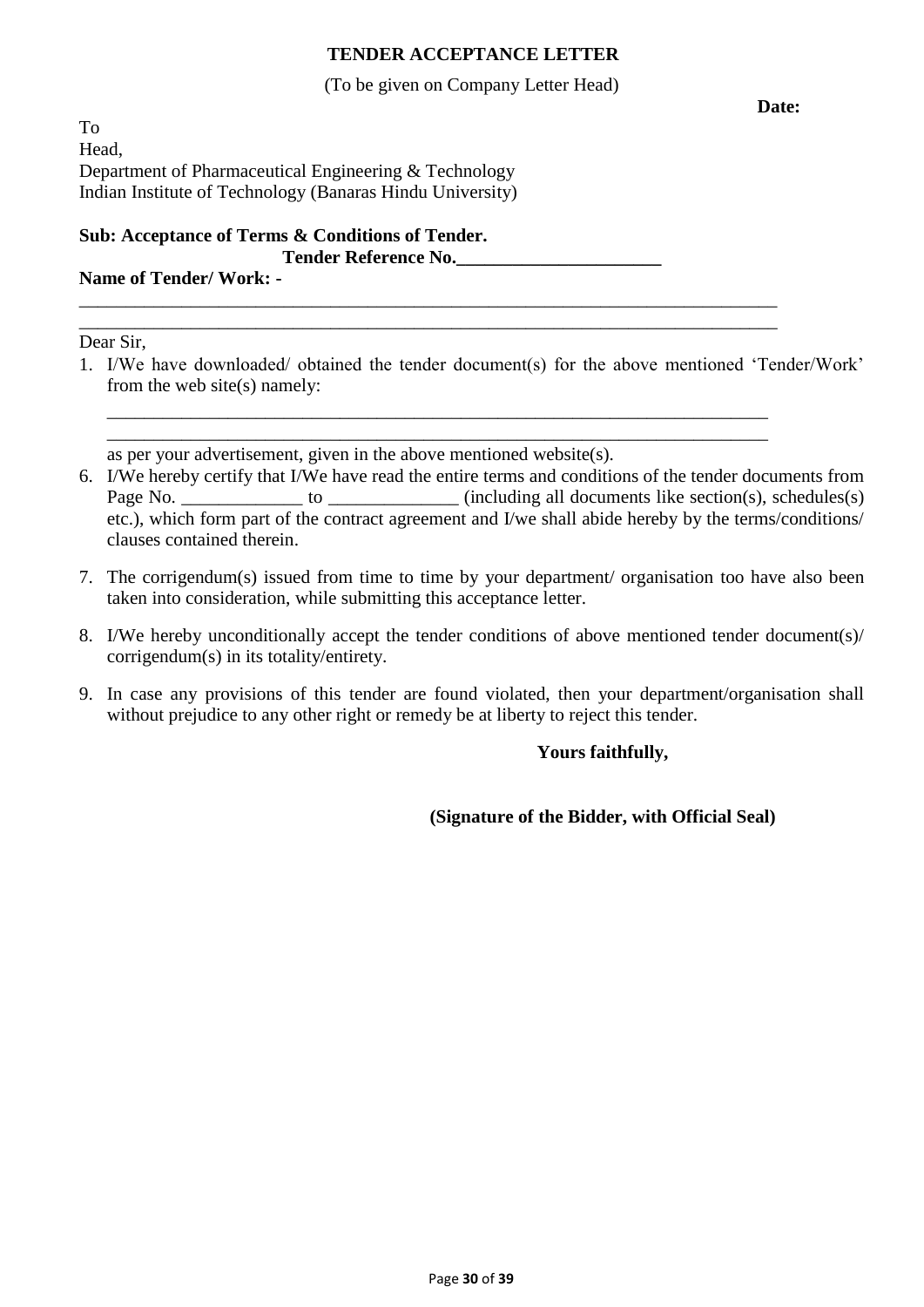#### **FORMAT OF BANK GUARANTEE FORM**

- **1.** This guarantee should be furnished by a Nationalized Bank / scheduled Bank, authorized by RBI to issue a Bank Guarantee.
- **2.** This bank guarantee should be furnished on stamp paper of Rs. 100/-
- **3.** The stamp paper should have been purchased in the Name of the Bank executing the Guarantee.
- **4. In the case of foreign bidder the B.G may be furnished by an international reputed bank acceptable to the PURCHASER countersigned by any Nationalized / Scheduled Bank in India authorized by Reserve Bank of India.**

-------------------------------------------------------------------------------------------------------

#### **DATE:**

**BANK GUARANTEE NO:**

 $Ref.:$ **To, The Registrar, Indian Institute of Technology (BHU), Varanasi-221005**

Dear Sirs,

|            |                                   | In accordance with your "Invitation to Bid" under your Tender No:                                                                                                                                                                                                                                                        |           |     |  |    |           |                 |
|------------|-----------------------------------|--------------------------------------------------------------------------------------------------------------------------------------------------------------------------------------------------------------------------------------------------------------------------------------------------------------------------|-----------|-----|--|----|-----------|-----------------|
|            |                                   | with the following Directors on their Board of Directors / partners of the firm.                                                                                                                                                                                                                                         |           |     |  |    |           |                 |
|            |                                   |                                                                                                                                                                                                                                                                                                                          |           |     |  |    |           |                 |
|            |                                   |                                                                                                                                                                                                                                                                                                                          |           |     |  |    |           |                 |
|            | Agrees for the contract/supplies: |                                                                                                                                                                                                                                                                                                                          |           |     |  |    |           |                 |
| As         |                                   | an irrevocable Bank                                                                                                                                                                                                                                                                                                      | Guarantee | for |  | an | amount of | for             |
|            |                                   |                                                                                                                                                                                                                                                                                                                          |           |     |  |    |           |                 |
|            |                                   | acceptance of the Letter of Intent / purchase order by the bidder when issued within the validity period.<br>(3) failure to furnish the valid contract performance guarantee by the bidder within one month from the<br>receipt of the purchase order and (4) on the happening of any contingencies mentioned in the bid |           |     |  |    |           |                 |
|            |                                   |                                                                                                                                                                                                                                                                                                                          |           |     |  |    |           |                 |
| Guarantee  |                                   |                                                                                                                                                                                                                                                                                                                          |           |     |  |    |           | (Local address) |
|            |                                   | and undertake to pay immediately on first demand by IIT (BHU) the amount<br>$of$ (in                                                                                                                                                                                                                                     |           |     |  |    | figure    | and             |
| purchaser. |                                   | words) without any reservation., protest, demur and recourse. Any such demand made by the Purchaser<br>shall be conclusive and binding on the Bank irrespective of any dispute or difference raised by the                                                                                                               |           |     |  |    |           |                 |

**The** guarantee shall be irrevocable and shall remain valid up to \_\_\_\_\_\_\_\_\_\_\_\_\_\_\_\_\_\_\_\_\_\_\_\_\_\_\_ (This date should be 6 months after execution of the order). If any further extension of this guarantee is required the same shall be extended to such required period (not exceeding one year) on receiving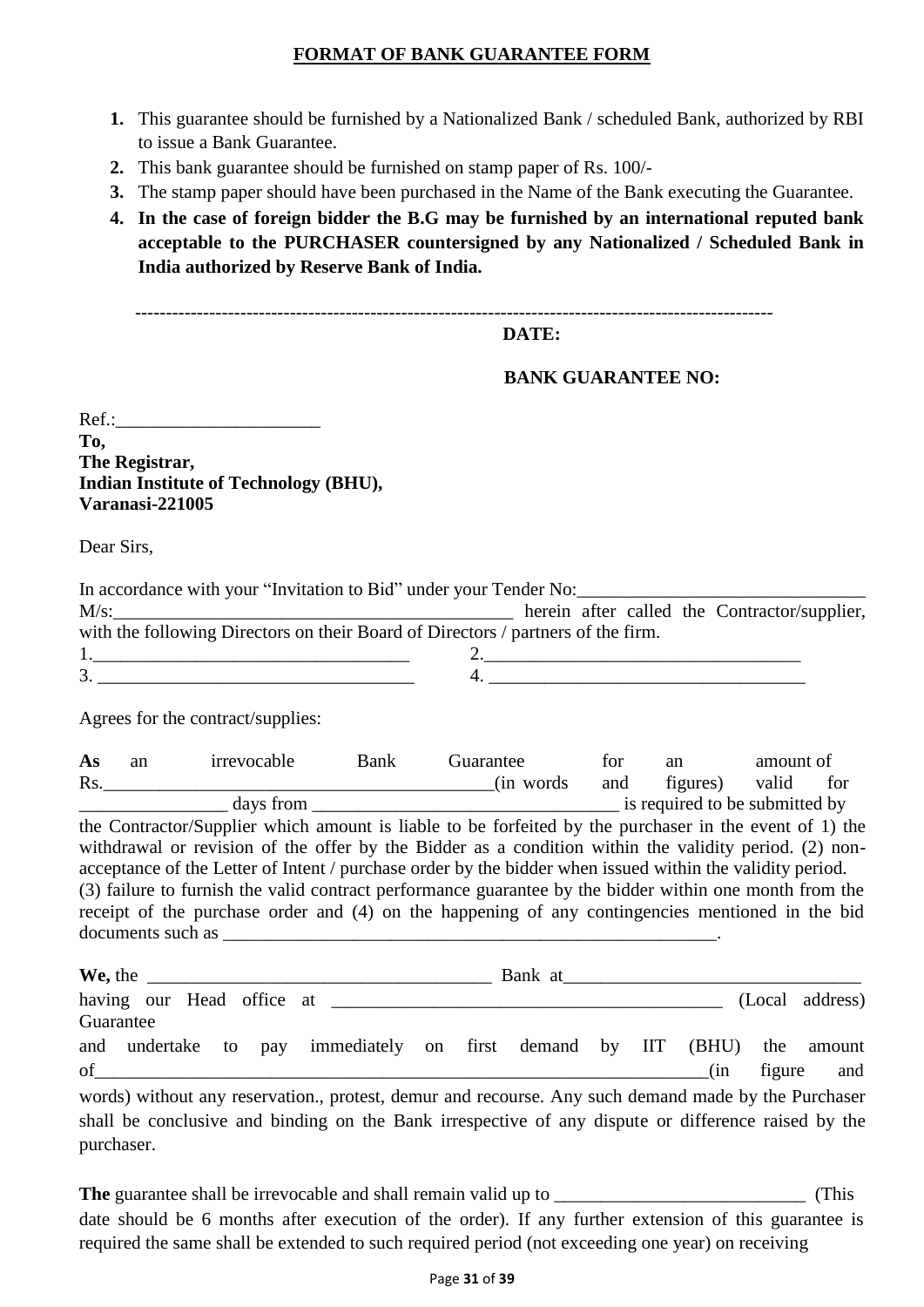| instruction from M/s.     | on whose behalf |
|---------------------------|-----------------|
| this guarantee is issued. |                 |

| In witness whereof the Bank, through its authorized officer has set its hand and stamp on this |  |
|------------------------------------------------------------------------------------------------|--|
| day of                                                                                         |  |
| witness                                                                                        |  |

### *WITNESS*

|  |  |  |  | $(Signature)$ |
|--|--|--|--|---------------|

Name in (Block letters)

Designation …………

(Staff Code No.) ………………

(Bank"s common Seal)

Official address:

Attorney as per power of Attorney No.

Date: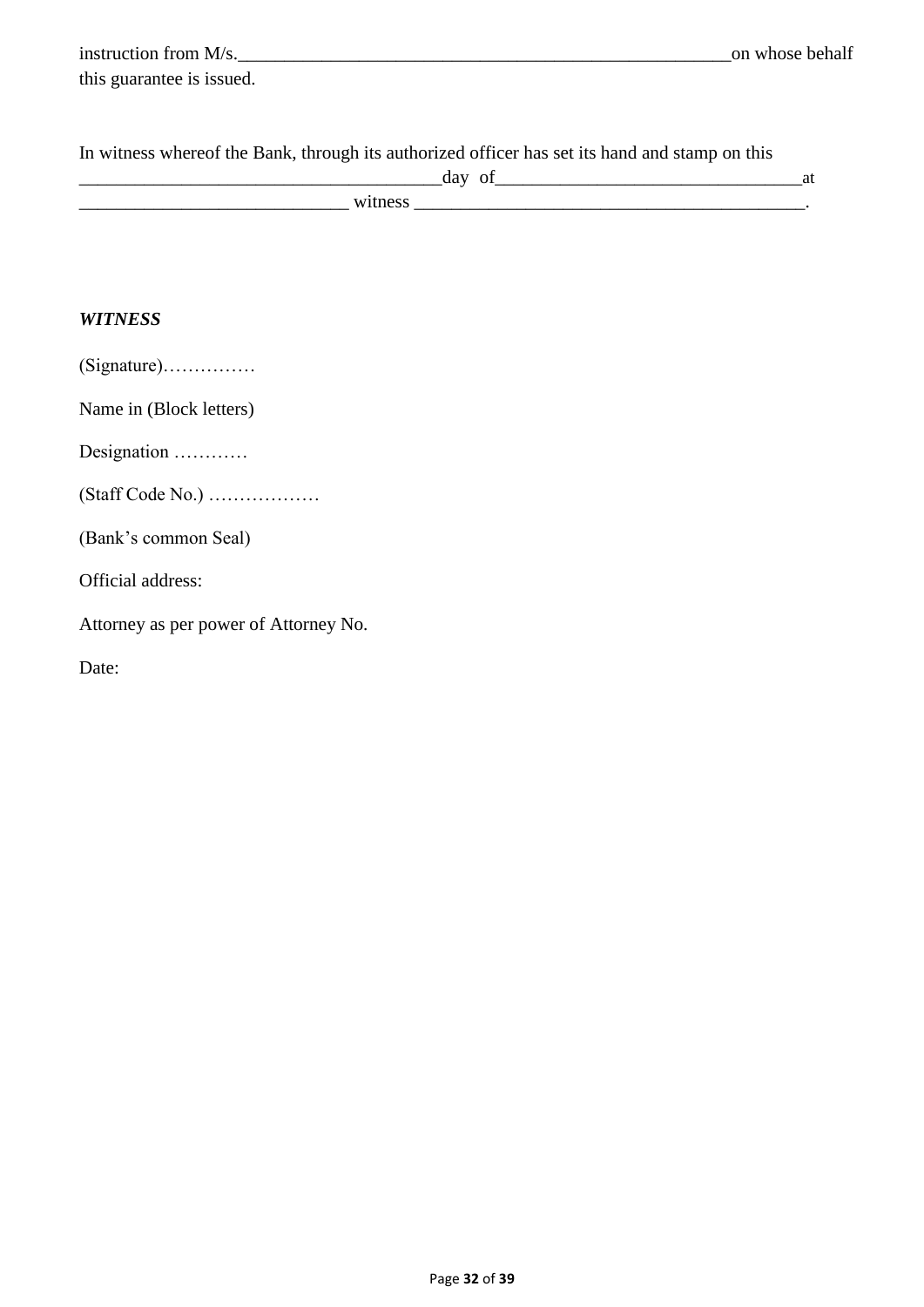#### **FORMAT FOR PERFORMANCE BANK GUARANTEE (PBG)/ PERFORMANCE SECURITY**

(To be typed on Non-judicial stamp paper of the value of Indian Rupees of One Hundred)

(TO BE ESTABLISHED THROUGH ANY OF THE NATIONALISED COMMERCIAL BANKS (WHETHER SITUATED AT VARANASI OR OUTSTATION) WITH A CLAUSE TO ENFORCE THE SAME ON THEIR LOCAL BRANCH AT VARANASI)

To, The Registrar, Indian Institute of Technology (BHU), Varanasi-221005

#### **LETTER OF GUARANTEE**

WHEREAS Indian Institute of Technology (BHU), Varanasi (Buyer) has invited tender vide Tender No............................... dated............................ for purchase of ........................................................ AND WHEREAS the said tender document requires that eligible successful bidder (seller)...................................................................... wishing to supply the equipment / machinery, etc. in response thereto shall establish an irrevocable Performance Bank Guarantee in favour of "The Registrar, Indian Institute of Technology (BHU), Varanasi" in the form of Bank Guarantee for Rs............................... (**03% of the contract value**) and the Performance Bank Guarantee shall remain valid for a period of 60 (sixty) days beyond the date of completion of all contractual obligations of the seller, including warranty obligations from the date of issue of Performance Bank Guarantee and the eligible successful bidder (the seller) shall submit the same within 30 (Thirty) days from the date of Award of Contract.

NOW THIS BANK HEREBY GUARANTEES that in the event of the said bidder (seller) fails to abide by any of the conditions referred to in tender document / Award of Contract / performance of the equipment / machinery, etc. this Bank shall pay to Indian Institute of Technology (BHU), Varanasi on demand and without protest or demur Rs ........................ (Rupees......................................).

This Bank further agrees that the decision of Indian Institute of Technology (BHU), Varanasi (Buyer) as to whether the said bidder (Seller) has committed a breach of any of the conditions referred in tender document / Award of Contract shall be final and binding.

We, .................................................. (name of the Bank & branch) hereby further agree that the Guarantee herein contained shall not be affected by any change in the constitution of the bidder (Seller) and/ or Indian Institute of Technology (BHU), Varanasi (Buyer). **Notwithstanding anything contained herein:**

1. Our liability under this Bank Guarantee shall not exceed Rs. .....................…………………… .(Indian Rupees ..................................... only).

2. This Bank Guarantee shall be valid up to ..........................(date) and

3. We are liable to pay the guaranteed amount or any part thereof under this bank guarantee only and only if IIT (BHU), Varanasi serve upon us a written claim or demand on or before

..........................(date). This Bank further agrees that the claims if any, against this Bank Guarantee shall be enforceable at our branch office at ........................................ situated at .............................. (Address of local branch).

Yours truly,

Signature and seal of the guarantor:

Name of Bank:

Address:

Date: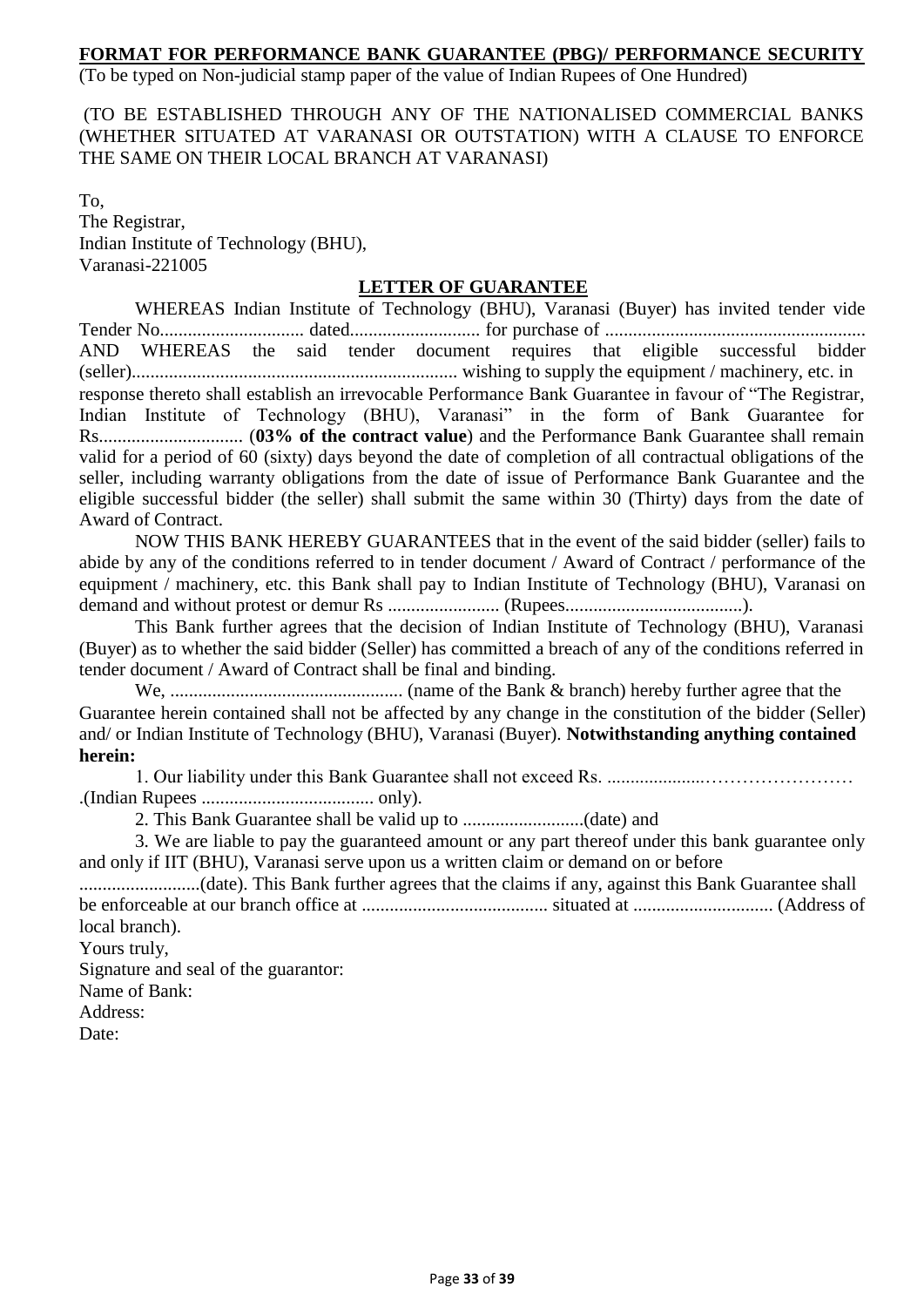### **SECTION 8**

# **SCHEDULE OF REQUIREMENTS**

| SL.<br>NO.     | <b>Description /Technical Specification: FLOW CYTOMETER</b>                                                                                                                                                                                                                                                                                                                                                                                                                                                                                                                       |
|----------------|-----------------------------------------------------------------------------------------------------------------------------------------------------------------------------------------------------------------------------------------------------------------------------------------------------------------------------------------------------------------------------------------------------------------------------------------------------------------------------------------------------------------------------------------------------------------------------------|
| $\mathbf{1}$   | Pre-configured bench-top flow cytometer equipped with at least three lasers "Violet (405); Blue (488nm) and Red<br>(640nm)" with multi-colour (at least 12 colour) multi-parameters (at least 12, including Forward (FSC) and Side<br>Scatter (SSC) capability simultaneously. For each parameter the flow cytometer should be capable of measuring area,<br>height and width.                                                                                                                                                                                                    |
| $\sqrt{2}$     | The excitation and collection optics of three lasers should be fixed requiring no alignment to be done by operator.                                                                                                                                                                                                                                                                                                                                                                                                                                                               |
| 3              | Instrument should have auto-compensation capabilities.                                                                                                                                                                                                                                                                                                                                                                                                                                                                                                                            |
| $\overline{4}$ | Instrument should have high quality flow cell (stainless steel/ quartz) with single tube sample loading mode as well as<br>96-well plate loader. Instrument should be able to accept 5 ml polystyrene, 1.5 ml, 2 ml micro-centrifuge tubes as<br>manual loading position.                                                                                                                                                                                                                                                                                                         |
| 5              | System should have appropriate fluorescence detectors (Photomultiplier tube (PMT)/Advanced Avalanche Photodiode<br>$(APD)$ ).                                                                                                                                                                                                                                                                                                                                                                                                                                                     |
| 6              | System should be able to provide superior sensitivity with <100 MESF-FITC, <60 MESF-PE or better to achieve high<br>efficacy with low noise for rare population analysis                                                                                                                                                                                                                                                                                                                                                                                                          |
| $\overline{7}$ | Instrument should be able to acquire at least 20,000events/sec. At least three modes of flow rates should be offered, the<br>minimum detectable particle size should be 0.5µM.                                                                                                                                                                                                                                                                                                                                                                                                    |
| $\,8\,$        | System should be able support flow rate between 10 $\mu$ L-220 $\mu$ L/min. for high sensitivity and rare population analysis<br>and flow rate should be manually adjustable                                                                                                                                                                                                                                                                                                                                                                                                      |
| 9              | The instrument should have bio-hazard containment system and proper waste collection and management system.                                                                                                                                                                                                                                                                                                                                                                                                                                                                       |
| 10             | Instrument should come with complete essential accessories including appropriate starter kits, QC beads, maintenance<br>kits, compensation kits etc. The reagents/consumables including QC materials, proprietary tubes, sheath fluid, other<br>fluids for startup, cleaning and shutdown for an annual load (300 days) of 50 tubes per day should be quoted. The same<br>would be taken into consideration for price comparison.                                                                                                                                                 |
| 11             | Compatible acquisition computer system (branded only): PC workstation with at least Core i7 or higher, 2 TB hard<br>drive or more, DVD / CD ROM R/VV Combo Drive, at least two 27-inch LCD monitor (27" x 2), with 3 KVA UPS<br>for power back-up of 2 hr. The computer system should have latest licensed windows (Professional) software and<br>Microsoft office. Compatible antivirus software with update for 5 years should be provided. Instrument should be<br>software controlled and must have provision for software up-gradation. Free licensed software up gradation. |
| 12             | Installation should be free with complete demonstration. Instruction manual should be included. The supplier shall be<br>required to undertake to provide the technical training to the personnel involved in the use of the equipment at the<br>Institute premises, immediately after completing the installation of the equipment for a minimum period of two week at<br>the supplier's cost.                                                                                                                                                                                   |
| 13             | Unconditional 5 years comprehensive warranty for the machine (Including all the three lasers and detector) as well as<br>other accessories should be given from the date of installation. Optional 5 years AMC/CMC rates should be quoted<br>which can be activated after completion of 5 years warranty.                                                                                                                                                                                                                                                                         |
| 14             | A separate suitable good quality computer workstation (Core i7 or higher, 1TB hard drive or more with at least 24 inch<br>LCD monitor) should be supplied along with UPS which can support a power back-up for 30 min or more for<br>online/off line data analysis. The same would be taken into consideration for price comparison.                                                                                                                                                                                                                                              |
| 15             | The instrument should be quoted with unlimited user licence software for data analysis.                                                                                                                                                                                                                                                                                                                                                                                                                                                                                           |
| 16             | Quoted model must have at least 5 orders in India and proof is to be provided with bid                                                                                                                                                                                                                                                                                                                                                                                                                                                                                            |
| 17             | Company should have direct presence in India and dedicated service and application support for Flow Cytometer.                                                                                                                                                                                                                                                                                                                                                                                                                                                                    |
| 18             | A suitable installation table should be quoted which can support the flow cytometer and other essential accessories. The<br>same would be taken into consideration for price comparison.                                                                                                                                                                                                                                                                                                                                                                                          |
|                | NOTE:                                                                                                                                                                                                                                                                                                                                                                                                                                                                                                                                                                             |
|                | 1. The system should be completely upgradable in future.                                                                                                                                                                                                                                                                                                                                                                                                                                                                                                                          |
|                | 2. Price should be quoted in INR as F.O.R, IIT (BHU), Varanasi including packing and forwarding charges.                                                                                                                                                                                                                                                                                                                                                                                                                                                                          |
|                | GST 5% benefits will be provided by the Institute.                                                                                                                                                                                                                                                                                                                                                                                                                                                                                                                                |
|                | 3. Additional optional accessories should be indicated separately (NOT in BOQ) along with their price but the                                                                                                                                                                                                                                                                                                                                                                                                                                                                     |
|                | price will not be considered for deciding L1. The above specs are desirable and the actual numbers achievable                                                                                                                                                                                                                                                                                                                                                                                                                                                                     |
|                | for your system should be indicated.                                                                                                                                                                                                                                                                                                                                                                                                                                                                                                                                              |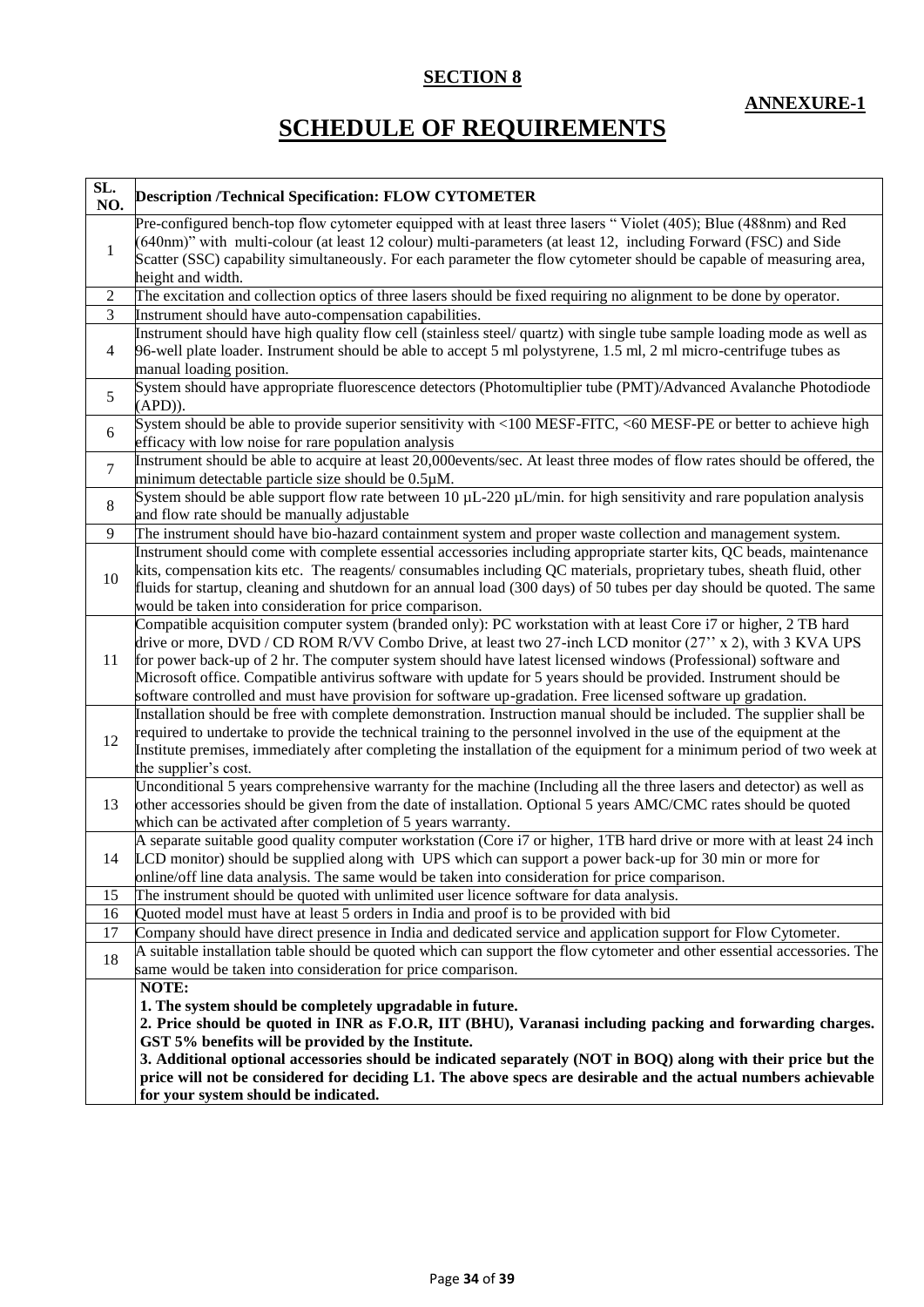# **TECHNICAL COMPLIANCE STATEMENT**

#### **Tender for FLOW CYTOMETER**

| SI. No         | <b>Our Specifications</b>                                                                                                                                                                                                                                                                                                                                                                                                                                                  | Whether the<br>instrument<br>complies with<br>the required<br>specification<br>(Yes/No/<br>Better) | If no or better<br>specification,<br>then provide<br>your comment<br>accordingly |
|----------------|----------------------------------------------------------------------------------------------------------------------------------------------------------------------------------------------------------------------------------------------------------------------------------------------------------------------------------------------------------------------------------------------------------------------------------------------------------------------------|----------------------------------------------------------------------------------------------------|----------------------------------------------------------------------------------|
| $\mathbf{1}$   | Pre-configured bench-top flow cytometer equipped with at least<br>three lasers "Violet (405); Blue (488nm) and Red (640nm)" with<br>multi-colour (at least 12 colour) multi-parameters (at least 12,<br>including Forward (FSC) and Side Scatter (SSC) capability<br>simultaneously. For each parameter the flow cytometer should be<br>capable of measuring area, height and width.                                                                                       |                                                                                                    |                                                                                  |
| $\overline{2}$ | The excitation and collection optics of three lasers should be fixed<br>requiring no alignment to be done by operator.                                                                                                                                                                                                                                                                                                                                                     |                                                                                                    |                                                                                  |
| 3              | Instrument should have auto-compensation capabilities.                                                                                                                                                                                                                                                                                                                                                                                                                     |                                                                                                    |                                                                                  |
| $\overline{4}$ | Instrument should have high quality flow cell (stainless steel/<br>quartz) with single tube sample loading mode as well as 96-well<br>plate loader. Instrument should be able to accept 5 ml polystyrene,<br>1.5 ml, 2 ml micro-centrifuge tubes as manual loading position.                                                                                                                                                                                               |                                                                                                    |                                                                                  |
| 5              | System should have appropriate fluorescence detectors<br>(Photomultiplier tube (PMT)/Advanced Avalanche Photodiode<br>$APD$ ).                                                                                                                                                                                                                                                                                                                                             |                                                                                                    |                                                                                  |
| 6              | System should be able to provide superior sensitivity with $<100$<br>MESF-FITC, <60 MESF-PE or better to achieve high efficacy<br>with low noise for rare population analysis                                                                                                                                                                                                                                                                                              |                                                                                                    |                                                                                  |
| $\tau$         | Instrument should be able to acquire at least 20,000events/sec. At<br>least three modes of flow rates should be offered, the minimum<br>detectable particle size should be 0.5µM.                                                                                                                                                                                                                                                                                          |                                                                                                    |                                                                                  |
| 8              | System should be able support flow rate between $10 \mu L$ -220<br>$\mu$ L/min. for high sensitivity and rare population analysis and flow<br>rate should be manually adjustable                                                                                                                                                                                                                                                                                           |                                                                                                    |                                                                                  |
| 9              | The instrument should have bio-hazard containment system and<br>proper waste collection and management system.                                                                                                                                                                                                                                                                                                                                                             |                                                                                                    |                                                                                  |
| 10             | Instrument should come with complete essential accessories<br>including appropriate starter kits, QC beads, maintenance kits,<br>compensation kits etc. The reagents/consumables including QC<br>materials, proprietary tubes, sheath fluid, other fluids for startup,<br>cleaning and shutdown for an annual load (300 days) of 50 tubes<br>per day should be quoted. The same would be taken into<br>consideration for price comparison.                                 |                                                                                                    |                                                                                  |
| 11             | Compatible acquisition computer system (branded only): PC<br>workstation with at least Core i7 or higher, 2 TB hard drive or<br>more, DVD / CD ROM R/VV Combo Drive, at least two 27-inch<br>LCD monitor $(27'' \times 2)$ , with 3 KVA UPS for power back-up of 2<br>hr. The computer system should have latest licensed windows<br>(Professional) software and Microsoft office. Compatible antivirus<br>software with update for 5 years should be provided. Instrument |                                                                                                    |                                                                                  |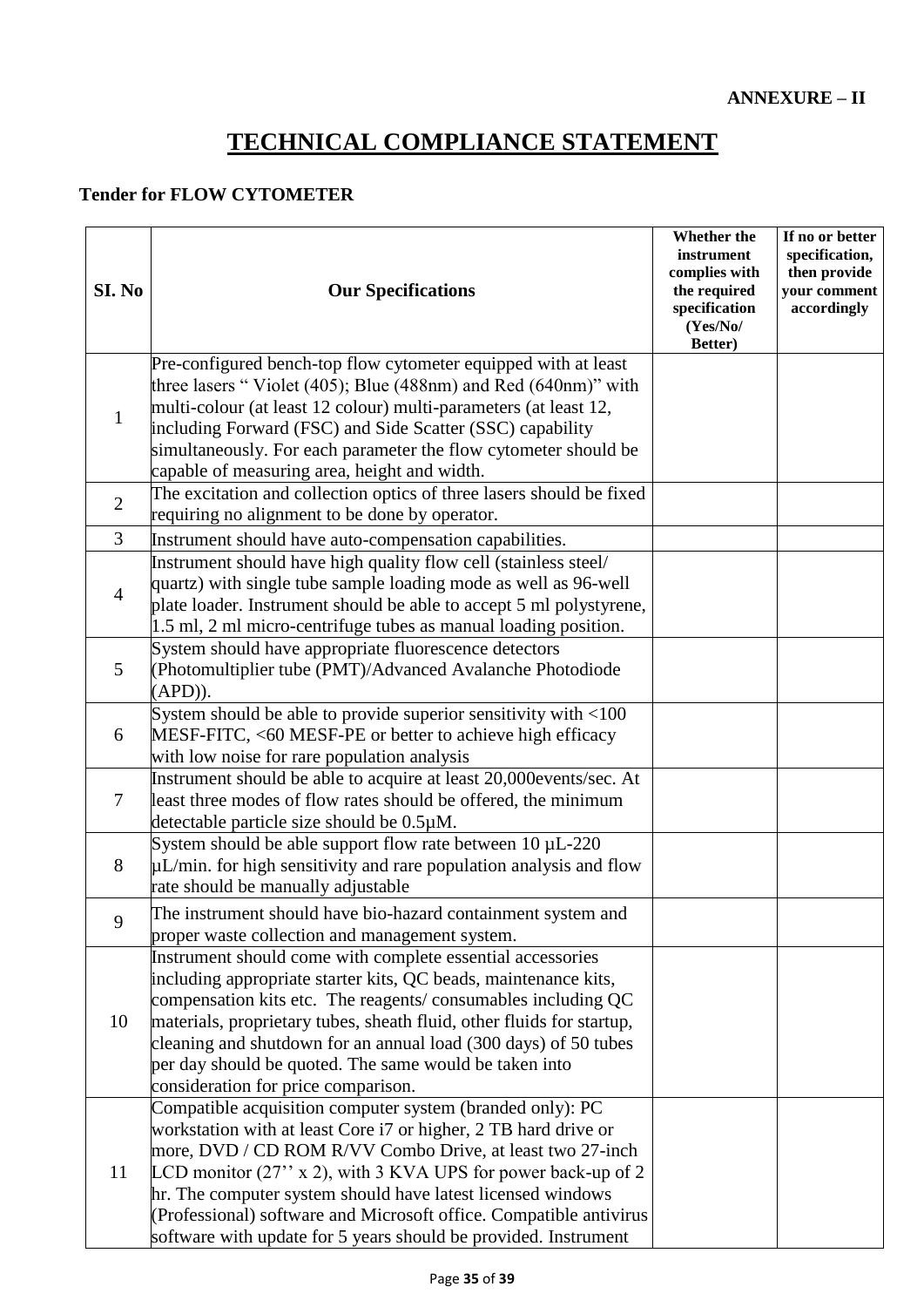|    | should be software controlled and must have provision for<br>software up-gradation. Free licensed software up gradation.                                                                                                                                                                                                                                                                                 |  |
|----|----------------------------------------------------------------------------------------------------------------------------------------------------------------------------------------------------------------------------------------------------------------------------------------------------------------------------------------------------------------------------------------------------------|--|
| 12 | Installation should be free with complete demonstration.<br>Instruction manual should be included. The supplier shall be<br>required to undertake to provide the technical training to the<br>personnel involved in the use of the equipment at the Institute<br>premises, immediately after completing the installation of the<br>equipment for a minimum period of two week at the supplier's<br>cost. |  |
| 13 | Unconditional 5 years comprehensive warranty for the machine<br>(Including all the three lasers and detector) as well as other<br>accessories should be given from the date of installation. Optional<br>5 years AMC/CMC rates should be quoted which can be activated<br>after completion of 5 years warranty.                                                                                          |  |
| 14 | A separate suitable good quality computer workstation (Core i7 or<br>higher, 1TB hard drive or more with at least 24 inch LCD monitor)<br>should be supplied along with UPS which can support a power<br>back-up for 30 min or more for online/off line data analysis. The<br>same would be taken into consideration for price comparison.                                                               |  |
| 15 | The instrument should be quoted with unlimited user licence<br>software for data analysis.                                                                                                                                                                                                                                                                                                               |  |
| 16 | Quoted model must have at least 5 orders in India and proof is to<br>be provided with bid                                                                                                                                                                                                                                                                                                                |  |
| 17 | Company should have direct presence in India and dedicated<br>service and application support for Flow Cytometer.                                                                                                                                                                                                                                                                                        |  |
| 18 | A suitable installation table should be quoted which can support<br>the flow cytometer and other essential accessories. The same<br>would be taken into consideration for price comparison.                                                                                                                                                                                                              |  |

*The above compliance statement form is only indicative and can be modified according to requirements of the bidder.*

Date : ..................... Signature of the Authorized Official with Seal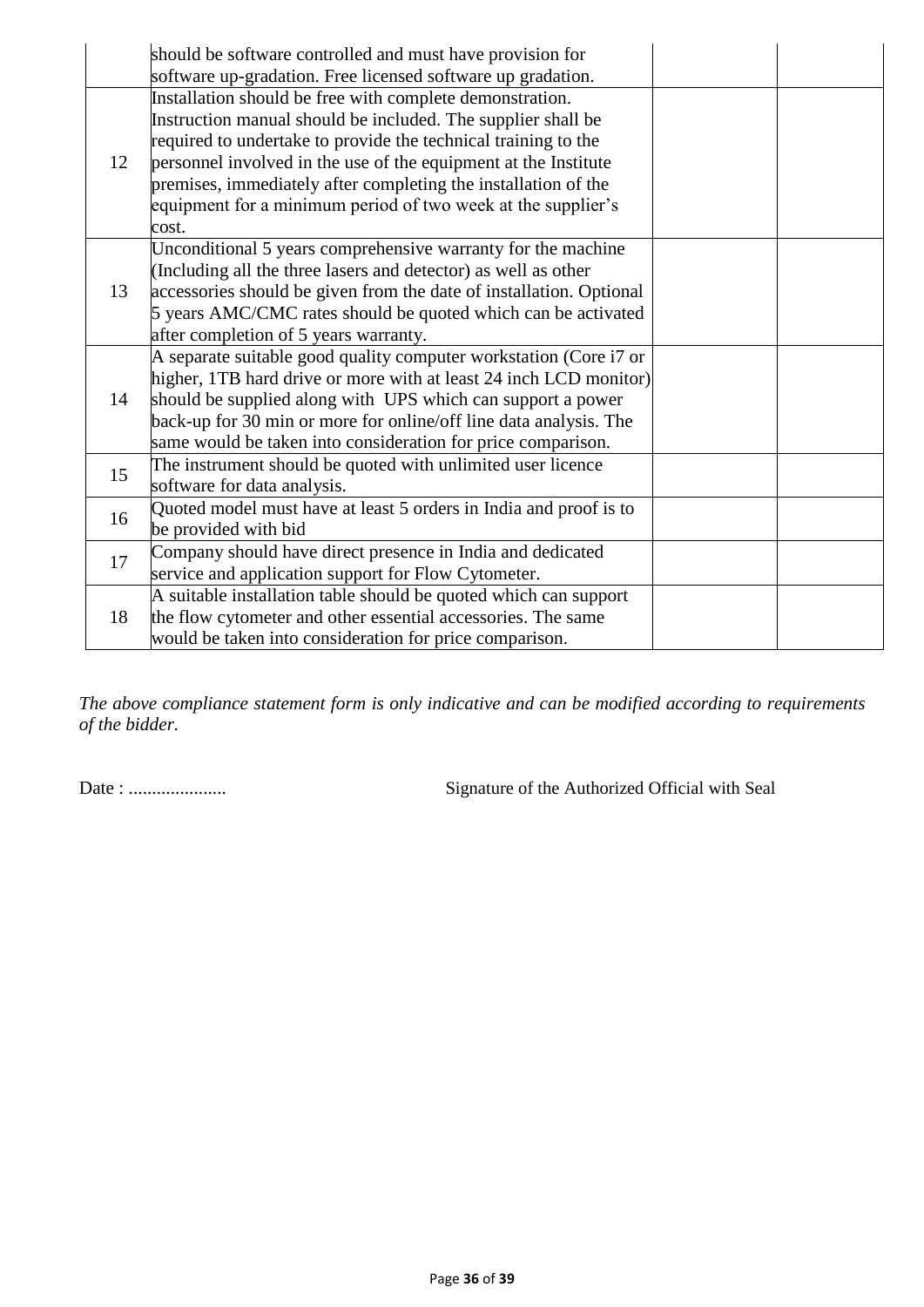# **SECTION 9**

## **PREVIOUS SIMILAR ORDER EXECUTED**

Please quote best minimum prices applicable for a premier Educational and Research Institution. The party must give details of purchase orders identical or similar equipment supplied to any IITs/NITs/Govt. Office/PSU/University/Autonomous Body as per below Format in last Three years (to be enclosed in Price Bid / Commercial Bid) along with the final price paid and details are mandatory.

Name of the Firm \_\_\_\_\_\_\_\_\_\_\_\_\_\_\_\_\_\_\_\_\_\_\_\_\_\_\_\_\_\_\_\_\_\_\_

| Order      | Order   | Description | Value | Date of     | Remarks           | Has the        | Contact   |
|------------|---------|-------------|-------|-------------|-------------------|----------------|-----------|
| placed by  | No. and | and         | bf    | completion  | indicating        | Equipment      | Person    |
| (Full      | Date    | quantity of | Order | of delivery | reasons for late  | being          | along     |
| address of |         | ordered     |       | as per      | delivery, if any  | installed      | with      |
| Purchaser) |         | equipment   |       | contract    | and               | satisfactorily | Telephone |
|            |         |             |       |             | justification for | (Attach a      | No.,      |
|            |         |             |       |             | price             | Certificate    | Fax No.   |
|            |         |             |       |             | difference of     | from           | and e-    |
|            |         |             |       |             | their             | the            | mail      |
|            |         |             |       |             | supply order $\&$ | Purchaser/     | address.  |
|            |         |             |       |             | those             | Consigner)     |           |
|            |         |             |       |             | quoted to us      |                |           |
|            |         |             |       |             |                   |                |           |

*(Kindly enclose the scan copy of aforementioned purchase orders)*

#### **Details of Technical Expert**

**Name of application specialist / Service Engineer who have the technical competency to handle and support the quoted product during the warranty period.**

| Name of the organization | <b>Name of Contact Person</b> | <b>Contact No.</b> |
|--------------------------|-------------------------------|--------------------|
|                          |                               |                    |
|                          |                               |                    |

Signature and Seal of the Manufacturer / Bidder \_\_\_\_\_\_\_\_\_\_\_\_\_\_\_\_\_\_\_\_\_\_\_\_

Place :

Date :  $\frac{1}{\sqrt{1-\frac{1}{2}}\sqrt{1-\frac{1}{2}}\sqrt{1-\frac{1}{2}}\sqrt{1-\frac{1}{2}}}}$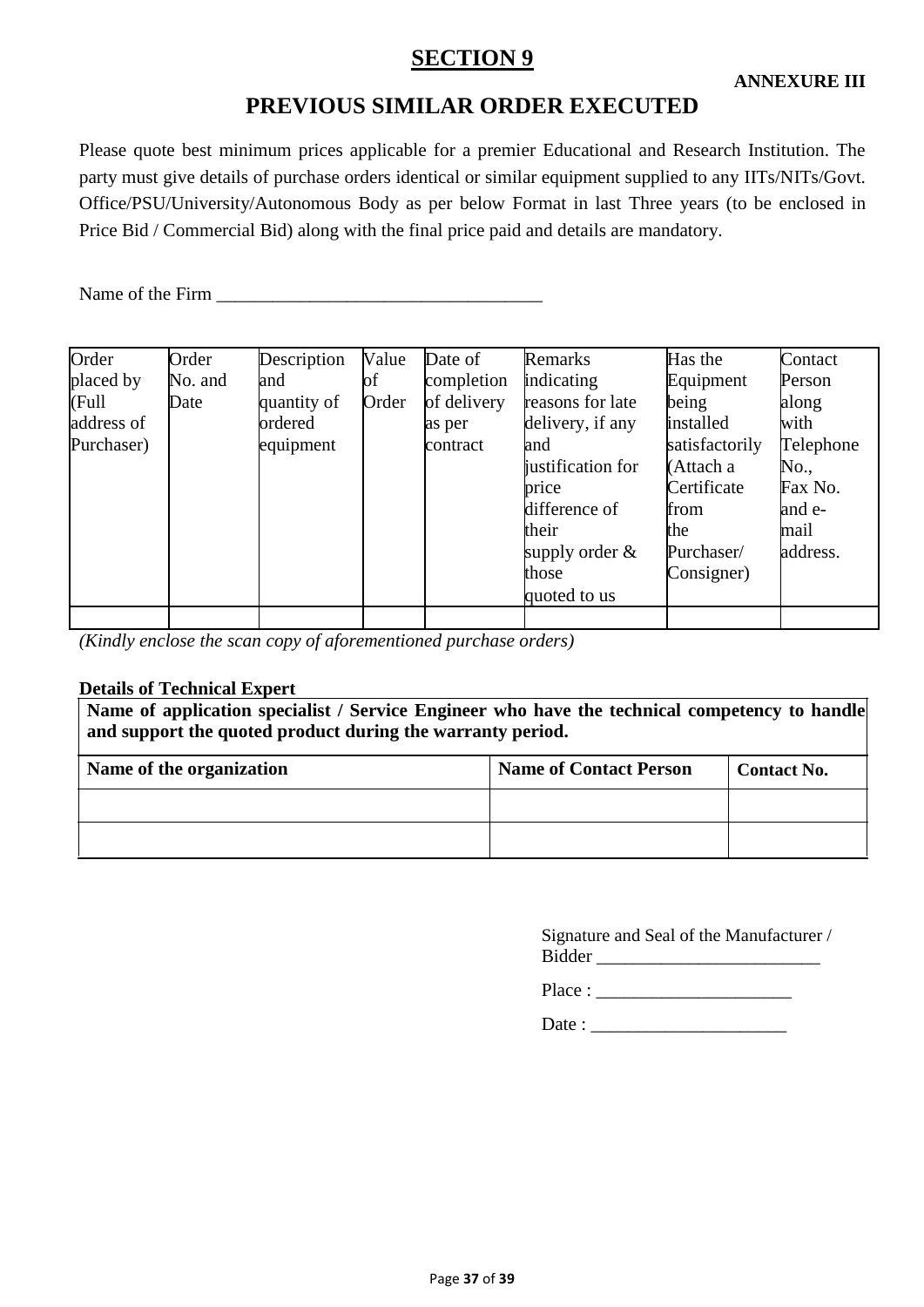#### **BID SUBMISSION**

#### **Online Bid Submission:**

The Online bids (complete in all respect) must be uploaded online in **two** Envelops as explained below:-

|                |                  | $Envelope - 1$<br>(Following documents to be provided as single PDF file)                                                                                |                   |
|----------------|------------------|----------------------------------------------------------------------------------------------------------------------------------------------------------|-------------------|
| Sl. No.        | <b>Document</b>  | <b>Content</b>                                                                                                                                           | <b>File Types</b> |
| 1.             | Technical        | <b>Technical Compliance Sheet</b>                                                                                                                        | .PDF              |
| 2.             | Bid              | <b>Organization Declaration Sheet</b>                                                                                                                    | .PDF              |
| 3.             |                  | Checklist, Tender Acceptance, Tender Form, Annexure 1 etc.                                                                                               |                   |
| 4.             |                  | List of organizations/ clients where the same products have been<br>supplied (in last three years) along with their contact number(s).<br>(Annexure-III) | .PDF              |
| 5.             |                  | Technical supporting documents in support of all claims made at<br>Annexure-I                                                                            | .PDF              |
| 6.             |                  | EMD and Tender fee submission proof                                                                                                                      | .PDF              |
| 7.             |                  | Brochure of quoted product                                                                                                                               | .PDF              |
| 8.             |                  | Other Documents, if any which are not covered above                                                                                                      | .PDF              |
|                |                  | $Envelope - 2$                                                                                                                                           |                   |
| Sl. No.        | <b>Document</b>  | <b>Content</b>                                                                                                                                           |                   |
|                | Financial<br>Bid | Price bid Form should be submitted in PDF format.                                                                                                        | .PDF              |
| $\overline{2}$ |                  | BoQ in .xls Format                                                                                                                                       | .XLS              |